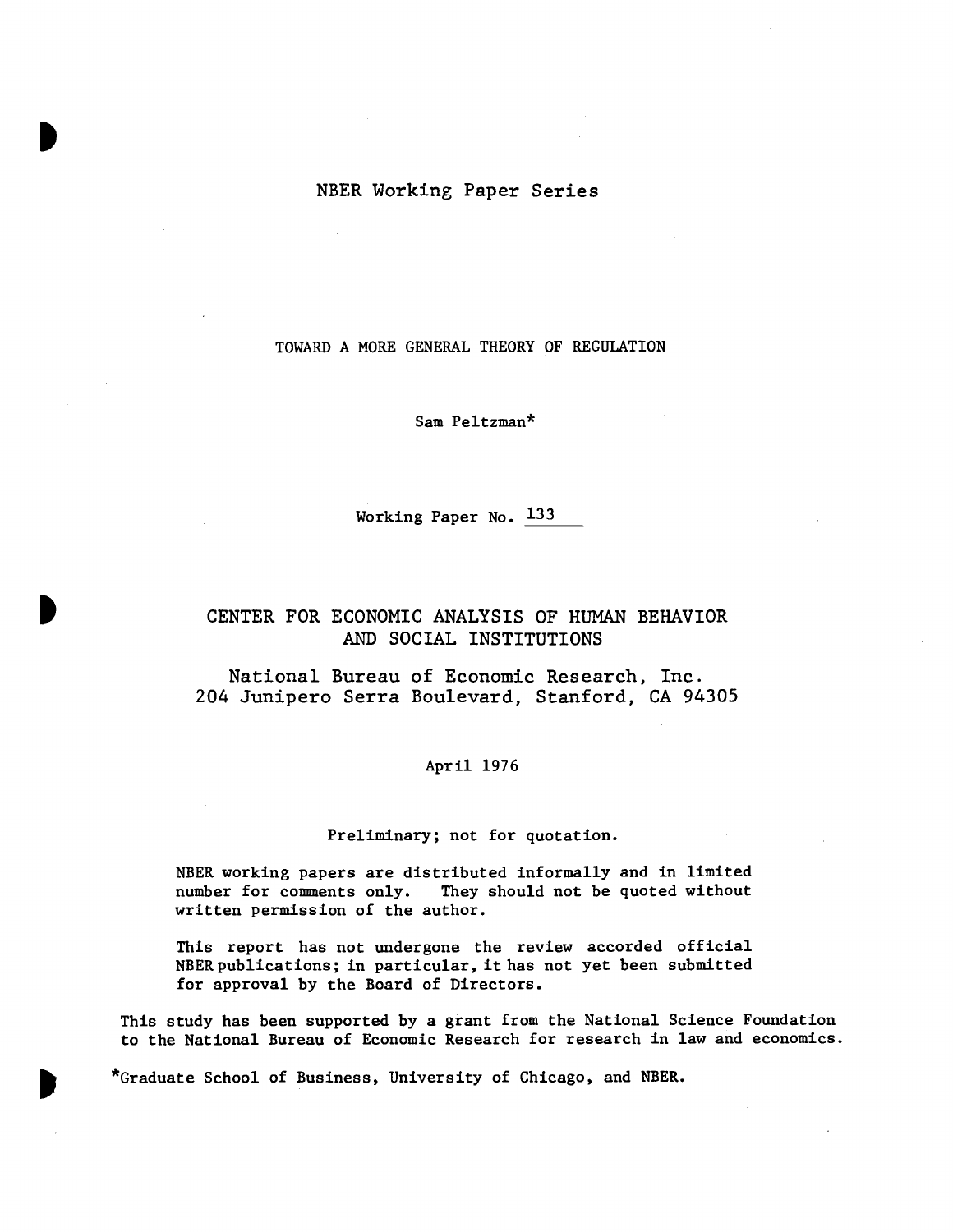### TOWARD A MORE GENERAL THEORY OF REGULATION\*

by

### Sam Peltzman Graduate School of Business, University of Chicago and National Bureau of Economic Research

George Stigler's work on the theory of regulation is one of those rare contributions--rare for the rest of us, though not for him-—which force a fundamental change in the way important problems are analyzed. Stigler's influence will be clear in this paper. There is perhaps no more telling evidence of this influence than that its basic motivation was my dissatisfaction with some of Stigler's conclusions. (it was a dissatisfaction that Stigler shared, since I can report that we simultaneously reached one of the conclusions elaborated here--that regulatory agencies will not exclusively serve a single economic interest.) My intellectual debt to Stigler is so great that this paper emerges as an extension and generalization of his pioneering work.

What Stigler accomplished in his Theory of Economic Regulation was to crystallize a revisionism in the economic analysis of regulation that he had helped launch in his and Claire Friedland's work on electric utilities. $<sup>1</sup>$  The revisionism had its genesis in a growing disenchantment</sup>

<sup>\*</sup>This study has been supported by a grant from the National Science Foundation to the National Bureau of Economic Research for research in law and economics. The paper is not an official Bureau publication since it has not yet undergone the full critical review accorded Bureau publications, including review by the Bureau's Board of Directors. The views expressed herein are those of the author and do not necessarily reflect the views of the National Bureau of Economic Research.

 $^{1}$ G. J. Stigler, The Theory of Economic Regulation, 2 Bell J. of Econ. and Mgt. Science 3 (1971) and G. J. Stigler and C. Friedland, What Can Regulators Regulate? The Case of Electricity, 5 J. of Law and Econ. 1 (1962).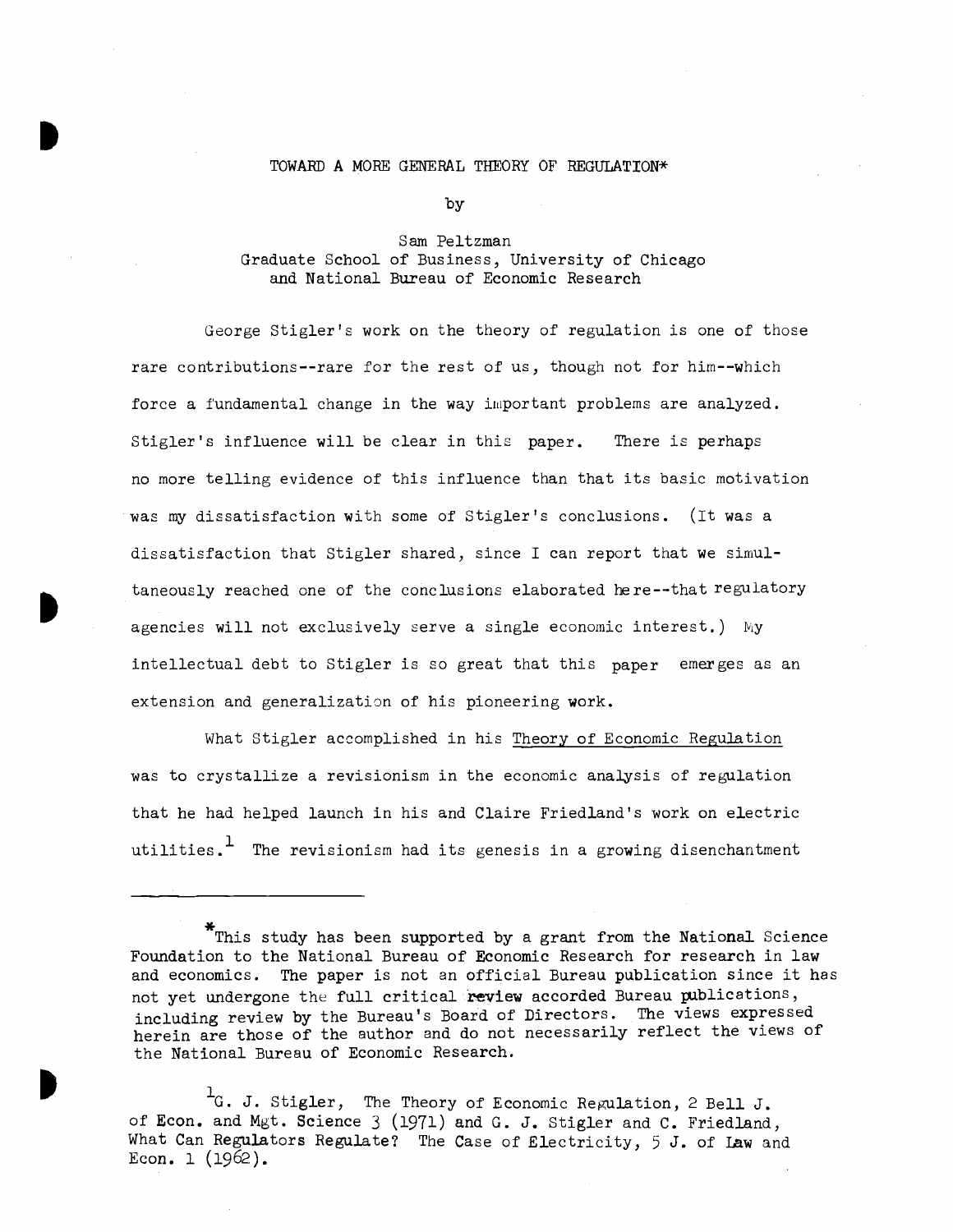with the usefulness of the traditional role of regulation in economic analysis as a deus ex machina which eliminated one or another unfortunate allocative consequence of market failure. The creeping recognition that regulation seemed seldom to actually work this way, and that it may have even engendered more resource misallocation than it cured, forced attention to the influence which the regulatory powers of the state could have on the distribution of wealth as well as on allocative efficiency. Since the political process does not usually provide the dichotomous treatment of resource allocation and wealth distribution so beloved by welfare economists, it was an easy step to seek explanation for the failure of the traditional analysis to predict the allocative effects of regulation in the dominance of political pressure for redistribution on the regulatory process. This focus on regulation as a powerful engine for redistribution shows clearly in such works as Jordan's Producer Protection and Posner's Taxation by Regulation. The common role of regulation in this literature is as a fulcrum upon which contending interests seek to exercise leverage in their pursuit of wealth. A common, though not universal, conclusion has become that, as between the two main countending interests in regulatory processes, the producer interest tends to prevail over the consumer interest.

In one sense, Stigler's work provides a theoretical foundation for this "producer protection" view. However, its scope is much more general. It is ultimately a theory of the optimum size of effective political

 $3$ Posner, op. cit., is an important exception.

<sup>2</sup> W. A. Jordan, Producer Protection, Prior Market Structure and the Effects of Government Regulation, 15 J. Law and Econ. 151 (1972) and R. A. Posner, Taxation by Regulation, 2 Bell J. of Econ. and Mgt. Science 22 (1971).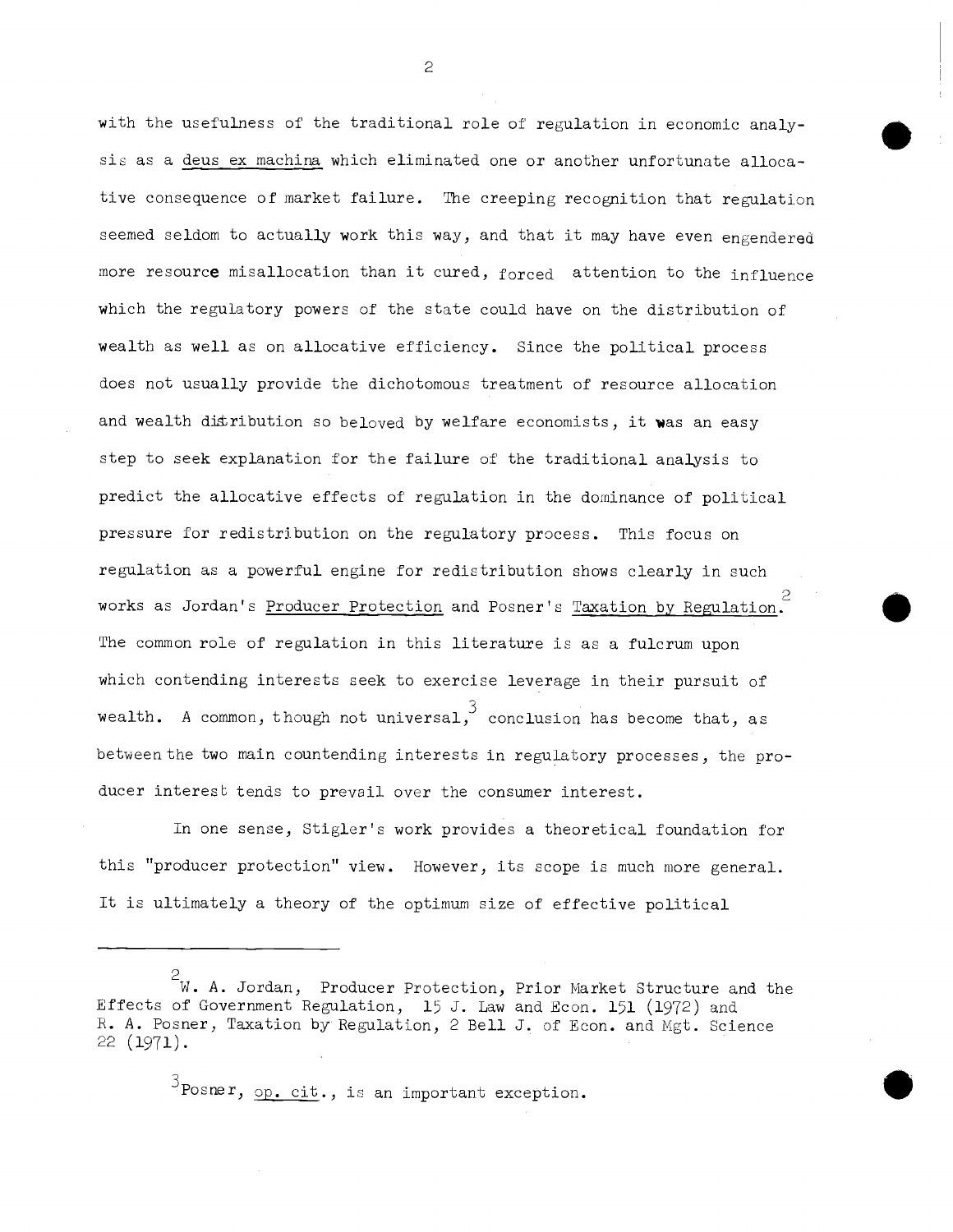coalitions set within the framework of a general model of the political process. Stigler seems to have realized that the earlier "consumer protection" model comes perilously close to treating regulation as a free good. In that model the existence of market failure is sufficient to generate a demand for regulation, though there is no mention of the mechanism that makes that demand effective. Then, in a crude reversal of Say's Law, the demand is supplied costlessly by the political process. Since the good, regulation, is not in fact free and demand for it is not automatically synthesized, Stigler sees the task of a positive economics of regulation as specifying the arguments underlying the supply and demand for regulation.

The way he does this abstracts almost completely from pure allocation questions. The essential commodity being transacted in the political market is a transfer of wealth, with constituents on the demand side and their political reprsentatives on the supply side. Viewed in this way, the market here, as elsewhere, will distribute more of the good to those whose effective demand is highest. For Stigler, the question of which group will lave the highest effective demand translates very quickly into a question of numbers. In this view, "producer protection" represents the dominance of a small group with a large per capita stake over the large group (consumers) with more diffused interests. The central question for the theory then becomes to explain this regularity of small group dominance in the regulatory process (and indeed the political process generally). The way the question is posed already foreshadows one of the results of the theory. For in Stigler's model, unlike most market models, there are many bidders, but only one is successful. There is essentially a political auction in which the high bidder receives the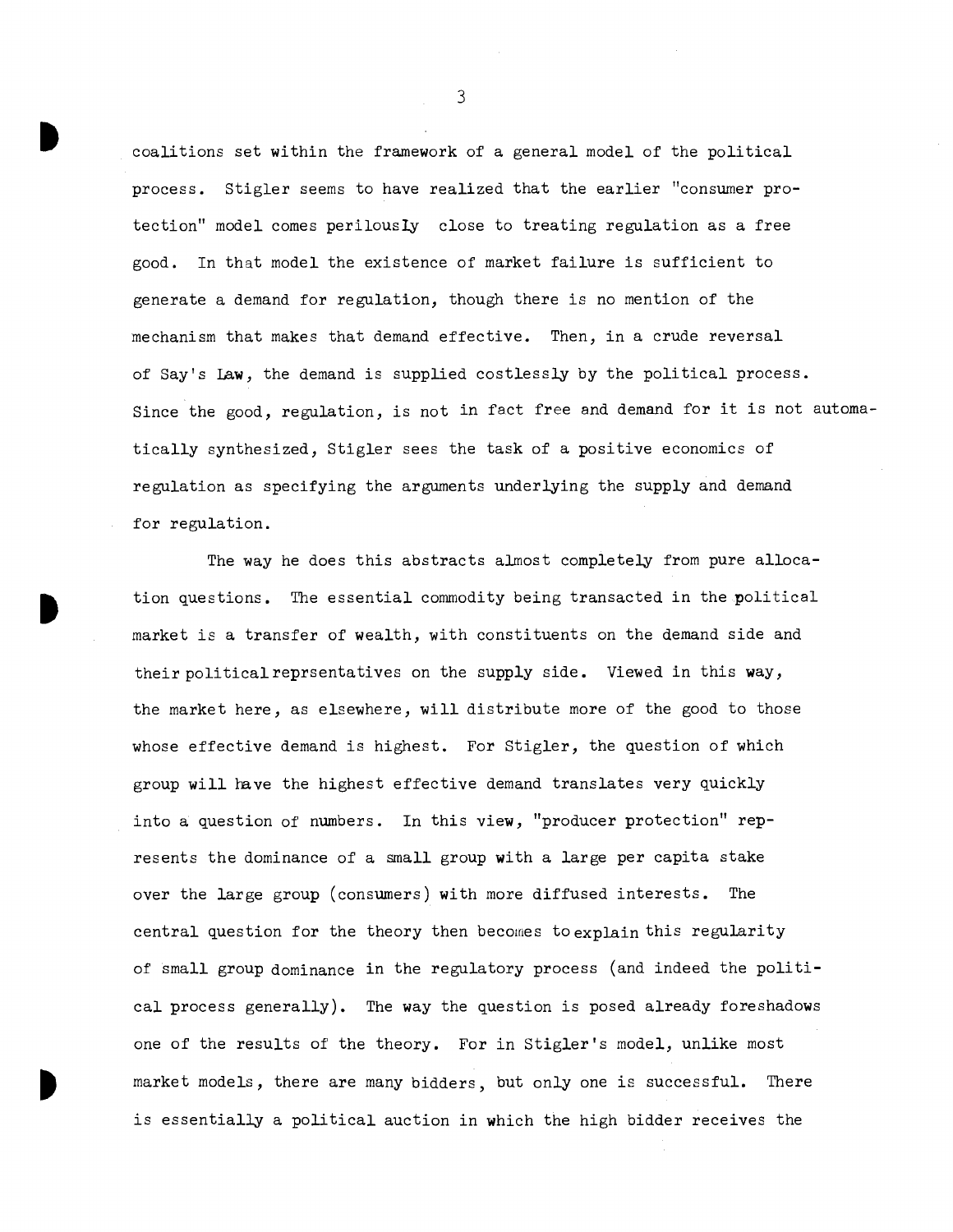right to tax the wealth of everyone else, and the theory seeks to discover why the successful bidder is a numerically compact group. The answer lies essentially in the relationship of group size to the costs of using the political process.

To summarize the argument briefly, the size of the dominant group is limited in the first instance by the absence of something like ordinarymarket-dollar voting in politics. Voting is infrequent and concerned with a package of issues. In the case of a particular issue, the voter must spend resources to inform himself about its implications for his wealth and which politician is likely to stand on which side of the issue. That information cost will have to offset prospective gains, and a voter with a small per capita stake will not, therefore, incur it. In consequence the numerically large, diffuse interest group is unlikely to be an effective bidder, and a policy inimical to the interest of a numerical majority will not be automatically rejected. A second major limit on effective group size arises from costs of organization. It is not enough for the successful group to recognize its interests; it must organize to translate this interest into support for the politician who will implement it. This means not only mobilizing its own vote, but contributing resources to the support of the appropriate political party or policy: to finance campaigns, to persuade other voters to support or at least not oppose the policy or candidate, perhaps occasionally to bribe those in office. While there may be some economies of scale in this organization of support and neutralization of opposition, these must be limited. The larger the group that seeks the transfer, the narrower the base of the opposition and the greater are the per capita stakes that determine the strength of opposition, so lobbying and campaigning costs will rise faster

 $\frac{1}{4}$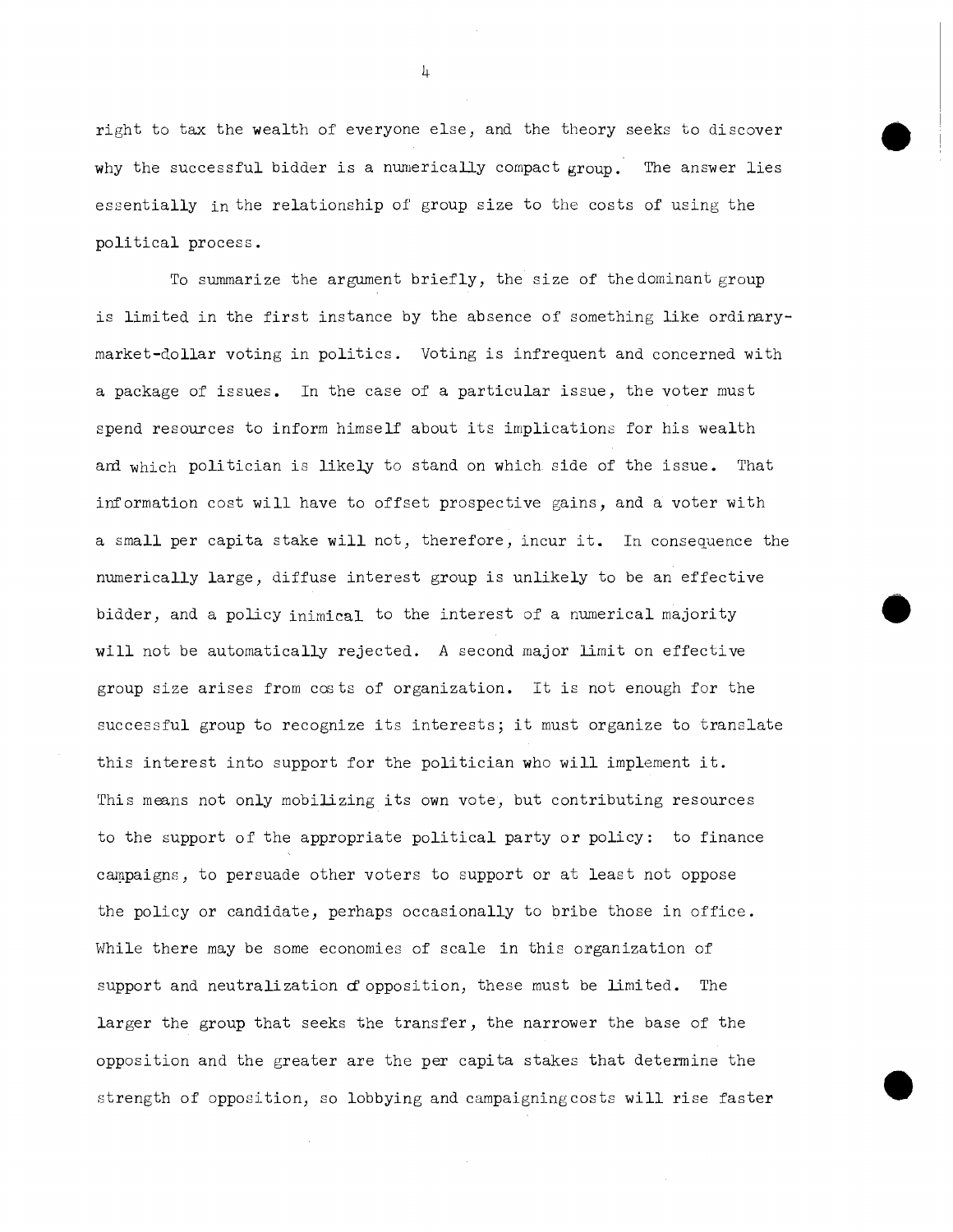than group size. The cost of overcoming "free riders" will also rise faster than group size. This diseconomy of scale in providing resources then acts as another limit to the size of the group that will ultimately dominate the political process.

In sum, Stigler is asserting a law of diminishing returns to group size in politics: Beyond some point it becomes counterproductive to dilute the per capita transfer. Since the total transfer is endogenous, there is a corollary that diminishing returns apply to the transfer as well, due both to the opposition provoked by the transfer and to the demand this opposition exerts on resources to quiet it.

Stigler does not himself rormalize this model, and my first task will be to do just this. My simplified formal version of his model produces a result to which Stigler gave only passing recognition, namely that the costs of using the political process limit not only the size of the dominant group but also their gains. This is at one level, a detail, which is the way Stigler treated it, but a detail with some important implications--for entry into regulation, and for the price-output structure that emerges from regulation. The main task of the paper is  $t_0$  derive these implications from a generalization of Stigler's model.

#### A Stiglerian Model of Regulation

I begin with the presumption that what is basically at stake in regulatory processes is a transfer of wealth. The transfer, as Stigler points out, will rarely be in cash, but rather in the form of a regulated price, entry restriction, etc. I shall ignore that detail here, and the resulting model applies to any political wealth redistribution. A particularizationto price and entry regulation comes later. I treat the relevant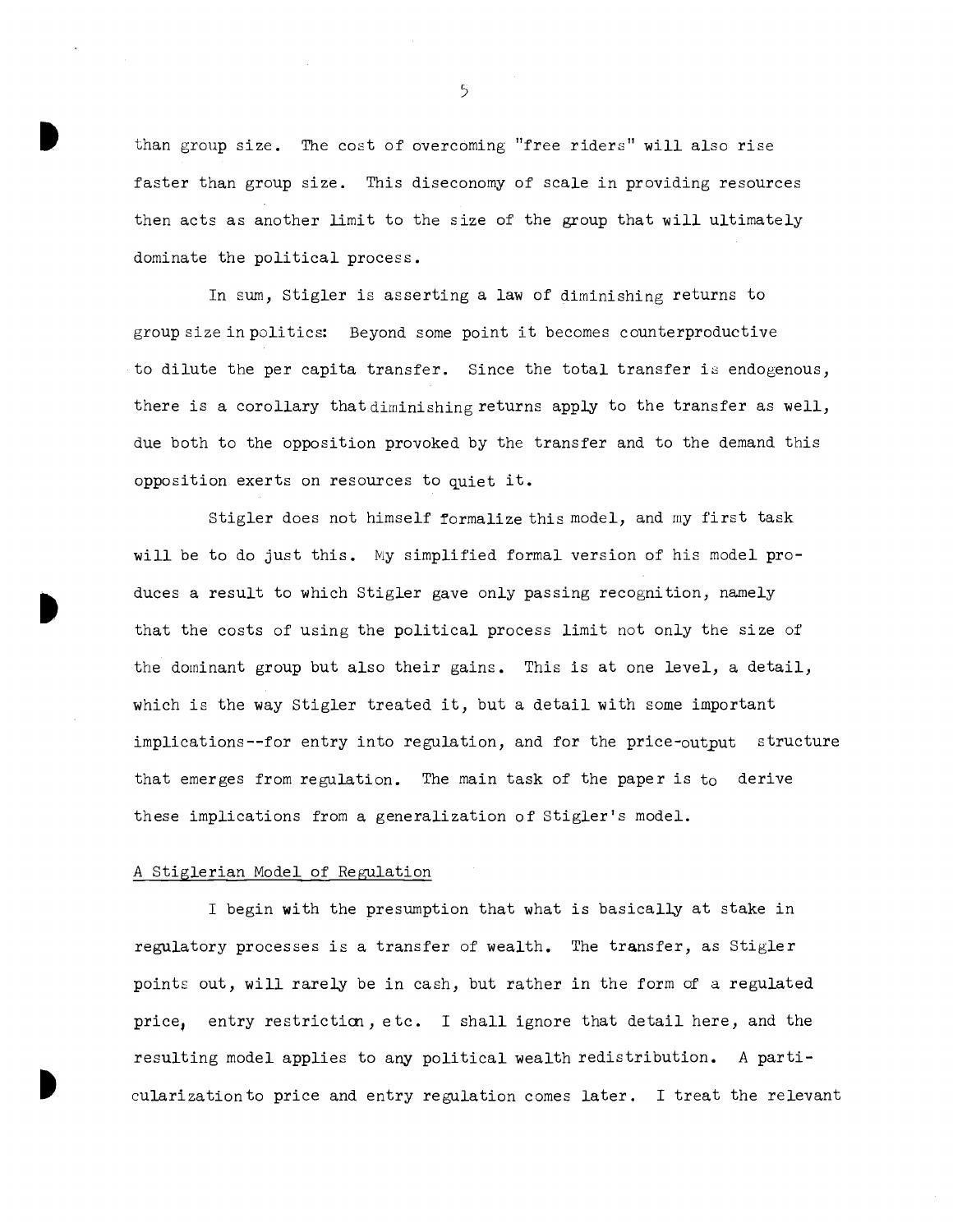political process as if control of the relevant taxing power rests on direct voting, though this too is meant only for simplification. Though appointment of a regulatory body may lie effectively with a legislature, a committee thereof, or an executive, the electorate's receptivity to these intermediaries ought to be affected by the performance of their appointees. With Stigler, I assume that beneficiaries pay with both votes and dollars. However, again as a simplification, I assume that the productivity of the dollars to a politician lies in mitigation of opposition. A more general model might make "dollars" (broadly defined to include, for example, employment of former regulators) a source of direct as well as indirect utility to the regulator. In this model, though, direct political support-- "votes"--is the object sought directly by the regulator. More particularly he seeks to maximize net votes or a majority in his favor. There is no presumption that the marginal utility of a majority vanishes at one. Greater majorities are assumed to imply greater security of tenure, more logrolling possibilities, greater deference from legislative budget committees, etc. The crucial decision that the regulator (or would-be regulator) must make in this model is the numerical size of the group he (promises) favors, and thus implicitly the size of the group he taxes. At this stage, I retain Stiglers presumption that the agency confers benefits on a single victorious group, and the essential purpose of the model is to elaborate the limits on this group's size.

To put this formally, the regulator wants to maximize a majority  $M<sub>1</sub>$ , generated by

(1) 
$$
M = n \cdot f - (N - n) \cdot h
$$
,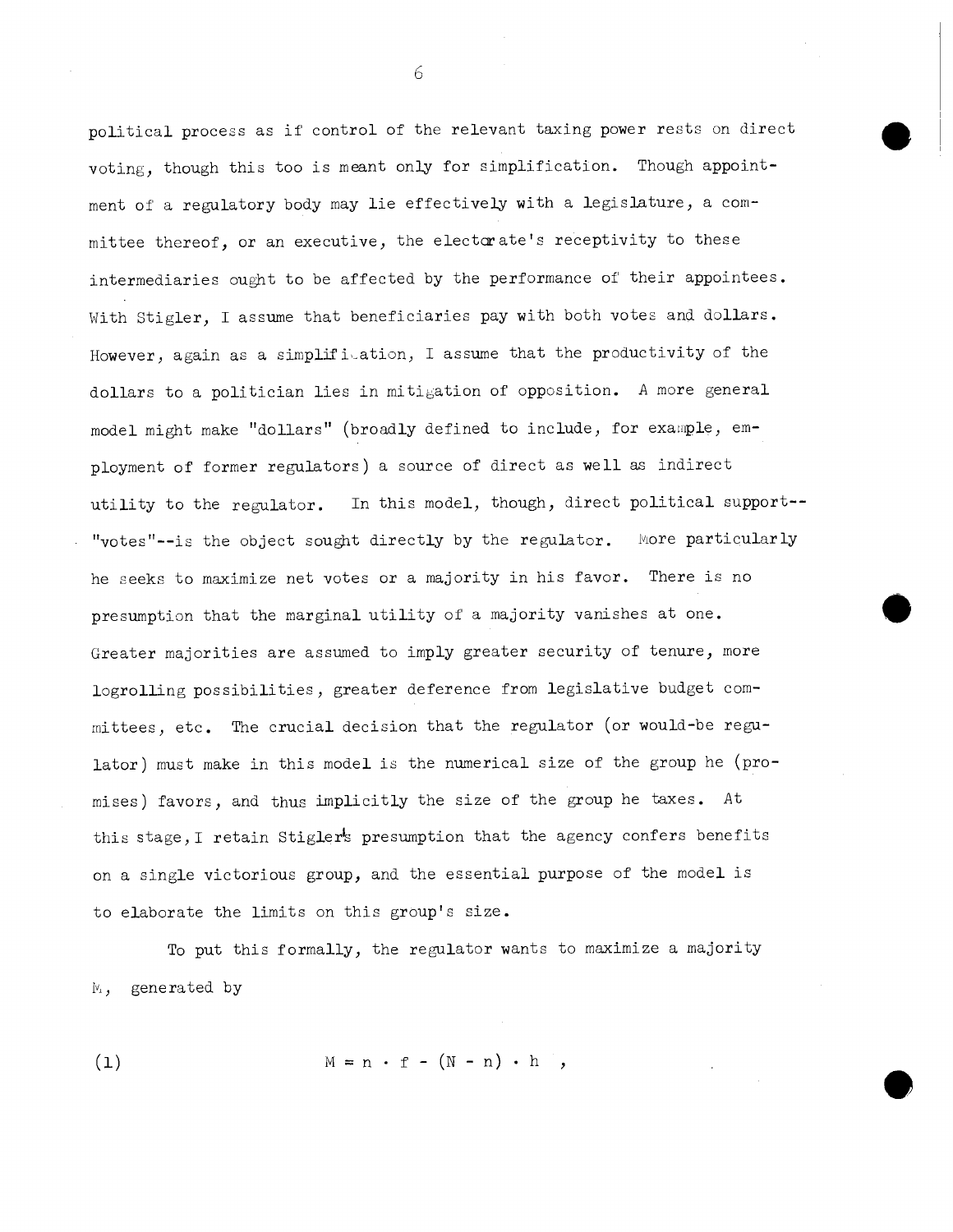where

 $n = number of potential voters in the benefitiary group$ 

 $f = (net)$  probability that a beneficiary will grant support  $N =$  total number of potential voters

 $h = (net)$  probability that he who is taxed (every non-n) opposes. Note that, because both gainers and losers face transaction and information costs, f and h are not either zero or unity, but depend on the amount of the group member's gain or loss. There are similar costs facing the regulator, so he cannot exclude nonsupporting beneficiaries. At this stage, I assume that gains and losses are equal per capita within groups. This nondiscrimination assumption serves both to simplify the problem and to force Stigler's result of a single politically dominant economic interest, but the assumption is subsequently dropped. I also assume that ignorance does not lead to perverse or biased voting. If a beneficiary, for example, does not know enough to vote for his benefactor, his voting decision is not biased for or against the benefactor. Either he does not vote, or he decides how to vote by tossing a fair coin. In either case, the f in (1) will be zero, and M will be the (same) difference between votes for and votes against. With nonparticipation by the ignorant f (or h) is simply the probability that a beneficiary (or loser) votes, while with random voting by the ignorant  $f$  is the difference between the probability of a favorable and unfavorable vote by the beneficiary.

The probability of support may now be specified as

(2)  $f = f(g)$ ,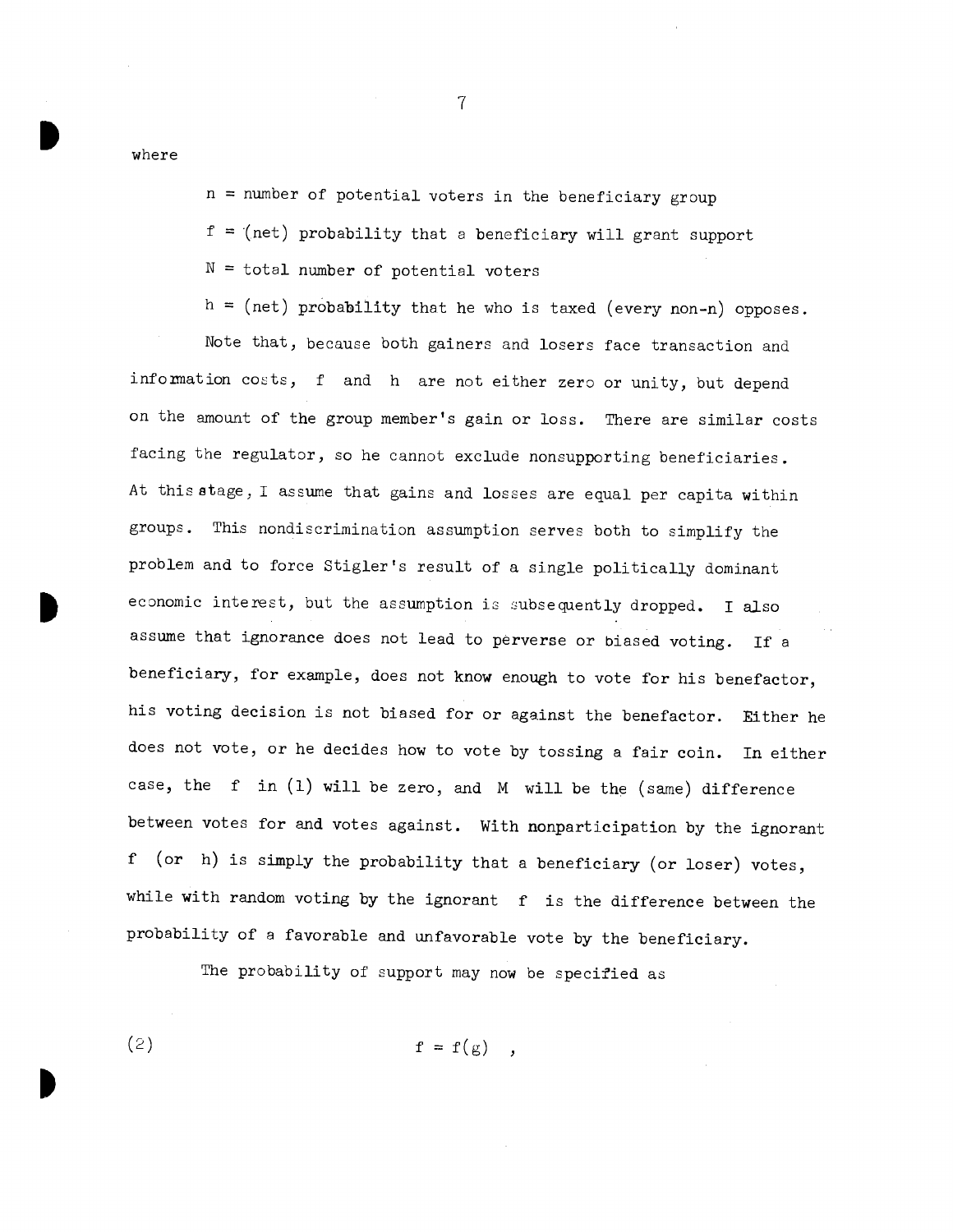where, g is the per capita net benefit, and is

$$
g = \frac{T - K - C(n)}{n},
$$

with

- $T =$  total dollar amount transferred to the beneficiary group
- $K =$  dollars spent by beneficiaries in campaign funds, lobbying, etc., to mitigate opposition
- $C(n)$  = cost of organizing both direct support of beneficiaries and efforts to mitigate opposition. This organization cost increases with n, but we place no restrictions on the shape of the marginal cost curve.

It is assumed that  $(2)$  holds for any subset of the electorate, in the sense that any coalition of size n faces the same costs of organization and has members with the same responsiveness to benefits. Thus, the number of votes in support depends on n in two offsetting ways: a larger n provides a broader base for support, but dilutes the net gain per member and so the probability of a member's support.

As a further simplification I assume that the regulator chooses K as well as T. The process could be modeled with the benefitted group itself determining the appropriate K, but in doing so it would be motivated by the same forces affecting a regulator who would ask K as a price for conferring the benefit. Thus, I treat it as a detail whether the beneficiaries "bid" a K and "ask" a T, or whether the regulator asks a K and bids a T.

The transfer is assumed generated by a tax at the rate  $t$  on the wealth (B) of each member outside the benefitted group, so

(5) 
$$
T = t \cdot B(N - n) \quad , \text{ or } t = \frac{T}{B(N - n)} \; .
$$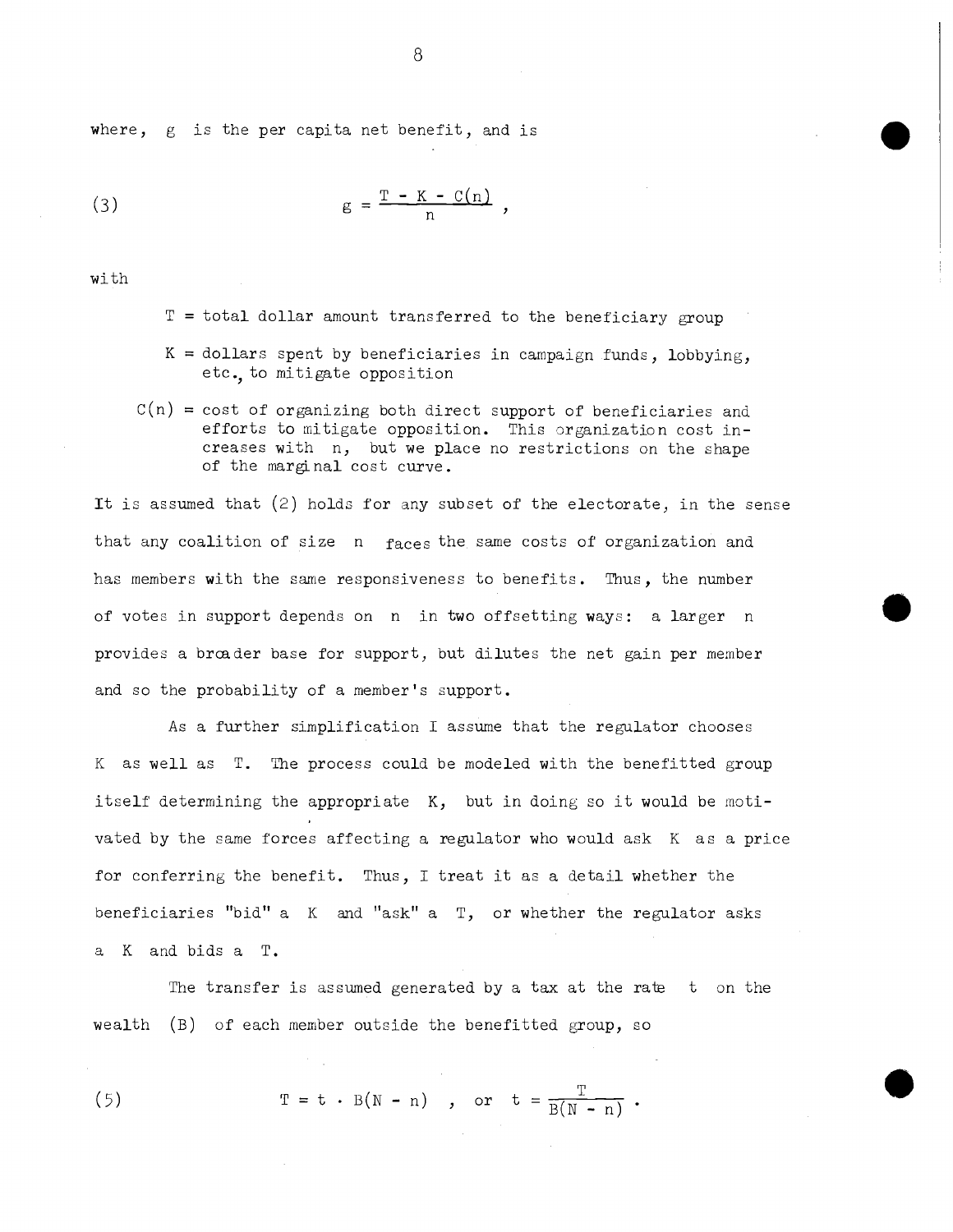For application to problems of regulation, B can be thought of as a typical consumer's surplus and t a regulated price if producers are beneficiaries, or B might be a producer's surplus and t the difference between the surplus maximizing price and the regulated price where consumers are beneficiaries. At this level of generality, though, I simply treat B as a negative function of  $t.^4$  Opposition is assumed generated by the tax rate and mitigated by voter education expenditures per capita  $(z)$ , so

$$
h = h(t, z)
$$

$$
z = K/(N - n) .
$$

In keeping with Stigler's model, I assume that, in the relevant range, benefits are subject to decreasing returns so that

$$
\text{(8)} \quad \text{if} \quad \text{if} \quad \text{if} \quad \text{if} \quad \text{if} \quad \text{if} \quad \text{if} \quad \text{if} \quad \text{if} \quad \text{if} \quad \text{if} \quad \text{if} \quad \text{if} \quad \text{if} \quad \text{if} \quad \text{if} \quad \text{if} \quad \text{if} \quad \text{if} \quad \text{if} \quad \text{if} \quad \text{if} \quad \text{if} \quad \text{if} \quad \text{if} \quad \text{if} \quad \text{if} \quad \text{if} \quad \text{if} \quad \text{if} \quad \text{if} \quad \text{if} \quad \text{if} \quad \text{if} \quad \text{if} \quad \text{if} \quad \text{if} \quad \text{if} \quad \text{if} \quad \text{if} \quad \text{if} \quad \text{if} \quad \text{if} \quad \text{if} \quad \text{if} \quad \text{if} \quad \text{if} \quad \text{if} \quad \text{if} \quad \text{if} \quad \text{if} \quad \text{if} \quad \text{if} \quad \text{if} \quad \text{if} \quad \text{if} \quad \text{if} \quad \text{if} \quad \text{if} \quad \text{if} \quad \text{if} \quad \text{if} \quad \text{if} \quad \text{if} \quad \text{if} \quad \text{if} \quad \text{if} \quad \text{if} \quad \text{if} \quad \text{if} \quad \text{if} \quad \text{if} \quad \text{if} \quad \text{if} \quad \text{if} \quad \text{if} \quad \text{if} \quad \text{if} \quad \text{if} \quad \text{if} \quad \text{if} \quad \text{if} \quad \text{if} \quad \text{if} \quad \text{if} \quad \text{if} \quad \text{if} \quad \text{if} \quad \text{if} \quad \text{if} \quad \text{if} \quad \text{if} \quad \text{if} \quad \text{if} \quad \text{if} \quad \text{if} \quad \text{if} \quad \text{if} \quad \text{if} \quad \text{if} \quad \text{if} \quad \text{if} \quad \text{if} \quad \text{if} \quad \text{if} \quad \text{if} \quad \text{if} \quad \text{if
$$

production of the contract of the contract of the contract of the contract of the contract of the contract of the contract of the contract of the contract of the contract of the contract of the contract of the contract of

(unless specified otherwise subscripts will denote partial, or where appropriate, total derivatives from here on). A complementary assumption is made for  $z$ :

$$
(9) \quad h_z < 0 \quad h_{zz} > 0
$$

(opposition is measured in positive units), and there are assumed to be increasing political costs to taxation:

treatment is less innocent than it appears. It implicitly rules.<br>but a "pure" transfer--i.e., one with no allocative effects. There may be forms of wealth whose supply is totally inelastic with respect to taxes, but, as a general matter, these cannot be preswned to suffice the demands of the political process--or even yield costless taxes, once tax administration and evasion costs are allowed for. The general proposition that every tax affects the wealth base being taxed has important implications for the evaluation of the whole range of government redistributive policies. See Gary Becker's comments on this article.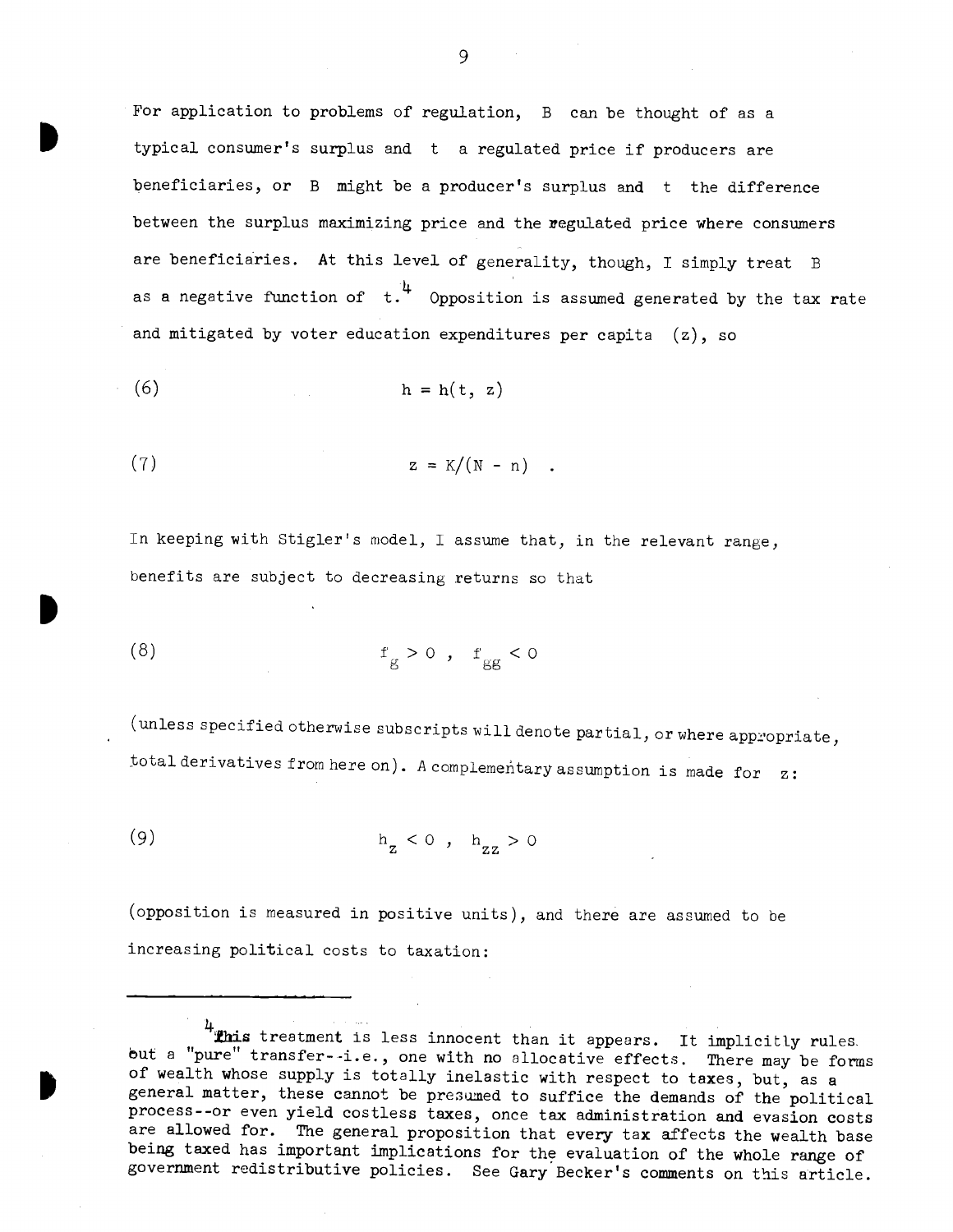(9a) 
$$
h_t > 0
$$
,  $h_{tt} > 0$ .

In this characterization of the political process, then, office holders or candidates to replace them must pick the size (n) of the group they will benefit, the amount (K) they will ask that group to spend for mitigating opposition and the amount (T) they will transfer to the beneficiary group. The necessary conditions for these choices to yield the maximum majority, the presumed goal for the office seeker, are

(10) 
$$
M_n = 0 = -(g + m)f_g + f - h_t \left(\frac{tB}{B + tB_t}\right) - h_z \cdot z + h
$$

(11) 
$$
M_T = 0 = f_g - h_t \left( \frac{1}{B + tB_t} \right)
$$

(12) 
$$
M_K = 0 = -f_g - h_z
$$
,

where

 $m = C_n$ , the marginal cost of group organization. Combining  $(10)-(12)$  and making use of the definitions yields the following solution for n

(13) 
$$
\frac{n}{N} = \left[1 - \frac{f_g \cdot g}{f + h - (a - m) \cdot f_g}\right]
$$

where

$$
a = average cost of organization (C/n).
$$

10

 $\bullet$ 

 $\bullet$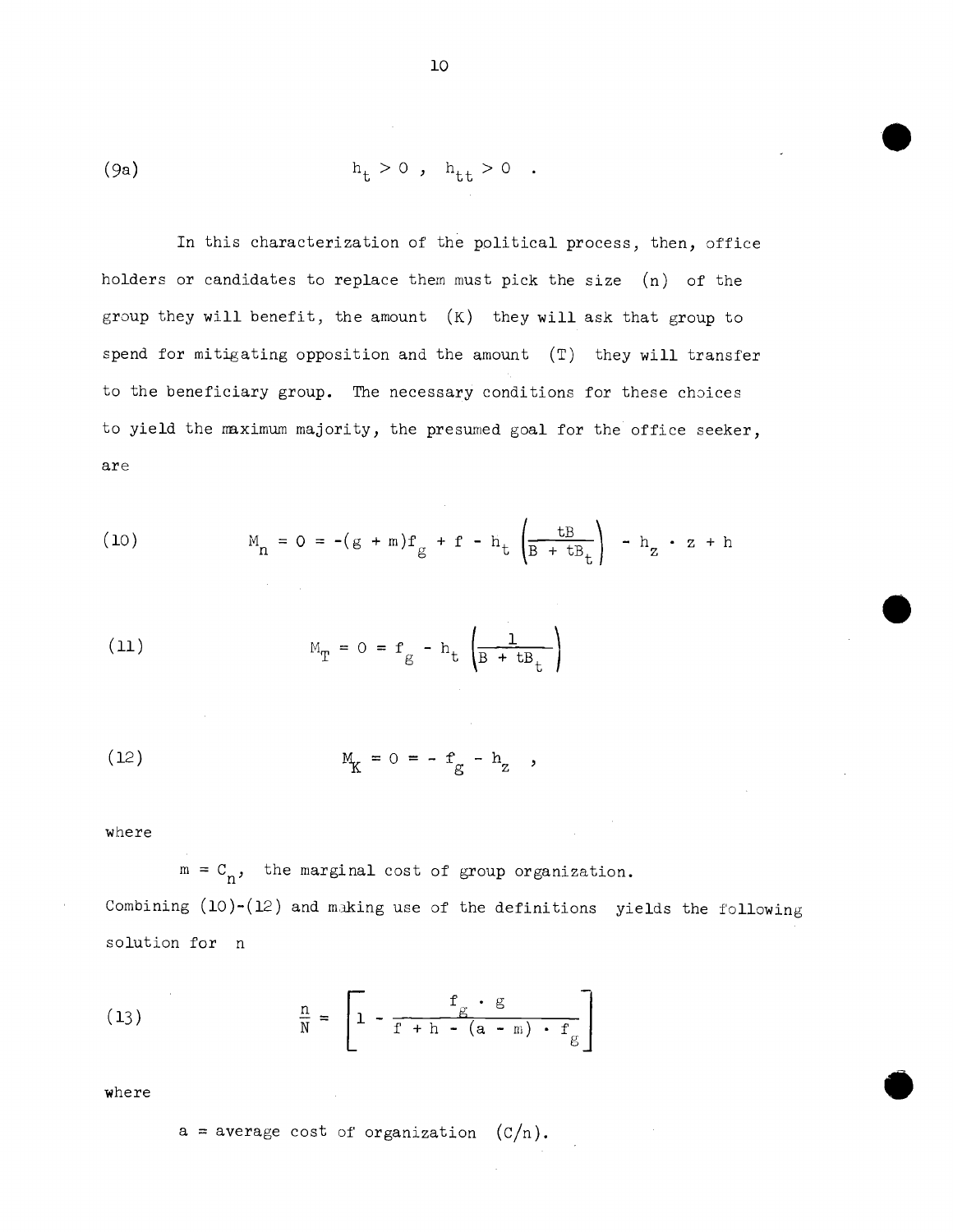Thus, if there are constant or increasing organization costs (a -  $m \le 0$ ), the bracketed term is less than one. We are unprepared yet to say much more than that political wealth maximizationdistributes benefits to a fraction of the electorate, and since we have ruled out net gains to regulation, no other result would make sense.

Before some forces affecting the size of this ratio are elaborated. it is worth dwelling on (11) for a moment. This condition--essentially that the marginal political return from a transfer must equal the marginal political cost of the associated tax--has an important subsidiary implication. Since both  $f_g$  and  $h_t$  are positive, an interior maximum can occur only if the term  $(B + tB_t)$  is also positive. This term is the marginal product of t in raising revenue from a member of the losing group. That it must be positive implies that these losers must be taxed less than the interests of the winners would dictate (a revenue maximizing tax--i.e.,  $B + tB_t = 0$ .

This result is portrayed in Figure 1. The function  $R(t)$  is  $(h_t/f_g)$ . With diminishing returns in g and increasing costs in t,  $R_t$  is positive and increasing in the relevant range. The marginal revenue from t,  $(B + tB_+)$ , is decreasing in t, and the revenue maximizing tax is  $t_{m}$  where this marginal revenue is zero. However, with  $R(t)$  positive at any  $t > 0$ ,  $t_m$  cannot be a political equilibrium. The equilibrium, from (11), must occur at something like  $t_a < t_m$ 

Thus we have an important first principle of regulation: even if a single economic interest gets all the benefits of regulation, these must be less than a perfect broker for the group would obtain. The best organized cartel will yield less to the membership if the government organizes it than if it were (could be) organized privately. This principle is independent of organization or campaigning costs, but rests on the heed the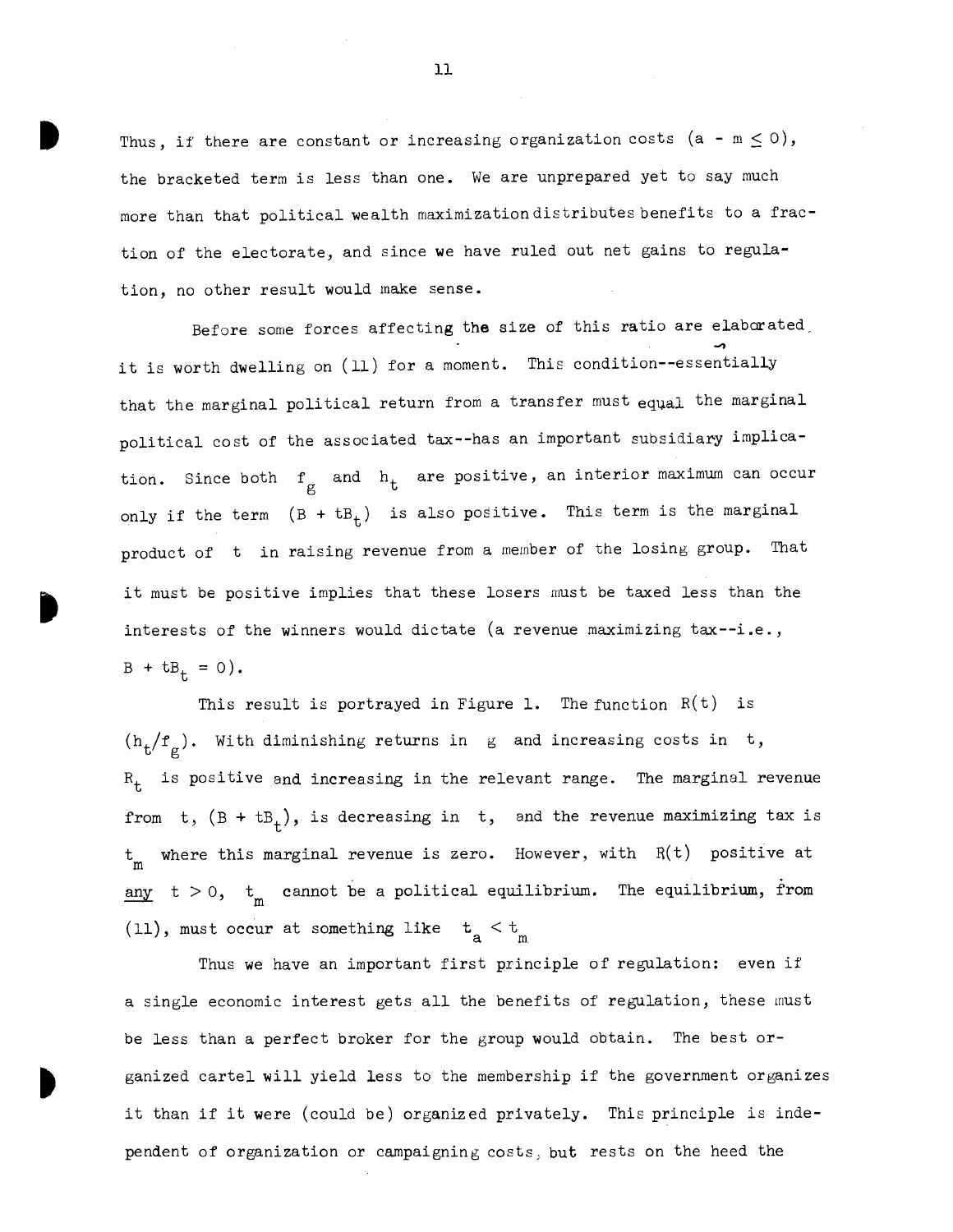political process must pay to marginal opposition. (Condition (11) holds even if K and C are assumed zero.) It suggests that what the 'capture" literature treats as an ad hoc detail--that "the political process automatically admits powerful outsiders to the industry's councils"<sup>5</sup>--is in fact integral to regulatory processes. The principle also suggests that failure of regulation to maximize cartel profits need not, as Posner has suggested, arise as an efficient substitute for other forms of taxation. Even if more efficient substitutes exist and are used, a rational regulator will still tax cartel profits to secure his own position.

This logic may be pushed a step further. It will pay the rational regulator to exploitdifferences within the group that, taken as a whole, either wins or loses. The ability to do this may be constrained by "due process" considerations, but not typically to the point that a uniform tax must be levied or gain transferred to each member of a group. Therefore, the regulator's choice problem is not limited to selecting the appropriate size of an interest group to benefit or tax; it includes selection of an appropriate structure of benefits and costs. Once we drop the simplification of uniform taxes (prices), the identification of regulation with any single economic interest can no longer be maintained as a general proposition.

To see this, consider the following restricted problem: The regulator has decided on the total wealth that must be transferred to one

> $5$ Stigler, supra n. 1 at 7.  $\mathcal{C}_{\text{Posner, supra, n. 2.}}$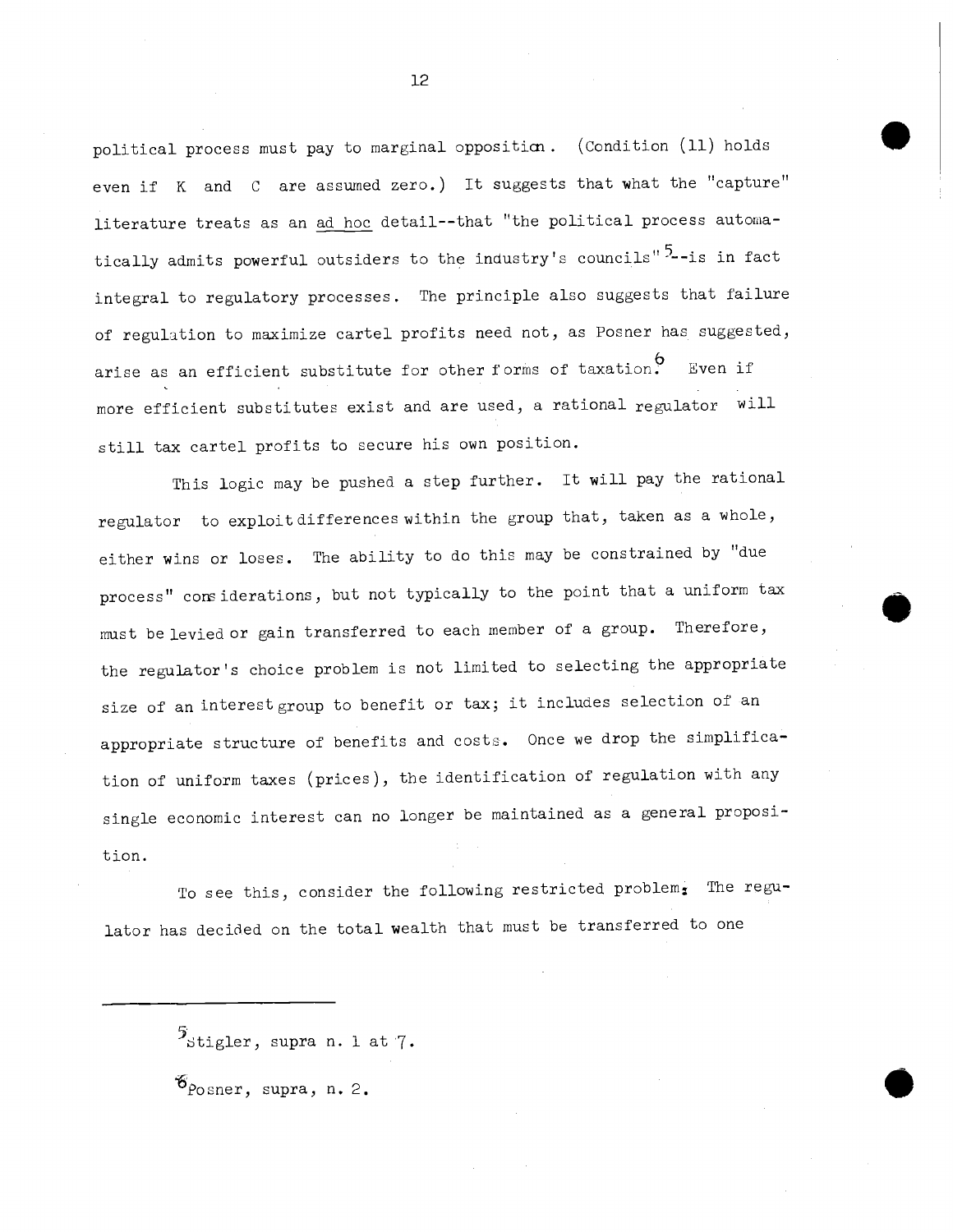

 $\mathcal{L}$ 

**I**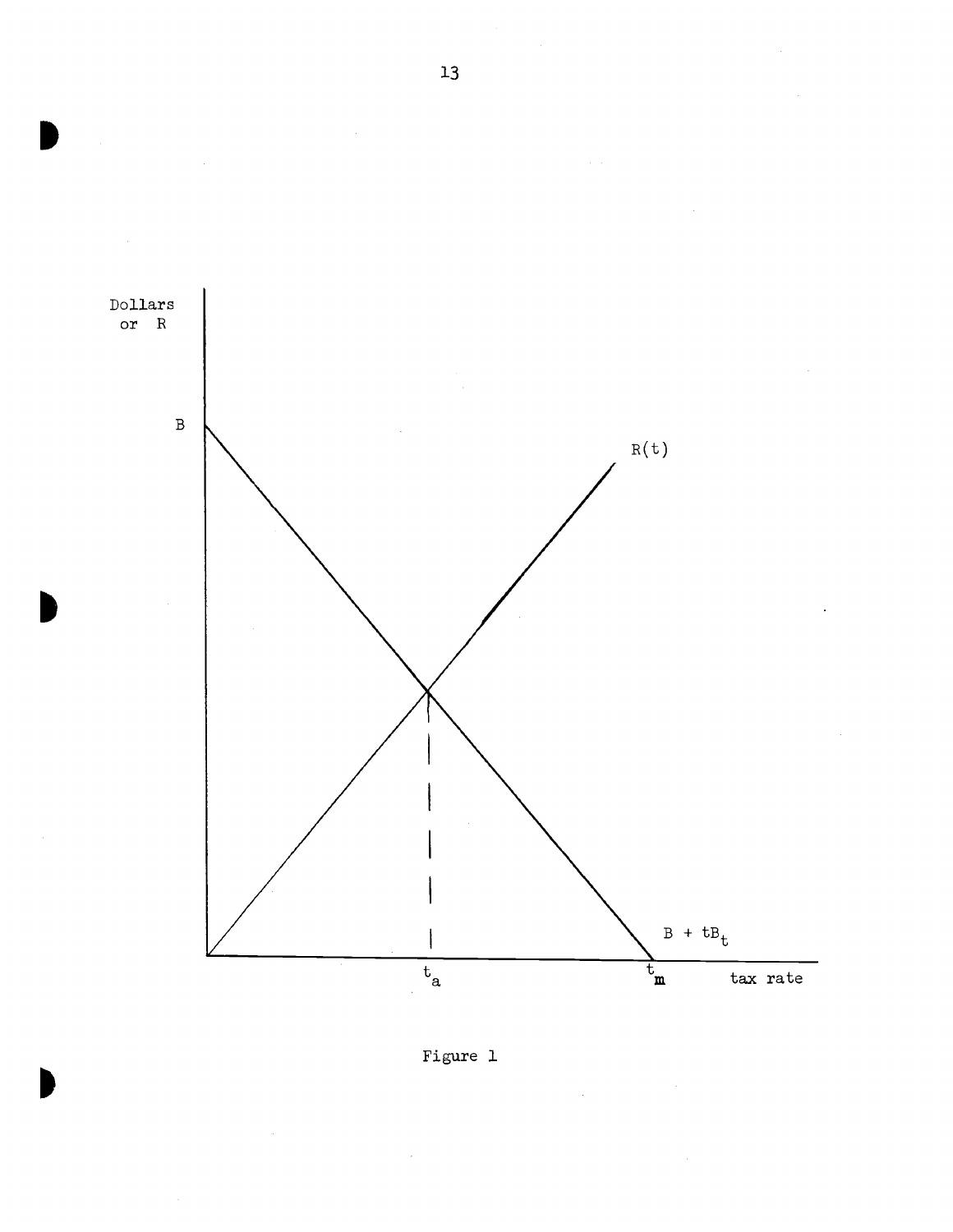economic interest (say producers) fron another, so that both T and n are data. However, he desires minimization of opposition (0) from consumers by exploiting differences among them in per capita wealth or the responsiveness of wealth to taxes (i.e., differences in the height and elasticity of their demands) or in their voting sensitivity to taxes. Assume that the  $(N - n)$  consumers can be separated into 2 groups of size  $P_1$  and  $P_2$  respectively so that the last term in (1) may be written

(14) 
$$
0 = P_1 h_1 + P_2 h_2
$$
 (Subscripts denote groups here.)

To simplify still further, treat z as fixed and equal for both groups. Minimization of  $(14)$  then involves forming the Lagrangian

(15) 
$$
L = P_1 h_1 + P_2 h_2 + \lambda (T - t_1 B_1 P_1 - t_2 B_2 P_2) ,
$$

where the term in parentheses is the constraint that the sum of sub group taxes is fixed, and setting the first partials with respect to  $t_1$ ,  $t_2$ and  $\lambda$  equal to zero. The resulting expression for the opposition minimizing  $t_1$  is (primes denote derivatives)

(16) 
$$
t_{1} = \frac{B_{2} + \frac{TB_{2}^{1}}{P_{2}B_{2}} - \frac{h_{2}^{1}}{h_{1}^{1}}B_{1}}{B_{1} \left(\frac{h_{2}^{1}}{h_{1}^{1}}\right) + B_{2} \left(\frac{P_{1}B_{1}}{P_{2}B_{2}}\right)}
$$

The denominator is negative, but  $_{\text{only}}$  the last two terms in the numerator are negative. This means that a negative  $t_1$  cannot be ruled out. Thus if one group of consumers has sufficiently large per capita demand  $(B_{\rho})$ , sufficiently low demand elasticity  $(B_0)$  and tax responsiveness  $(h_0)$ relative to the other group, the latter may become part of the winning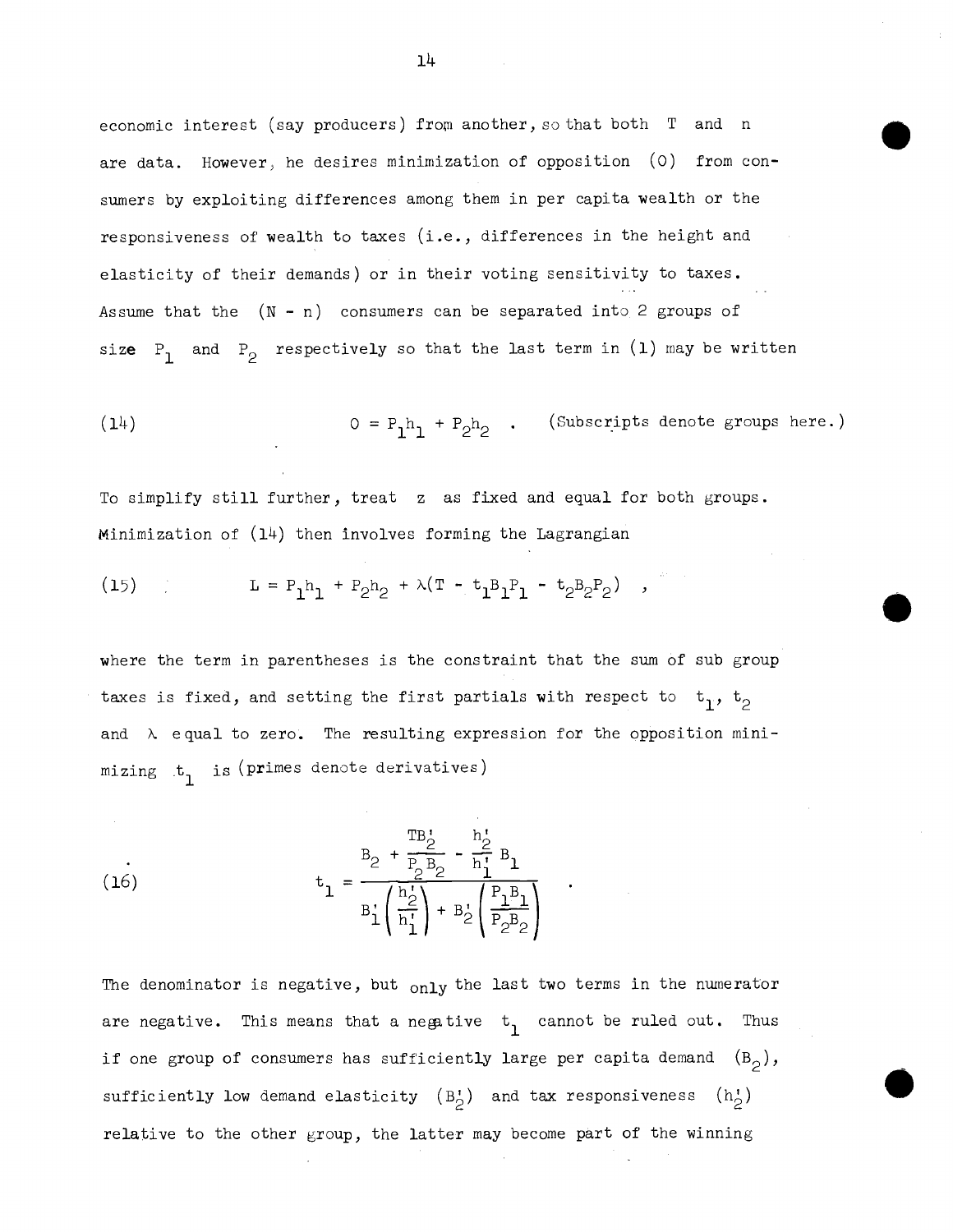group (get a subsidized price). On a similar argument, some producers may be taxed even if most are benefitted. The regulator's constituency thus cannot in general be limited to one economic interest.

The structure of (16) shows that  $t_1$  is affected not only by some obvious characteristics of that group (its wealth and voting response to  $t_1$ ) but also by characteristics of the other group. I shall return to this subsequently, for (16) hints at some important implications for the structure of prices emerging from regulation--e.g., that this will be the resultant of forces pushing both for and against profit-maximizing price discrimination.

I want now to return to  $(10)-(13)$  and discuss some forces affecting the size of the winning group. The Stigler model leads, after all, to more than the near truism that  $n/N$  is less than one; it more nearly asserts that the ratio is close to zero. So let us examine the effect of three variables whose importance the Stigler model asserts--support, opposition and organization costs.

In general, if x represents a variable affecting choice of n (and T and K), we want to determine the vector of total derivatives:  $[dn/dx, dT/dx, dK/x]$ . This can be found by solving

(17) 
$$
[M_{ij}](di/dx) = -[M_{ix}],
$$

where

 $[M_{i,j}]$  = matrix of cross partial derivatives, i, j = n, T, K

 $[M_{\mathbf{y}}]$  = vector of the cross-partials of  $M_{\mathbf{y}}$  w.r.t. x.

I now treat three simple cases:

1. A parametric shift in the support function, f, (which leaves  $f'$  unaffected). From  $(10)-(12)$  we obtain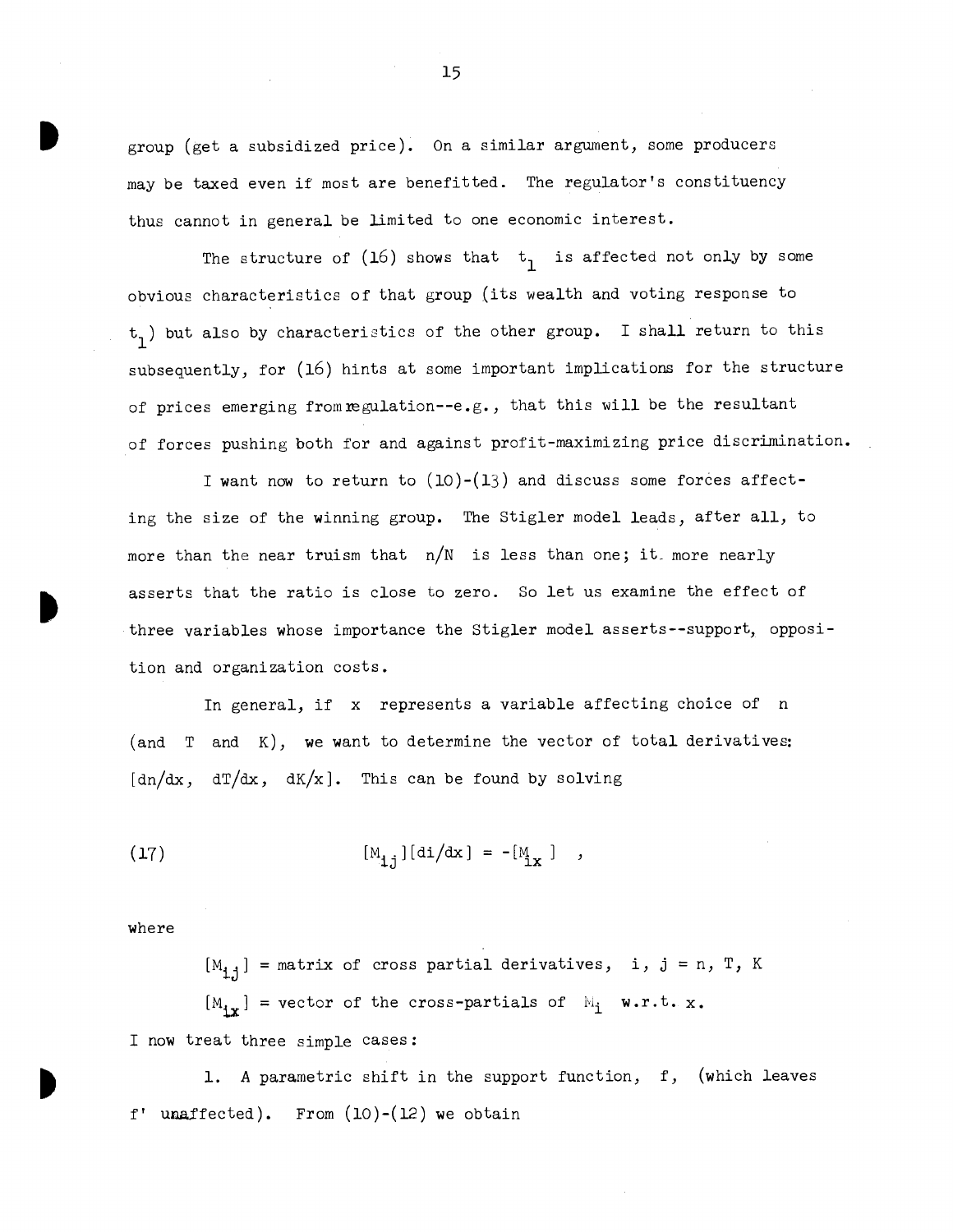(18) 
$$
\begin{bmatrix} M_{\text{inf}} \\ M_{\text{inf}} \\ M_{\text{inf}} \\ M_{\text{inf}} \end{bmatrix} = \begin{bmatrix} 1 \\ 0 \\ 0 \end{bmatrix},
$$

and from (17) and the second order condition for a maximum  $M$  (that  $[M_{1,i}]$ be negative definite), we obtain the following sign conditions

 $\bullet$ 

 $\bullet$ 

(19) 
$$
\sigma = \sigma \sin \theta_0
$$
,

where

 $C_{i,j}$  = cofactor of  $M_{i,j}$ .

Since  $C_{nn} > 0$  by a.second-order condition for a maximum,  $dn/df > 0$ -i.e., anincreasein the probability of support for a given g increases the size of the winning group. Or, as Stigler might wish to put it, the difficulty of translating the transfer into votes leads the regulator to concentrate benefits. For the other variables we have

(20) 
$$
\text{sign } dT/df = \text{sign } C_{nT} \quad ,
$$

and

(21) 
$$
\operatorname{sign} dK/df = \operatorname{sign} C_{nK},
$$

which are uncertain and negative respectively. The underlying reasons may be seen by writing out the co-factors

$$
C_{nT} = [M_{TK} \cdot M_{nk} - M_{Tn} \cdot M_{KK}]
$$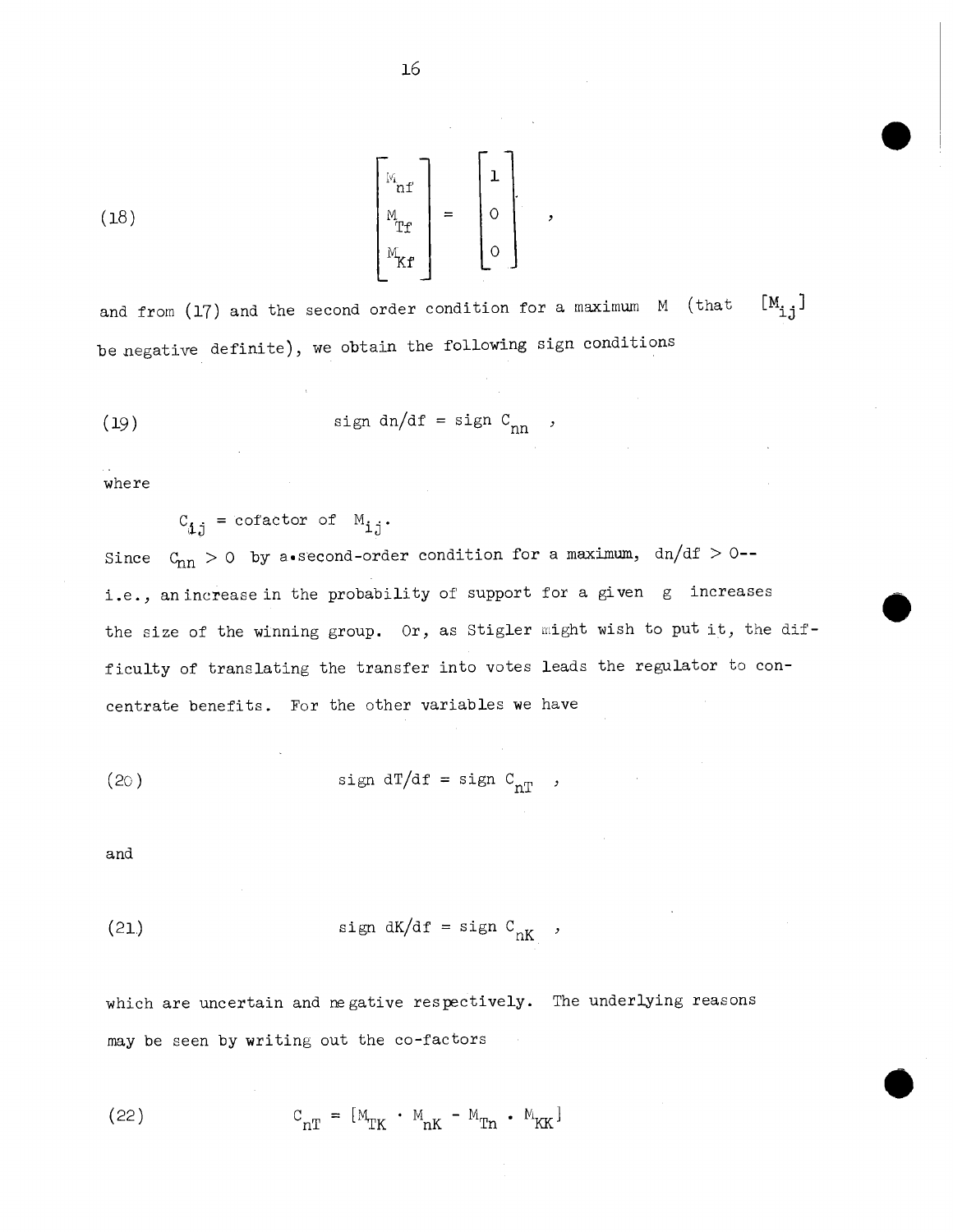$$
C_{nK} = [M_{\text{Tr}} \cdot M_{\text{TK}} - M_{\text{TK}} \cdot M_{\text{TT}}].
$$

p<sub>rop</sub>er and the property of the second second second second second second second second second second second second second second second second second second second second second second second second second second second

 $M_{\text{TK}} > 0$ , because an increase in K reduces opposition and makes an increase in T more attractive.  $M_{\rm nK} < 0$ , because an increase in K also dilutes the net gain, and makes concentration of the transfer on a smaller group more attractive.  $M_{TT}$ ,  $M_{KK}$  are both negative, because of diminishing returns. This leaves  $M_{Tn}$ , whose sign is ambiguous: an inrease in n dilutes the gain to the winners, which would induce an increase in T. But the increase in n also concentrates the opposition, and this pushes for a reduction in T. The only restriction that can be imposed (from the second-order conditions) is  $(M_{Tn} + M_{Kn}) < 0$ , which is enough to imply  $\rm c_{nK}^{\phantom{m}}$  < 0 and dK/df < 0, but is insufficient to predict the sign of  $\rm \, c_{nT}^{\phantom{m}}$ . If buying off a more concentrated opposition is sufficiently important to render  $N_{\text{min}} \leq 0$ , then  $d\text{T}/df < 0$ .

2. A parametric shift in the opposition function, h. This yields precisely the same result as a shift in support (the vector of the relevant cross-partials is the same as the right-hand side of  $(19)$ ), and this symmetry between the effects of support and opposition is perhaps one of the chief insights of Stigler's model. If a more effective political support technology (a rise in f) induces a more numerous winning group, a more effective opposition technology must lead the regulator to permit a larger group to escape taxation as well. Some losers will then be made winners when there is a rise in opposition. This is better stated in the reverse. The difficulty of translating a tax into political opposition (a low h) induces the regulator to tax the many and thus to concentrate his favors on a few. Hence the filtering of information through the noise of a political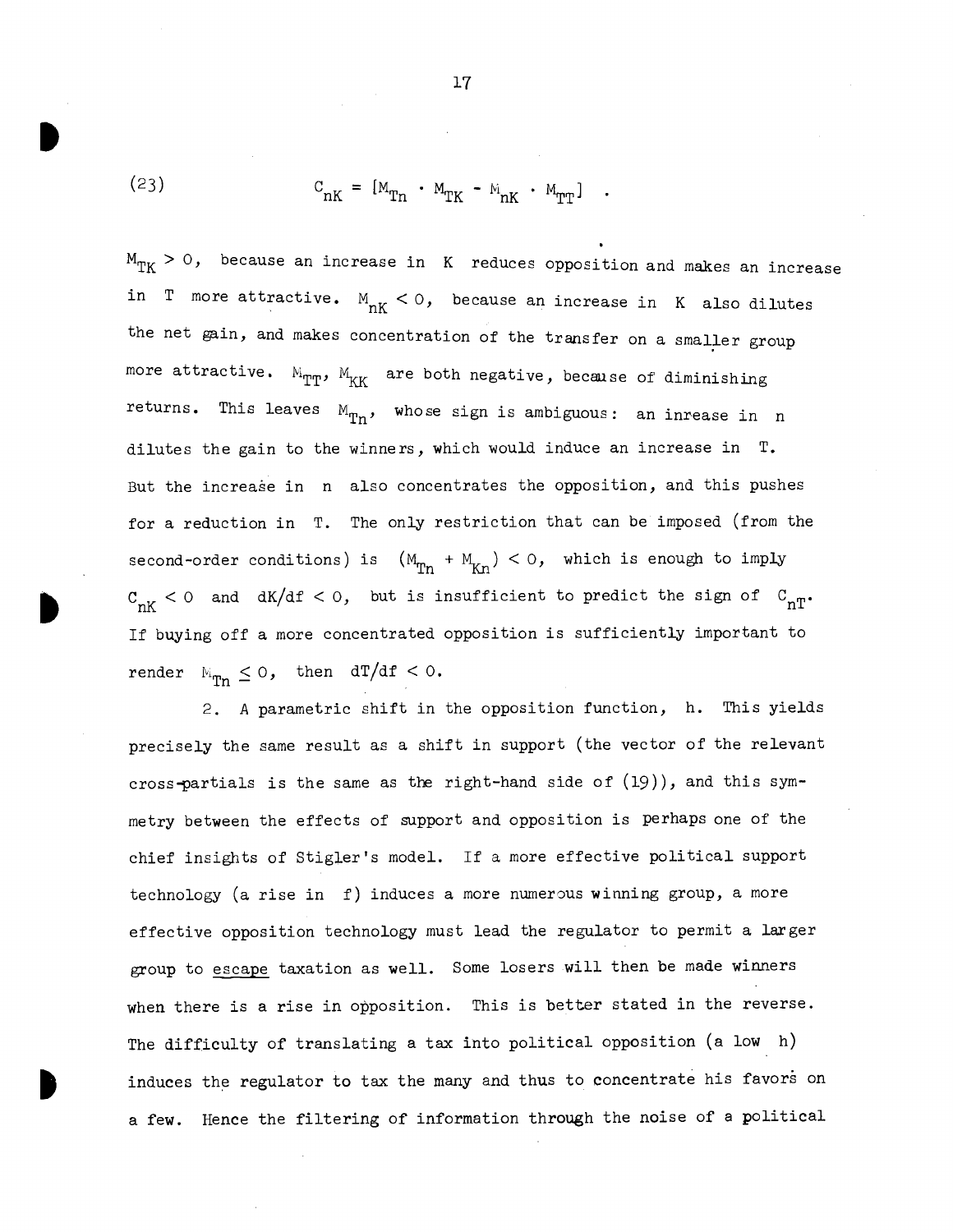process that forces consideration of many programs simultaneously acts unambiguously, as Stigler intuited, to restrict the size of the winning group. This filtering must be done by both winners and losers, and this makes it simultaneously unattractive to spread the benefits and attractive to spread the losses over large numbers.

3. A parametric shift in the cost of organizing a group for political support. Stigler argues that the cost of organizing support (e.g., the cost of overcoming the "free rider" problem) also restricts n. However, on closer inspection, this is not obvious. Consider a rise in the  $C(n)$  of (3) which, for simplicity, leaves marginal cost unchanged. Then, focusing only on  $dn/dC$ , we obtain

(24) 
$$
\sin \mathrm{dn}/dC = \sin(M_{nC}C_{nn} + M_{TC}C_{Tn} + M_{KC}C_{nK})
$$

This will be ambiguous for reasons apart from ambiguity about  $C_{Tn}$ . Stigler's argument focuses essentially on  $M_{n}$ , which is indeed negative and induces a smaller n. However, because of diminishing returns to per capita gains, a rise in C will lead to an offsetting decrease in K  $(M_{\overline{KC}} < 0)$ . On balance, this fall in K requires a rise in n  $(C_{nK} < 0)$ . That is, if K is reduced, restoring optimum effectiveness of lobbying and education efforts requires concentration of these efforts on a smaller group of losers. To obtain Stigler's result, one must conjecture that this sort of secondary effect is outweighed by the initial impulse to concentrate gains to offset the effect of increased organization costs.

It is well to summarize the results of this formalization of Stigler's model:

1. With a few ambiguities, the thrust of imperfect information about both the gains and losses of regulatory decisions and of costs of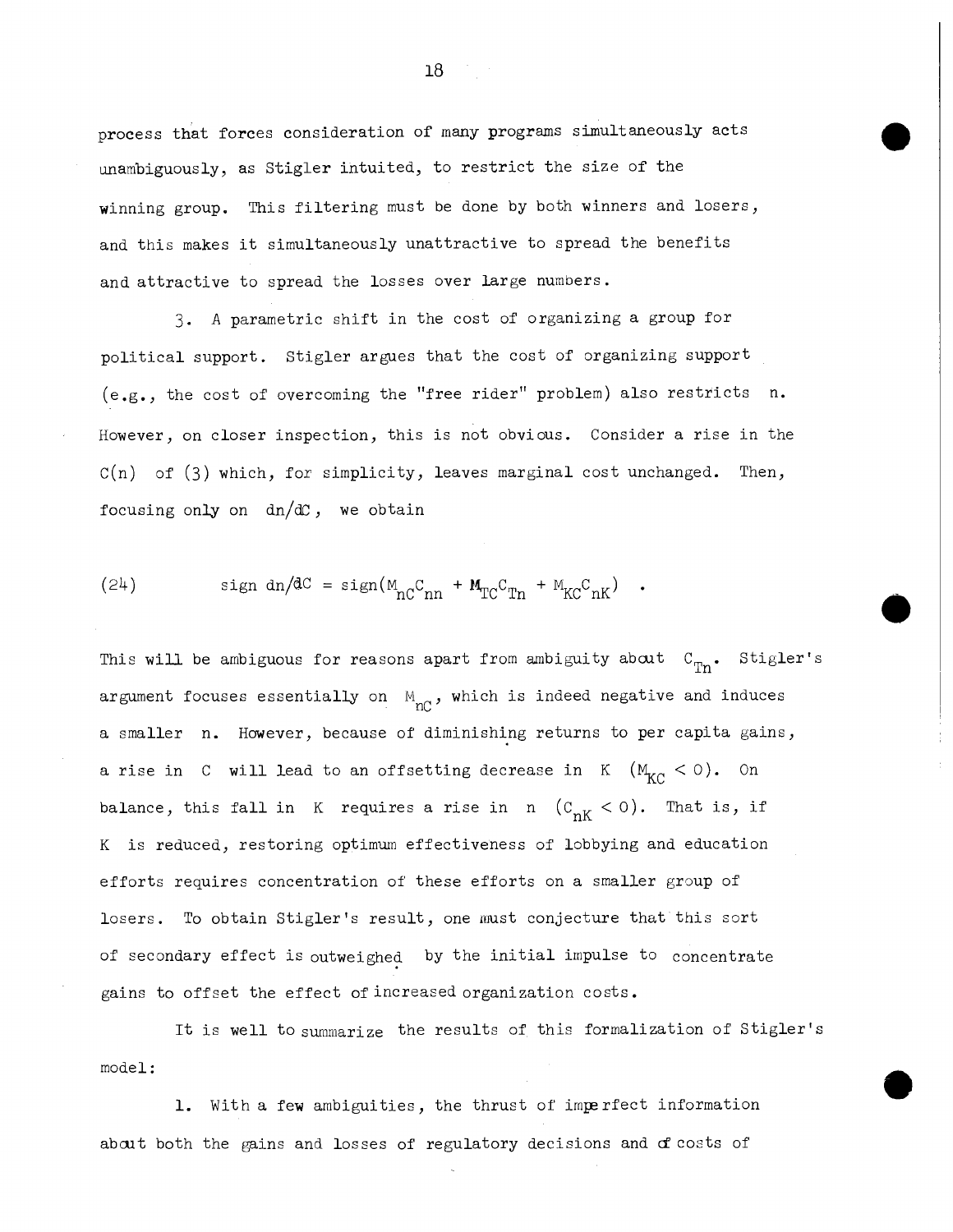organizing for political favors is to restrict the size of the winning group.

2. But this winning group will not obtain even a gross gain through political action as great as is within the power of the political process to grant it.

3. Moreover, even if groups organize according to an economic interest (producers v. consumers), political entrepreneurship will produce a coalition which admits members of the losing group into the charmed circle.

I now apply these principles specifically to price-entry regulation, and derive implications for the price-profits outcome and the demand for new regulation.

### The Politics of Price-Entry Regulation

A generalization of the Stiglerian model of political transfers just discussed would be to write the politician's objective function as:

(25) 
$$
M = M(W_1, W_2)
$$
,

where  $W_i$  = wealth of group i, and where  $M_i > 0$ , but where we assume no intergroup dependencies, so that  $M_{12} = 0$ . This is then maximized subject to a constraint on total wealth  $(V)$ :

(26) 
$$
V = W_1 + W_2 = V(W_1, W_2)
$$
,

where  $V_i > 0$ , but where  $V_{12} < 0$ . That is, the total wealth to be distributed is limited: Market failures aside, one group's wealth can be increased only by decreasing the other's. Let us now suppose that the two groups vying to achieve benefits or mitigate losses from the political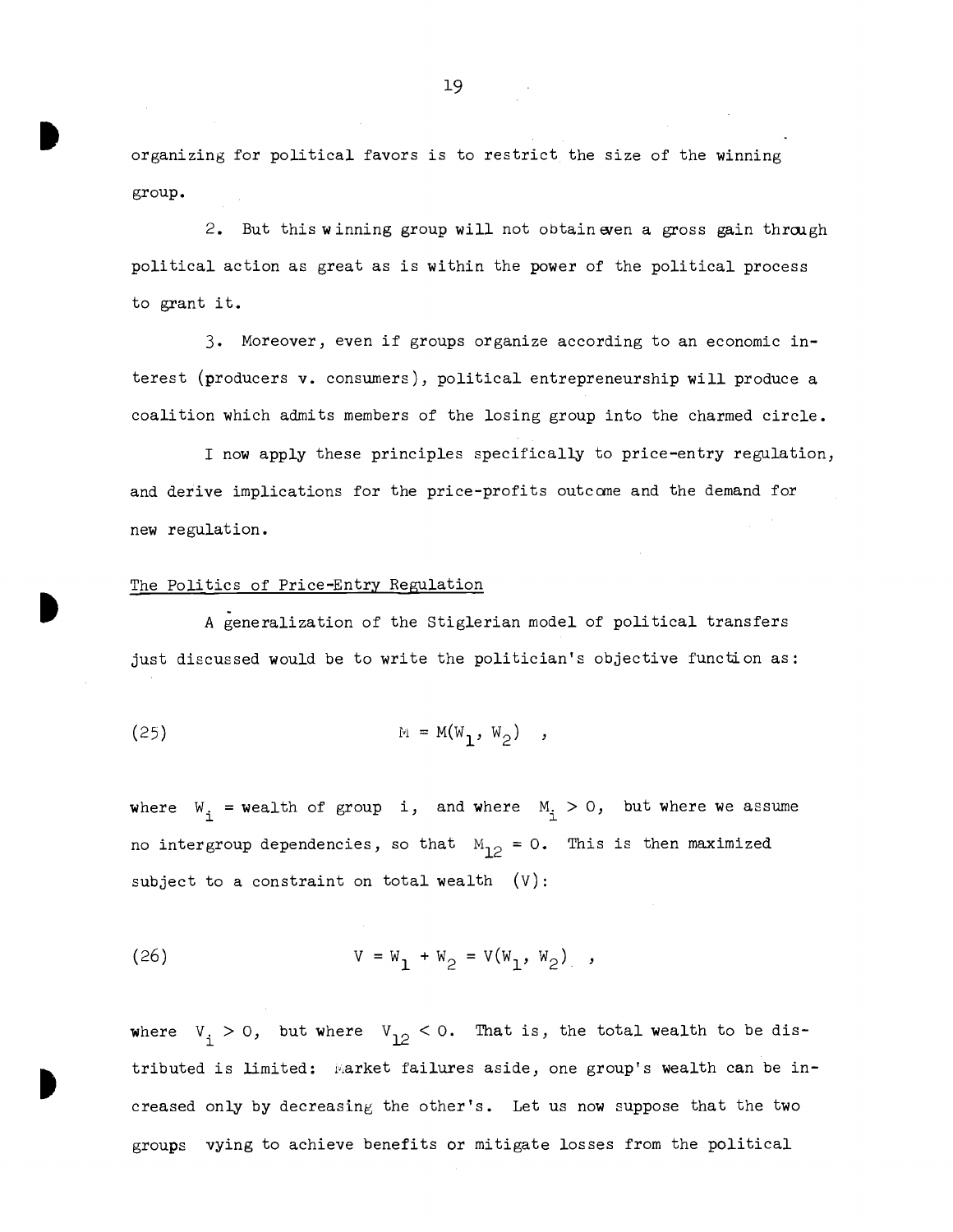process are consumers and producers, and that the process is constrained to provide these gains and costs through the setting of a maximum or minimum price together with control of entry. In this case, we can specialize the majority generating function (25) as

$$
(27) \t\t\t\t M = N(\mathbf{p}, \pi) ,
$$

where

 $p = price of the good$ 

 $\pi$  = wealth of producers,  $M_p < 0$  and  $M_{\pi} > 0$ .

The implicit assumption here is that the powers of the state are sufficient to, on the one hand, enforce competition, so that any  $\pi > 0$  translates into political support, and on the other, to ban sale of the good or price it out of existence, so that any consumer surplus provides some votes or stills some opposition. A somewhat more elegant, though not necessarily more insightful formulation would define (27) with respect to an anarchistic reference point. I retain the Stiglerian assumption that the political returns to higher  $\pi$  or lower p are diminishing  $(M_{pp} < 0, M_{\pi\pi} < 0).$ <sup>7</sup>

 $7_{\text{M}_{\text{DD}}}$  < 0 is not, of course, strictly implied by diminishing returns, pp<br>and we shall see later that so strict a condition is unnecessary. If we have the simple function  $M = M(S)$ , where S = consumer's surplus, rather than p, and  $S = \int_{0}^{P'} Q(p) dp$ , where  $Q(p)$  is the demand curve, and  $Q(p') = 0$ , then diminishing political returns requires  $M_{SS} < 0$ . However, this is related to  $M_{\text{pp}}$  by

 $M_{\text{pp}} = M_{\text{S}} \cdot \text{S}_{\text{pp}} + \text{S}_{\text{p}}^2 \cdot M_{\text{SS}}$ 

where

$$
S_p = -Q < 0 \quad \text{and} \quad S_{pp} = -Q_p > 0 \quad .
$$

Thus  $M_{pp}$  may be positive even if  $M_{SS} < 0$ , but  $M_{pp} < 0$  is sufficient for  $M_{SS}$  < 0.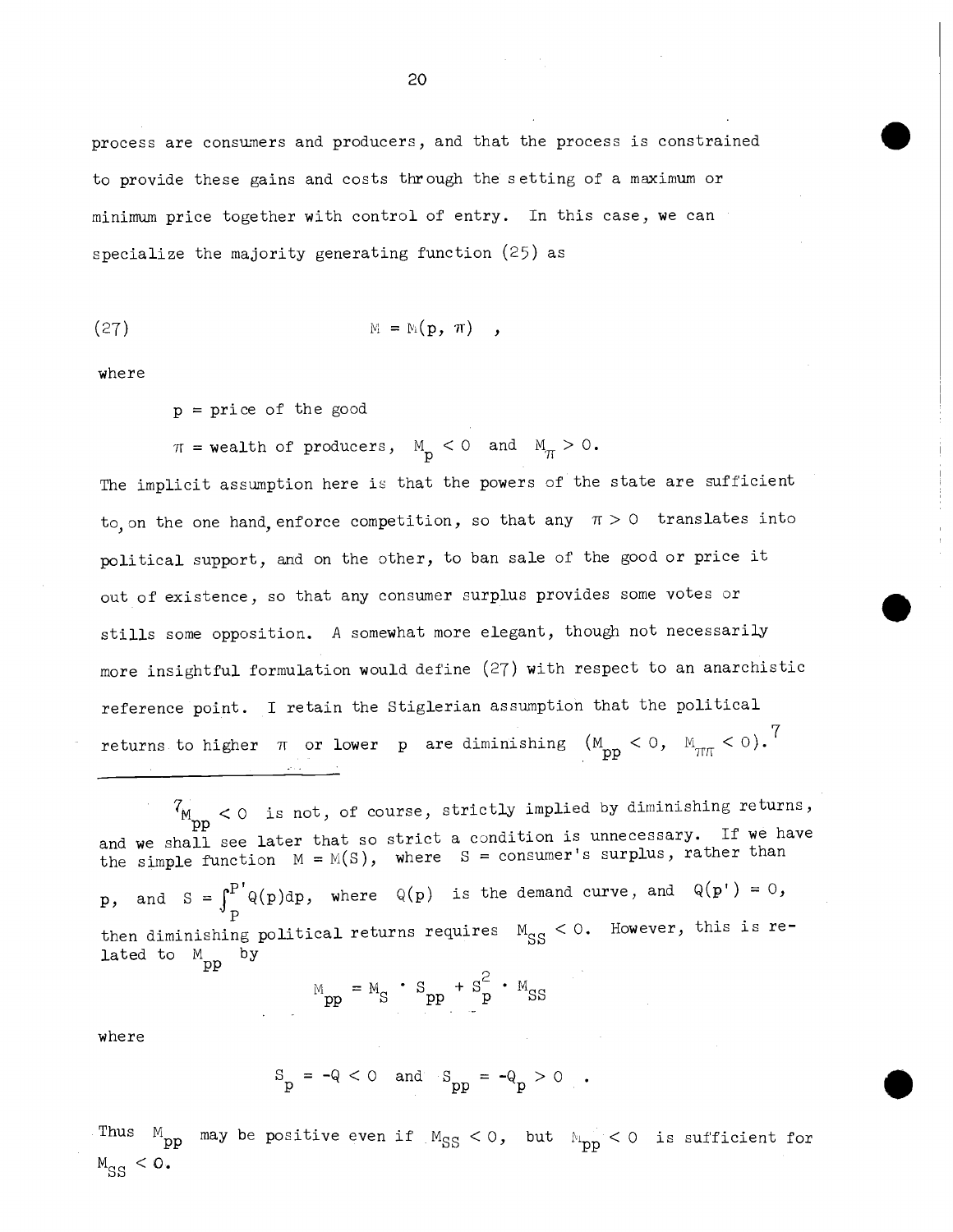I will also assume no intergroup political effects (such as envy or vindictiveness), so  $M_{\pi D} = 0$ . The relevant constraint here is given by cost and demand conditions, summarized by the profit function

$$
\pi = f(p, c) ,
$$

where  $c = c(Q)$  = production costs as a function of quantity  $(Q)$ , and where over the range we shall be interested in,  $f_p \ge 0$  and  $f_{pn} < 0$ , and, of course,  $f_c < 0$ . The formal problem for a successful regulator then is to maximize (I assume sufficient competition for the regulator's office) the Lagrangian

(29) 
$$
L = M(p, \pi) + \lambda(\pi - f(p, c))
$$
,

with respect to  $p$ ,  $\pi$  and  $\lambda$ , which yields

$$
\frac{M_p}{f_p} = M_{\pi} = -\lambda \quad .
$$

This says that the marginal political product of a dollar of profits  $(M_{\pi})$  must equal the marginal political product of a price cut  $(-M_{\text{p}})$ that also costs a dollar of profits  $(f_n)$  is the dollar profit loss per dollar price reduction). This result requires  $f_n > 0$  (since  $-\mathbb{M}_n$ ,  $M_{\pi}$  > 0); which is merely a concrete application of the result in (11). That is, political equilibrium will not result in the monopoly or cartelprofit maximizing price  $(f_n = 0)$ . The solution is shown graphically in Figure 2, where (27) is represented as a series of iso-majority curves  $(M, M, )$  obeying the assumed signs for first and second derivatives. Political equilibrium occurs at tangency (A) between the profit hill and an iso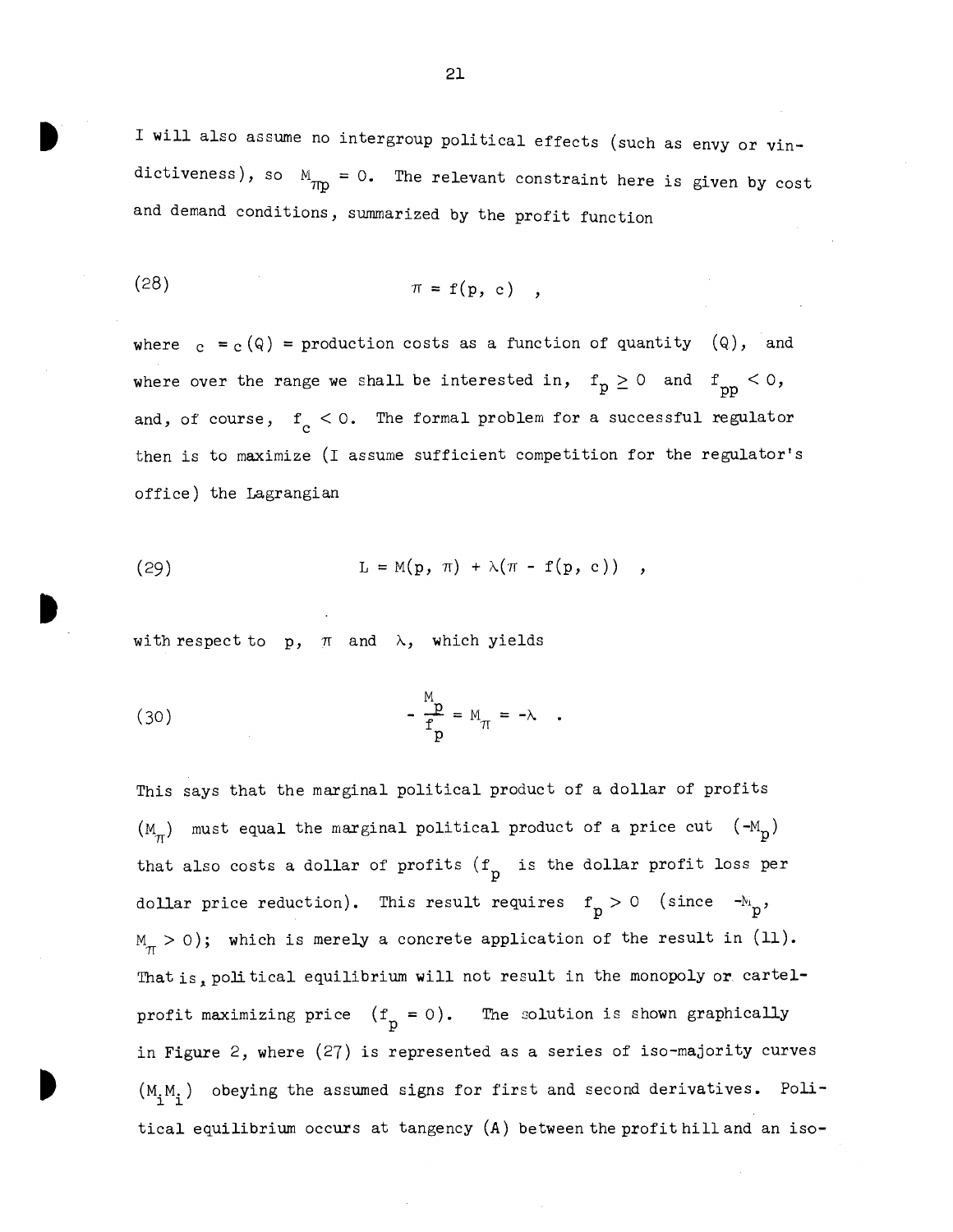majority curve. On this formulation, pure "producer protection" can be rational only in the absence of any marginal consumer opposition to higher prices  $(M, M, \alpha)$  are all horizontal) and pure "consumer protection" requires no marginal support for higher profits.

This analysis says nothing about whether A in Figure 2 is anything more than trivially different from either top or bottom of the profit-hill. To make the analysis meaningful, we must either derive the appropriate political power function (the shape of the  $M_iM_i$ ) or focus on the effects of changes in the underlying economic constraints. In the remainder of the paper I take the latter tack. That is, I set aside the question of who gets what share of the spoils to focus on the implications of the result that the spoils will in fact be shared. For example, note one implication of (30) for entry in regulation. Either naturally monopolistic or naturally competitive industries are more politically attractive to regulate than an oligopolistic hybrid. The inducement to regulate is the change in the level of  $M_1M_1$  occasioned thereby. For an oligopoly with a price already intermediate between the competitive and monopoly price, the political gain from moving to A will be smaller in general than if the preregulation price is either at the top or bottom of the profit hill. This may help explain such phenomena as the concurrence of regulation of ostensible "natural monopolies" like railroads, utilities and telephones with that of seemingly competitive industries like trucking, airlines, taxicabs, barbers and agriculture. It may also rationalize the twin focus of antitrust on reducing concentration and protecting small businessmen, and the delay until comparatively recent times in applying the Sherman Act to less than the most concentrated industries. However, the model does not explain the dilatoriness of the government in regulating a gamut of unconcentrated retail and manufacturing markets.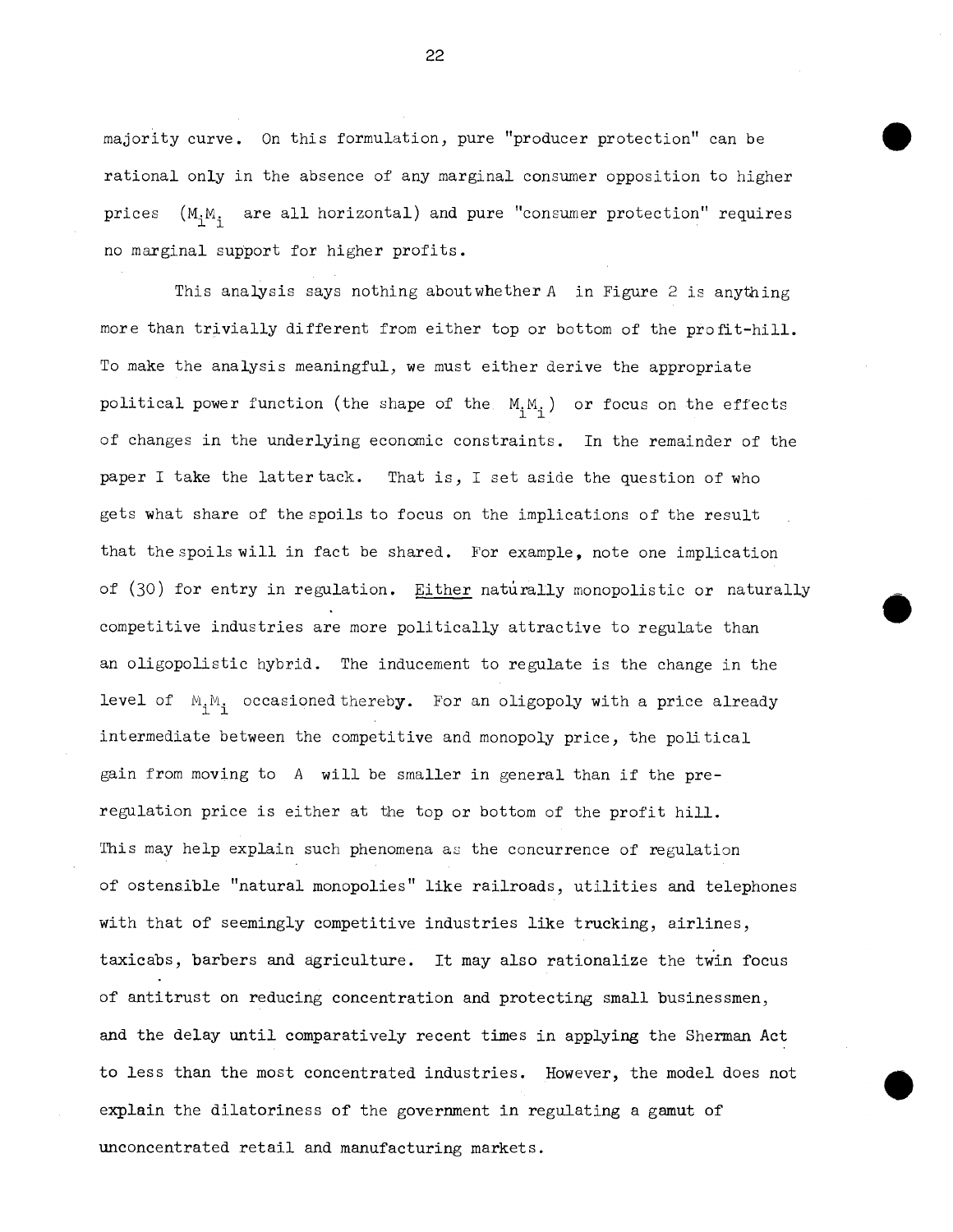

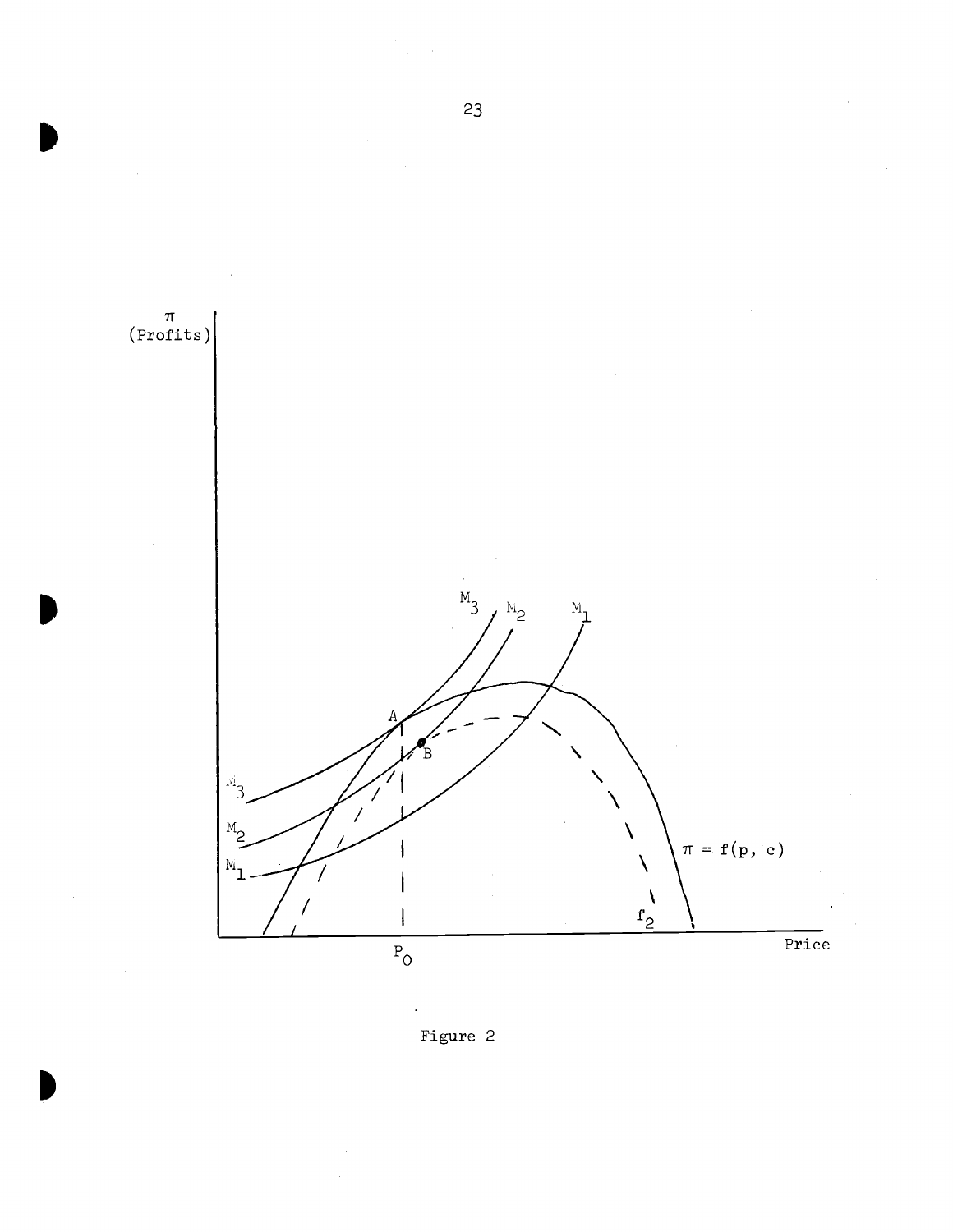There is also implicit here a connection between regulation and productivity and growth. Reduction in costs or growth in demand will increase the total surplus (the height of the profit-hill in figure 2) over which a regulator might have control, and, pari passu, the political payoff for its redistribution.  $8\,$  I have seen this point made before only in connection with welfare programs, and it deserves a systematic test. However, the association of new regulation with industries where demand and/or productivity is growing rapidly is frequent enough to be suggestive (electricity and telephones in the early 20th century, trucking and airlines in the 1930's and  $1940's$ , natural gas in the 1950's, automobiles and drugs in the 1960's).

Some interesting implications for the pattern of regulatory choice can be derived from a more formal treatment of the interaction between productivity and growth and rational political choice. Consider a market already subject to regulation and in a political equilibrium such as A in Figure 2. Then consider the effects on this equilibrium of a parametric shift, dx, in either the cost or demand function. To obtain the effect of the shift on the p.  $\pi$  configuration generated by regulation, we must

 $\sigma_{\text{This is easiest to see for a constant cost competitive industry where}}$ demand increases. In that case, the no-regulation majority is unaffected by the increased demand (p and  $\pi$  are the same) but the gain to regulating the industry and moving to a majority maximizing  $(p,\pi)$  is increased. I demonstrate below that a similar result obtains for more complicated cases.

 $9$ See W. Allen Wallis' discussion in James Tobin and W. Allen Wallis, Welfare Programs: An Economic Appraisal at 54 (1968).

21.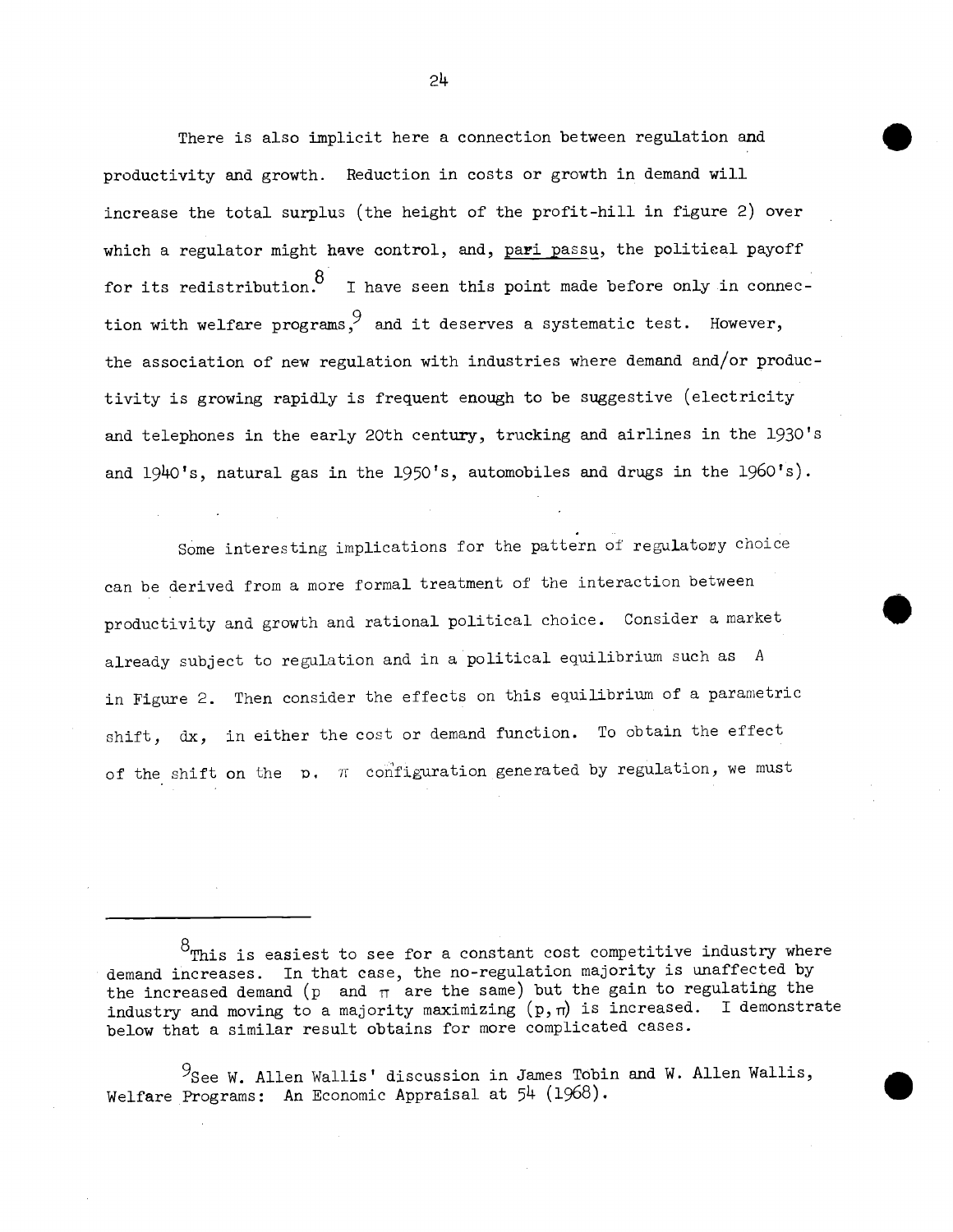solve

(31) 
$$
\begin{bmatrix} L_{i,j} \end{bmatrix} \begin{bmatrix} dp/dx \\ d\pi/dx \\ d\lambda/dx \end{bmatrix} = -[L_{ix}] ,
$$

where i, j denotes p,  $\pi$  or  $\lambda$ . In the case of a (marginal) cost shift, we obtain

(32) 
$$
\frac{dp}{dx} = \frac{-\lambda f_{px} + f_x \cdot f_p \cdot M_{TT}}{-(M_{pp} - \lambda f_{pp}) - f_p^2 M_{TT}}.
$$

The denominator is positive by a necessary condition for a maximum, so the sign of (32) depends on that of the numerator, which is positive. This is hardly surprising, since a rise in marginal cost leads to the same result without regulation. However, the insight provided by  $(32)$  is that the price increase has distinct "political" and "economic" components. The first term in the numerator  $(-\lambda f_{px})$  is essentially a "substitution effect" akinto that facing an unregulated firm. A rise in marginal cost makes a higher price profitable. The second term is a "political wealth" effect: the surplus to be disposed of has shrunk, and this forces the regulator to reduce his purchases of political support. However, the usual marginal conditions familiar from consumer theory are applicable here. The regulator will, in general, not force the entire adjustment

10  $\lambda$  < 0, from (30);  $f_x = -c_x < 0$ ;  $f_p > 0$ , since profits are below a maximum;  $M_{\pi\pi}$  < 0 by assumption; and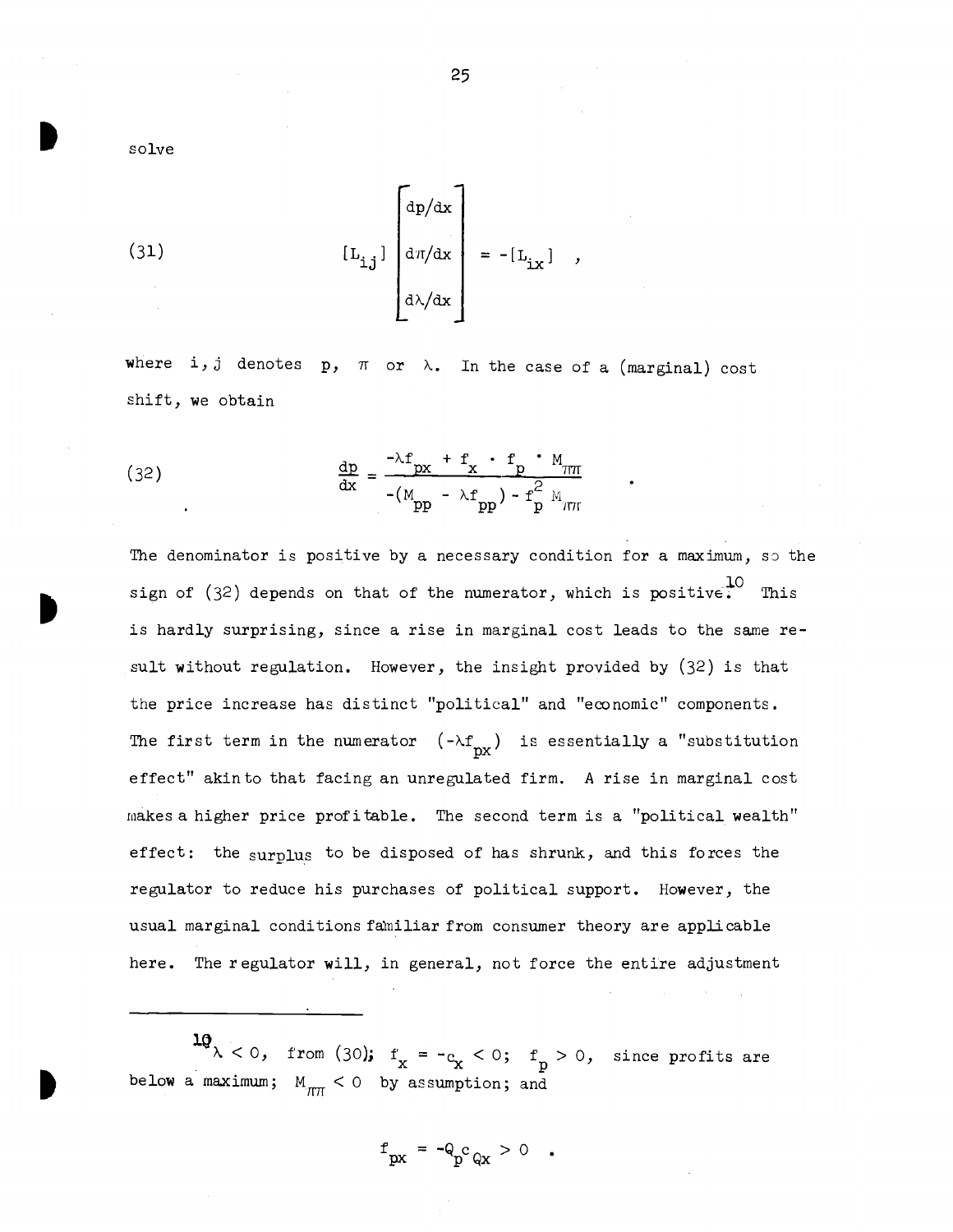onto one group. In particular, consumers will be called on to buffer some of the producer losses. To see this more clearly, abstact from the substitution effect by assuming a change in fixed cost only, so  $f_{px} = 0$ . Then the profit hill in Figure 2 shifts down by a constant to  $f_p$ , leaving the profit-maximizing price unchanged, but increasing the political-equilibrium price and buffering the fall in profits that would otherwise occur. Of course, as is the case in consumer choice, one cannot rule out "inferiority" of price decreases or profit increases.  $^{11}$ But the "normal" purely political component of the response to cost changes involves consumers shielding producers from some of the effects of cost increases and producers sharing some of their gains from cost reductions.

 $11$ Such inferiority is in fact essentially ruled out here by the absence of intergroup dependencies. This plays the same role here as utility independence does in ruling out inferior goods in consumer choice theory. The closest analogy to the conventional consumer choice problem would be where the regulator always sets a marginal price equal to (a constant) marginal cost and then merely allocates the resulting surplus among producers and consumers by fashioning a suitable two-part or declining-marginal price scheme. In this case, the surplus is the regulator's "income" which can be used to purchase the "goods" producer or consumer support at a price of \$1. If the utility (votes) of the two goods is independent, declining marg±nal utility will assure that both are normal.

This analogue helps illuminate the attraction of regulation to markets with growing productivity and demand. The increased surplus, which is the regulator's income, generates a larger utility (vote) gain from moving from either corner (monopoly or competition) to the vote maximum, again co. long as there are diminishing political returns to both producer and consumer wealth.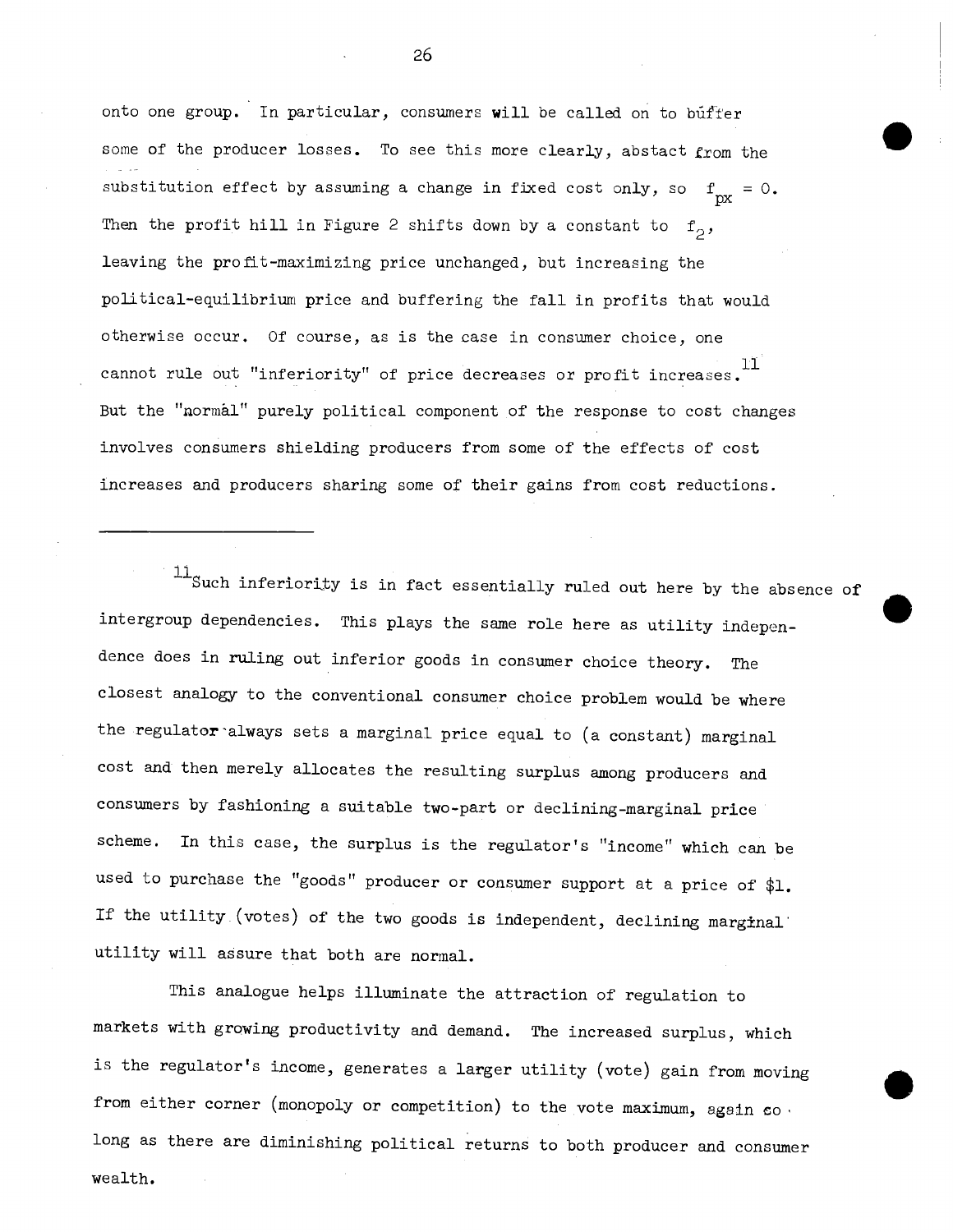The case of a shift in demand is more complex, because the demand function enters indirectly into the M function: M depends on the relationship between price and consumer surplus, which depends on the height of demand. Formally, a change in demand, dy, yields

(33) 
$$
\frac{dp}{dy} = \frac{-\lambda f_{py} + M_{py} + f_y \cdot f_p^N_{\eta\eta}}{-(M_{pp} - \lambda f_{pp}) - f^2_{\eta\eta\eta}}
$$

Again, the first term of the numerator is a profit-maximizing "substitution" effect which is positive,  $12$  and the last term a political wealth effect which is, in this case negative  $(f_y > 0)$ . The middle term represents the effect of the demand shift on political "tastes"--i.e., on the slope of the  $M_1M_1$  in Figure 2, but this effect is ambiguous. For example, if a rise in consumer income raises the payoff to price reductions,  $M_{\text{ny}} < 0$ , and the political-wealth effect is reinforced. Ignoring. this taste change, the results are symmetric with those of a cost change. Consider a rise in demand such that  $f_{py} = 0$ . The political wealth effect

1gnoring, as usual, any offsetting changes in the slope of demand. 13 In particular

$$
M_{\mathbf{p}} = M_{\mathbf{S}} \cdot \mathbf{S}_{\mathbf{p}} = -\mathbf{Q} M_{\mathbf{S}}
$$

where S again denotes the underlying consumer surplus. So

$$
M_{\text{py}} = -QM_{\text{SS}}S_{\text{y}} - M_{\text{S}}Q_{\text{y}}.
$$

Since  $M_S$ ,  $Q_V$  and  $S_V > 0$ , while  $M_{SS} < 0$ , the sign of  $M_{DY}$  is ambiguous.

 $14$  This requires an appropriate change in the slope of the demand curve, since

$$
f_{py} = (P - C_Q) \cdot Q_{py} + Q_y \cdot
$$

So some  $Q_{py} < 0$  is required for  $f_{py} = 0$ .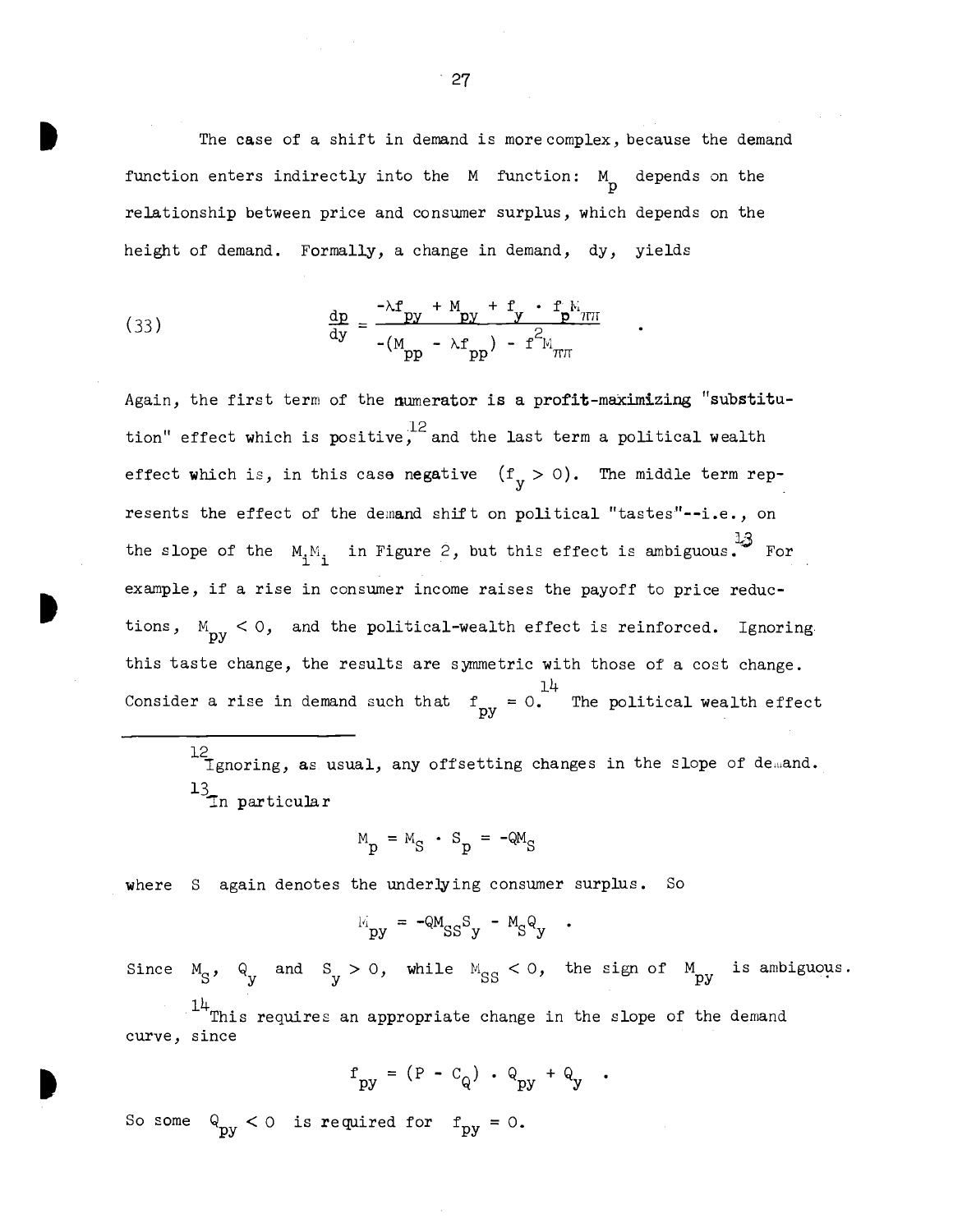will nevertheless induce a price reduction because the diminishing political returns to both profit increases and price decreases make a combination of the two the best strategy for political "spending" of more wealth.

What emerges from this discussion is more a working hypothesis than an a priori conclusion about the nature of price and profit adjustment under regulation. If the political wealth effect is empirically important, it will be manifested in attenuation of price changes when demand changes, and their amplification when costs change; vice versa for profit changes. in the case of the latter, the wealth-effect components of the counterparts to (32) and (33) may be written

$$
\frac{d\pi}{dx} = \frac{f_x}{1 + f_p^2 \left(\frac{M_{\pi\pi}}{p} - \lambda f_{\text{pp}}\right)}
$$

(35) 
$$
\frac{d\pi}{dy} = \frac{f_y}{1 + f_p^2 \left(\frac{M}{M_{pp} - \lambda f_{pp}}\right)}
$$

These are both smaller absolutely than what would obtain under pure producer protection (which yields simply  $f_x$  or  $f_y$ ). We can then summarize the interaction between cost and demand changes and regulatory utility maximization as follows: Define variables  $\pi'$  and p' as the difference between regulated and profit maximizing profits and prices respectively. The purely political effects of changes in underlying economic conditions are then for  $dp'/dx$  and  $d\pi'/dx > 0$ ;  $dp'/dy$  and  $d\pi'/dy < 0$ . Among the empirical implications of these forces would be:

1. Regulation will tend to be more heavily weighted toward "producer protection" in depressions and toward "consumer protection" in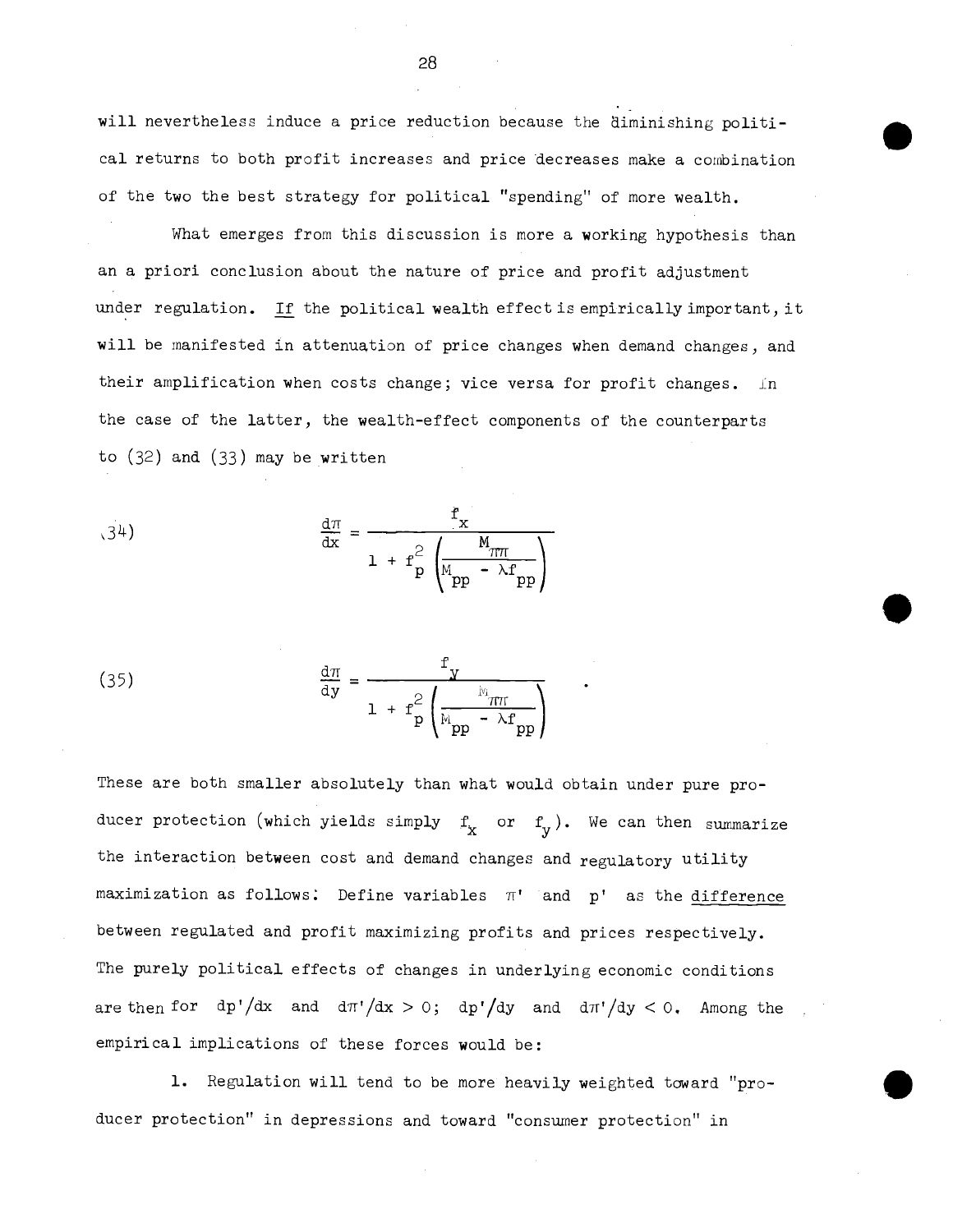) expansions. Thus, for example, it is not useful to view events like the Robinson-Patman Act and the NRA as "inconsistent" with the intent of antitrust legislation; this intent is endogenous. Similar arguments apply to the structure of taxes (the corporate-personal tax mix should offset changes in the share of GNP earned by capital), tariffs (more free trade when demand grows or costs fall), etc.

2. Government intervention and regulation are both normal goods. Though this generalization has exceptions, the difference between the noregulation iso-majority curve and the regulatory equilibrium (i.e., the incentive to regulate) grows with the level of demand. As a further generalization, the income elasticity of producer protection ought to be less than that of consumer protection. This follows from the negative wealth effect of demand growth on equilibrium price, which makes for an increased consumer share of the total surplus as demand (income) increases.

3. The tendency of regulation to change prices infrequently, sometimes called "regulatory lag" ought to be stronger when demand changes than when costs change. This follows from the opposing wealth and substitution effects in the case of a shift in demand (but not in the case of a cost change). Here failure to change a price can be interpreted to mean that the opposing effects offset one another.

4. Some reexamination of studies, such as Stigler and Friedland's, which show regulation to be ineffective is called for. In the first place the result ought to be sensitive to the dynamics of supply and demand. In a growing, technologically progressive industry, producer protection ought to yield to consumer protection over time, even if, on average, there is no effect. (stigler and Friedland's data do show some secular trend toward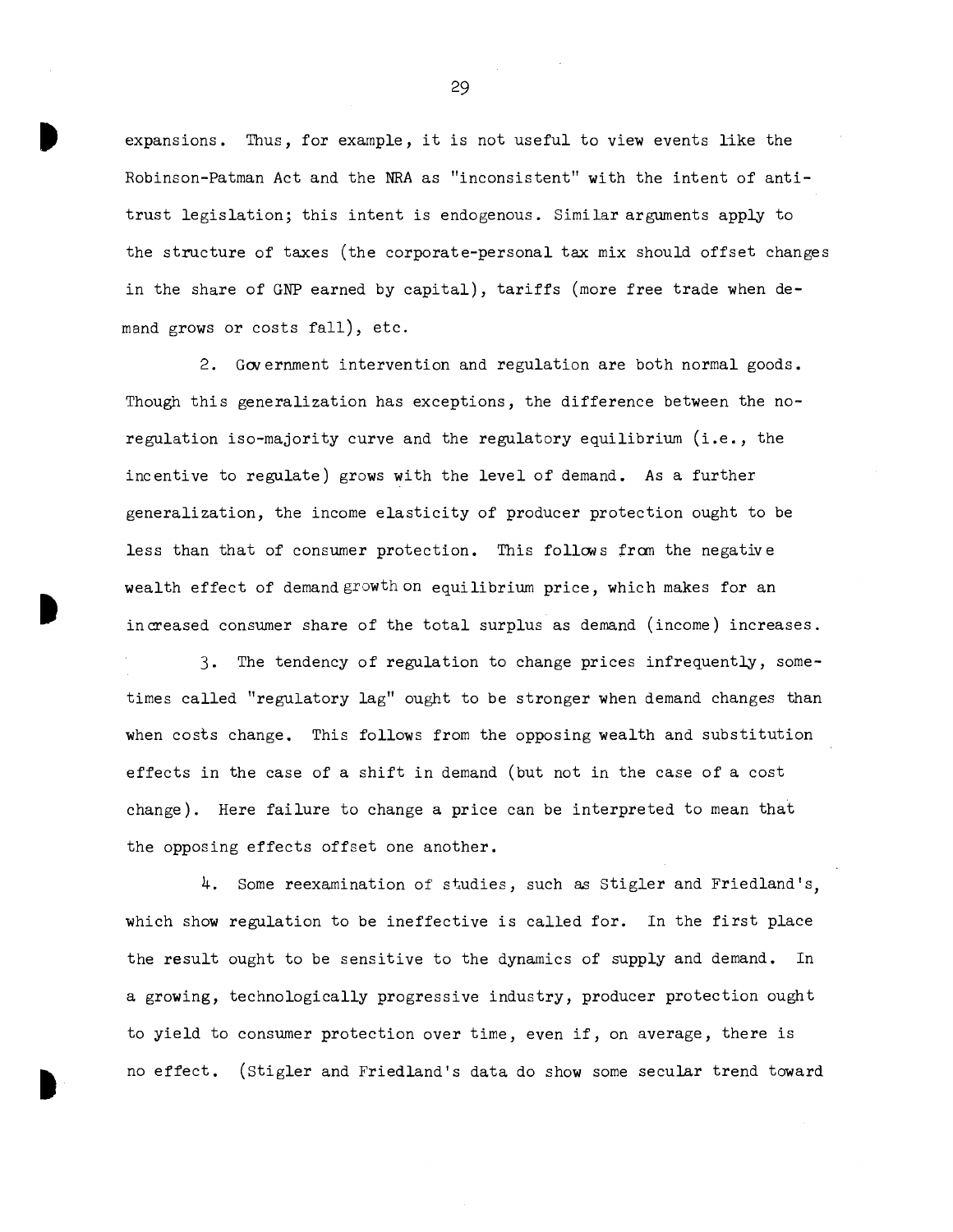lower prices).<sup>15</sup> Secondly, deviations about the zero mean effect should be systematic: high cost, low demand markets will have prices elevated by regulation and low cost high demand markets will have prices reduced. Finally, as a generalization of  $(2)$ , entry of regulation is not exogenous. It should occur first in the low cost high demand markets. This last point indicates some of the complexity engendered by the interaction of the static and dynamic aspects of the model: whether entry of regulation into any market raises or lowers prices depends on whether the market was initially competitive or monopolistic. Once that initial adjustment has been made, subsequent cost and demand chnges will govern any redistribution from the initial position.

5. If regulationisevaluatedagainsta zero-profit (fair rate of return) benchmark, we might be tempted to conclude that positive profits imply a "captured" regulator and thereby expect a positive correlation between prices and profitability. In fact the observed correlation ought to be negative. Whatever its source--increased demand or lower costs--an increase in the profithill of Figure 2 generates a political incentive to move toward a combination involving higher profits and lower prices. Thus, quite apart from any private profit maximizing incentives toward this configuration, the most profitable regulated firms ought to have the lowest prices. More precisely, the gap between the profitmaximizing and regulated price will be positively correlated with the gap between the former and the "fair-rate—of-return" price.

 $^{15}$ Stigler and Friedland, What Can Regulators Regulate?, p. 7. Their estimate is that regulation had no effect on electricity rates in 1912, and lowered prices by about 10 percent in 1937.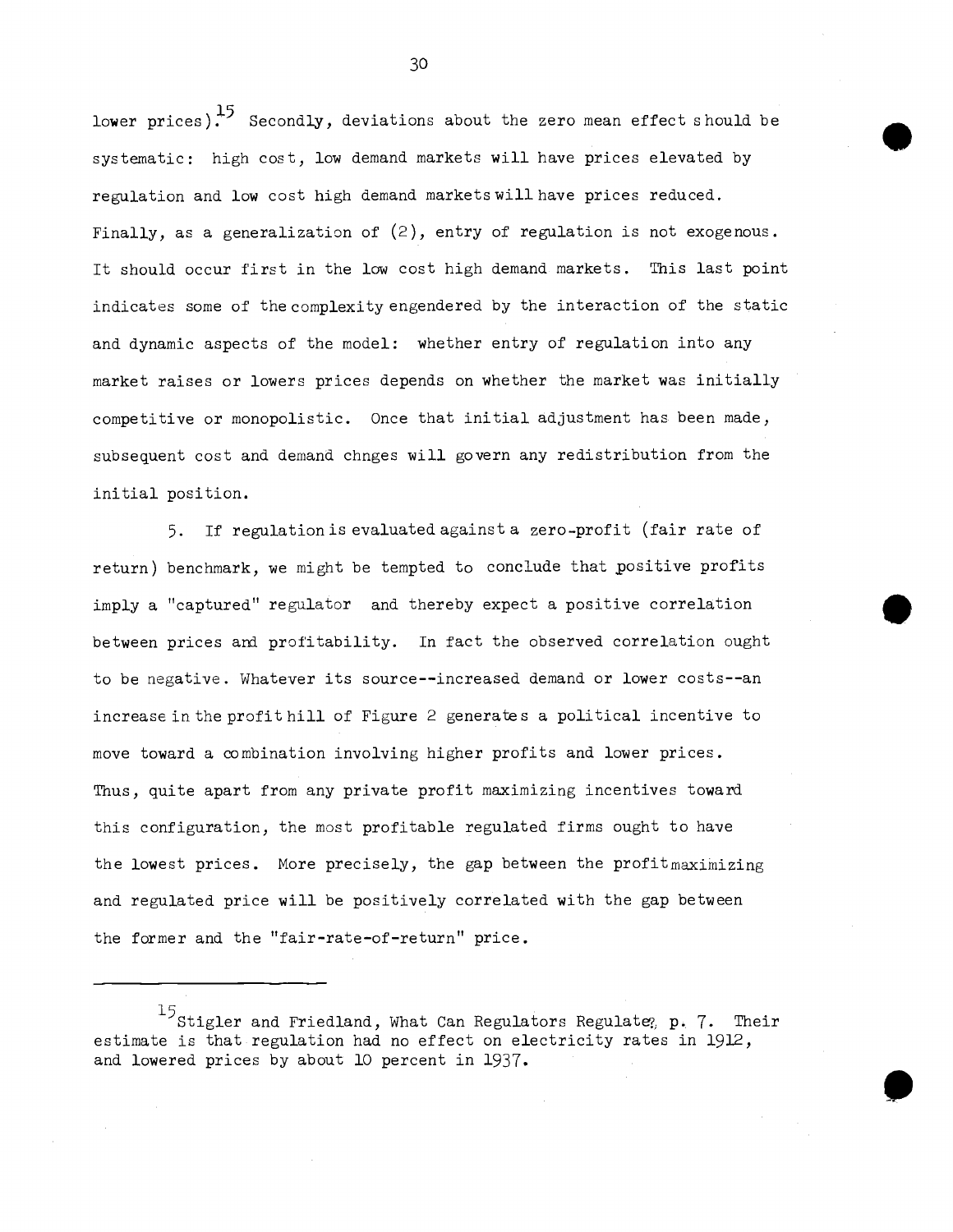6. The model also yields predictions on the bias of regulation. Briefly, elastic demand and economies of scale create a bias favorable to consumers. The reason is that these sorts of demand and cost conditions enhance the consumer surplus gained while mitigating the producer surplus lost due to a price reduction. To see this formally, first introduce a parameter, w, into the slope of the demand curve at equilibrium, so that a positive dw implies a less elastic demand. By appropriate reformulation of the right—hand side of (31), we obtain the vector

(36) 
$$
\begin{bmatrix} L_{pw} \\ L_{rw} \\ L_{dw} \end{bmatrix} = - \begin{bmatrix} M_{pw} - \lambda f_{pw} \\ M_{TW} \\ -f_w \end{bmatrix} = - \begin{bmatrix} M_{pw} - \lambda f_{pw} \\ 0 \\ 0 \end{bmatrix},
$$

where we set  $f_{\omega} = 0$  (i.e., assume that the less elastic demand passes through the initial price quantity combination). Both  $M_{\text{pw}}$  and  $-\lambda f_{\text{pw}}$ are positive: A less elastic demand reduces the consumer surplus and vote productivity of a price reduction, while it enhances the profitability and vote productivity of a price increase.  $^{16}$  The signs of the relevant total derivatives, then become

- Again starting from  $M_{\text{p}}$  =  $-QM_{\text{S}}$ , we get  $M_{\text{pw}}$  =  $-QM_{\text{SS}}$  . S<sub>w</sub>, and  $S_{\mathsf{w}}>0$ , so with  $M_{SS}<0$ ,  $M_{\mathsf{pw}}>0$ . Since

 $f_p = (P - C_Q)(Q_p + w) + Q$ 

$$
f'_{\text{pw}} = (P - C_{\text{Q}}) > 0 \quad ,
$$

and with  $\lambda < 0$ ,  $-\lambda f_{\text{pw}} > 0$ .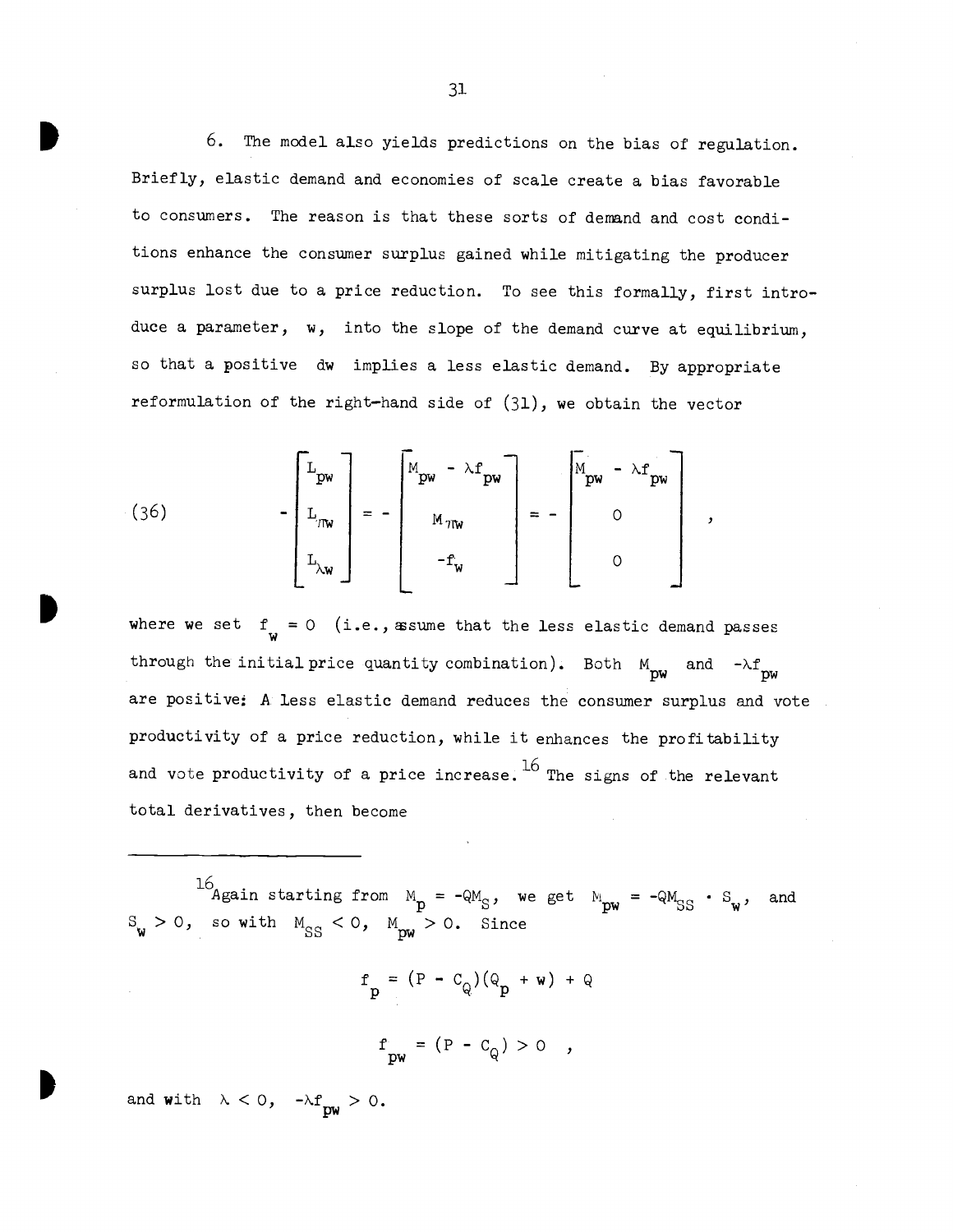(37) 
$$
\operatorname{sign} \, \mathrm{d}P/\mathrm{d}w = \operatorname{sign} \, L_{DW} > 0
$$

(38) sign 
$$
d\pi/dw = sign f'_p \cdot L_{pw} > 0
$$
.

That is, a less elastic demand induces the regulator to "relocate"toward the northeast on any iso-majority curve in Figure 2.

For the scale-economies case, introduce a parameter, v, into marginal cost and assume that a negative dv leaves profits at the old equilibrium unchanged. That is, if there is a lower marginal cost in the neighborhood of equilibrium, it is sufficiently higher at lower outputs to leave total costs unchanged. This sort of characterization of increased scale economies implies the vector

(39) 
$$
\begin{bmatrix} \mathbf{L}_{pv} \\ \mathbf{L}_{\pi v} \\ \mathbf{L}_{\pi v} \end{bmatrix} = - \begin{bmatrix} M_{pv} - \lambda \mathbf{F}_{py} \\ M_{\pi v} \\ -\mathbf{F}_{v} \end{bmatrix} = - \begin{bmatrix} \lambda \mathbf{Q}_{p} \\ 0 \\ 0 \end{bmatrix}.
$$

The term,  $\lambda Q_n$ , is positive. The diseconomies of smaller outputs when  $\texttt{dv} < \texttt{0}$  make a price increase less profitable (and so a price decrease more attractive politically). This renders the derivatives, dP/dv and  $d\pi/d{\tt v}$ , both positive, so more scale economies induce a move to the southwest on any iso-majority curve.

Pending a systematic test of the empirical relevance of these propositions, I point out potential pitfalls. The long history of "proproducer" regulation of agriculture (price supports, marketing restrictions, etc.) seems consistent with the model, given the conventional.

32

.

.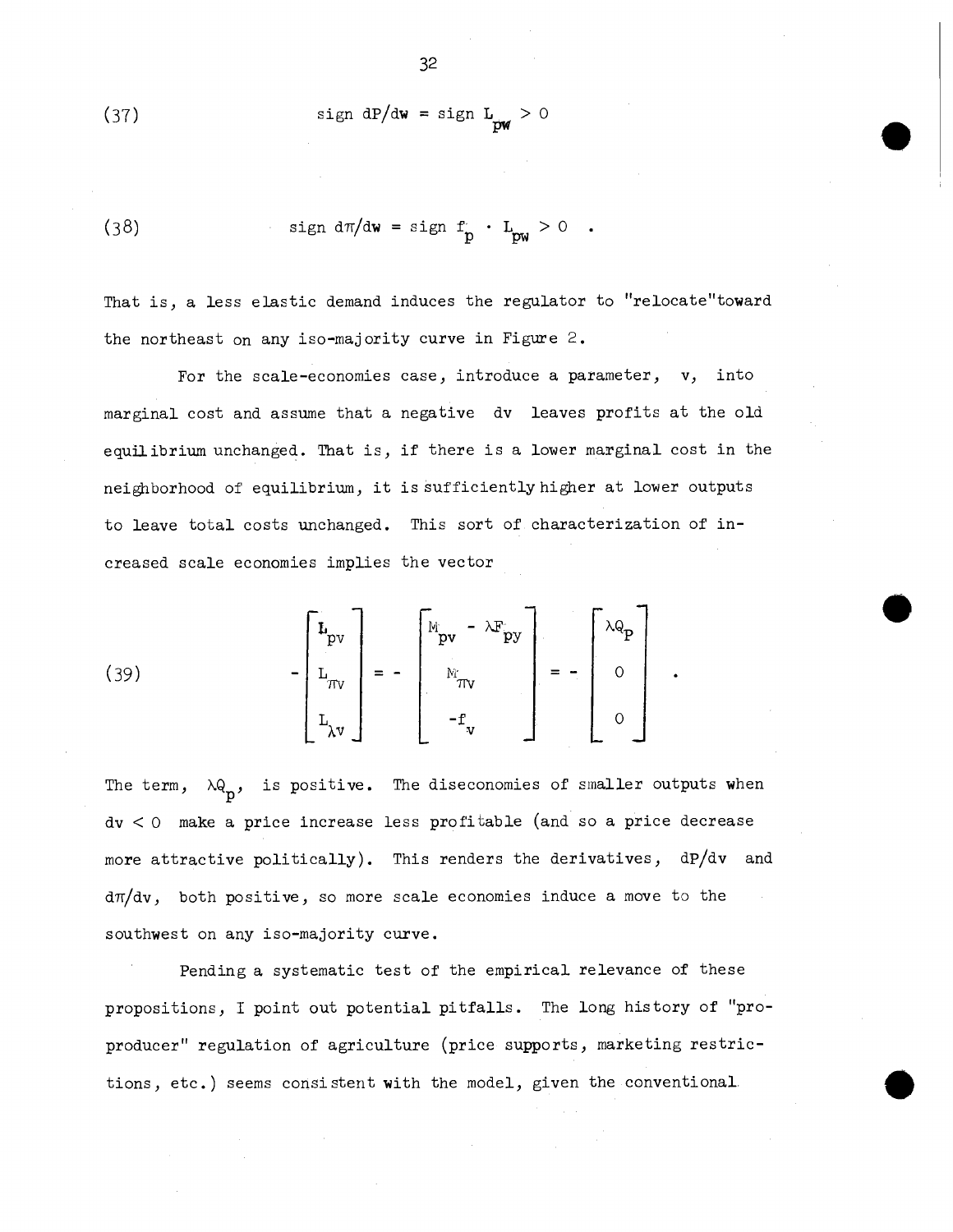wisdom about low supply and demand elasticities in this sector. However, the cartelization of airlirs, trucking, railroads, and taxicabs where there are either constant or decreasing costs is obviously troublesome. A more general problem is how to distinguish the political incentives here from corresponding profit-maximizing incentives which push in the same direction, if we want to use the result to predict the behavior of established regulators rather than the entry pattern in regulation.<sup>17</sup>

7. Finally, I note an implication for the theory of finance. Regulation should reduce conventional measures of owner risk. By buffering the firm against demand and cost changes, the variability of profits (and stock prices) should be lower than otherwise. To the extent that the cost and demand changesare economy-wide, regulation should reduce systematic as well as diversifiable risk.

There is no obvious risk pattern among currently regulated firms: electric, gas and telephone utility stocks rank among the least risky while airline stocks are among the most risky. However, in one case of new regulation (of product quality), I found that both total and systematic risk of drug stocks decreased substantially after regulation.  $^{18}$  A crude test on railroad and utility stock prices shows the same pattern, though

 $17_{As}$  an example of the kind of entry pattern that can be predicted, consider a competitive industry with inelastic demand and supply. The political equilibrium here is closer to the monopoly equilibrium than it is with elastic demand and supply. Hence such an industry is more likely to attract regulation than one with elastic demand and supply. Similarly a natural monopoly with elastic demand and supply makes an inviting target for regulation.

 $^{18}$ See S. Peltzman, The Benefits and Costs of New Drug Regulation, in R. Landau,ed., Regulating New Drugs, 1973 at 205-206.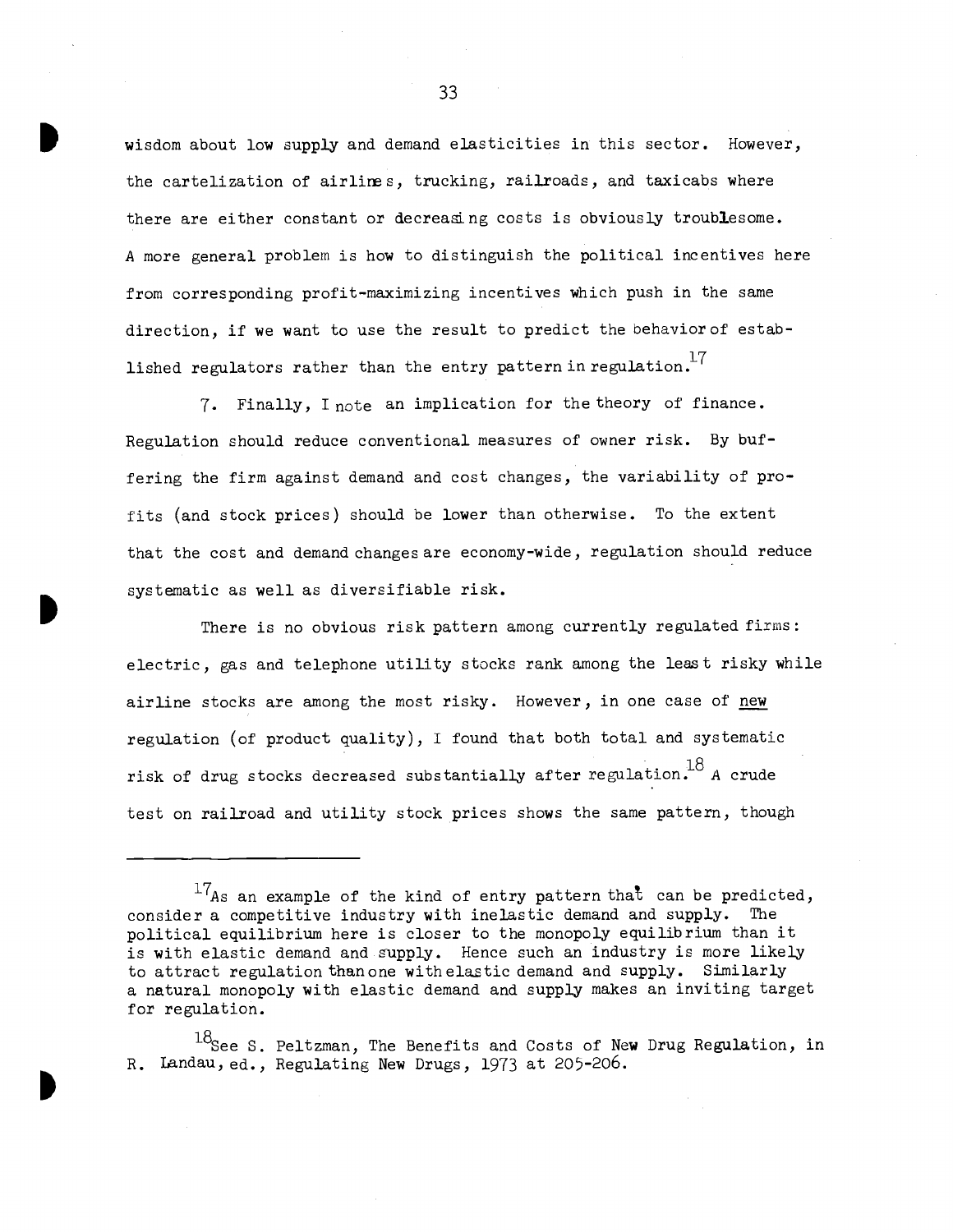the effect is weak. I correlated annual (December to December) changes in the log of the Standard and Poor's or Cowles indexes of railroad and utility stock price indices<sup>19</sup>with those of the industrial index (which I treat as a diversified portfolio of stocks of unregulated firm.) for equal periods spanning the onset of regulation. I took 1887 as the first year of railroad regulation, ard 1907 as the start of utility regulation. (New York began regulatirg that year.) The indexes of systematic risk (estimated as the regression coefficient on industrial stock price changes) were, with standard errors in parentheses,

|                            | Before<br>Regulation | After<br>Regulation |  |
|----------------------------|----------------------|---------------------|--|
| Railroads                  | .74                  | . 56                |  |
| $(1871 - 86, 1887 - 1902)$ | .24)                 | .17)                |  |
| Utilities                  | .67                  | .60                 |  |
| $(1871 - 1906, 1907 - 42)$ | .12)                 | .10)                |  |

The total risk of these stocks relative to industrials (the ratio of standard deviations of annual changes) were.

|           | Before<br><u>Regulation</u> | After<br>Regulation |  |
|-----------|-----------------------------|---------------------|--|
| Rails     | 1.16                        | .85                 |  |
| Utilities | .97                         | .84                 |  |

All of the differences go in the right direction, but none are significant. The main point of this exercise is simply to hint what further research might be useful.

 $1\frac{10}{3}$ tandard and Poor's Corp., Security Price Index record (1971).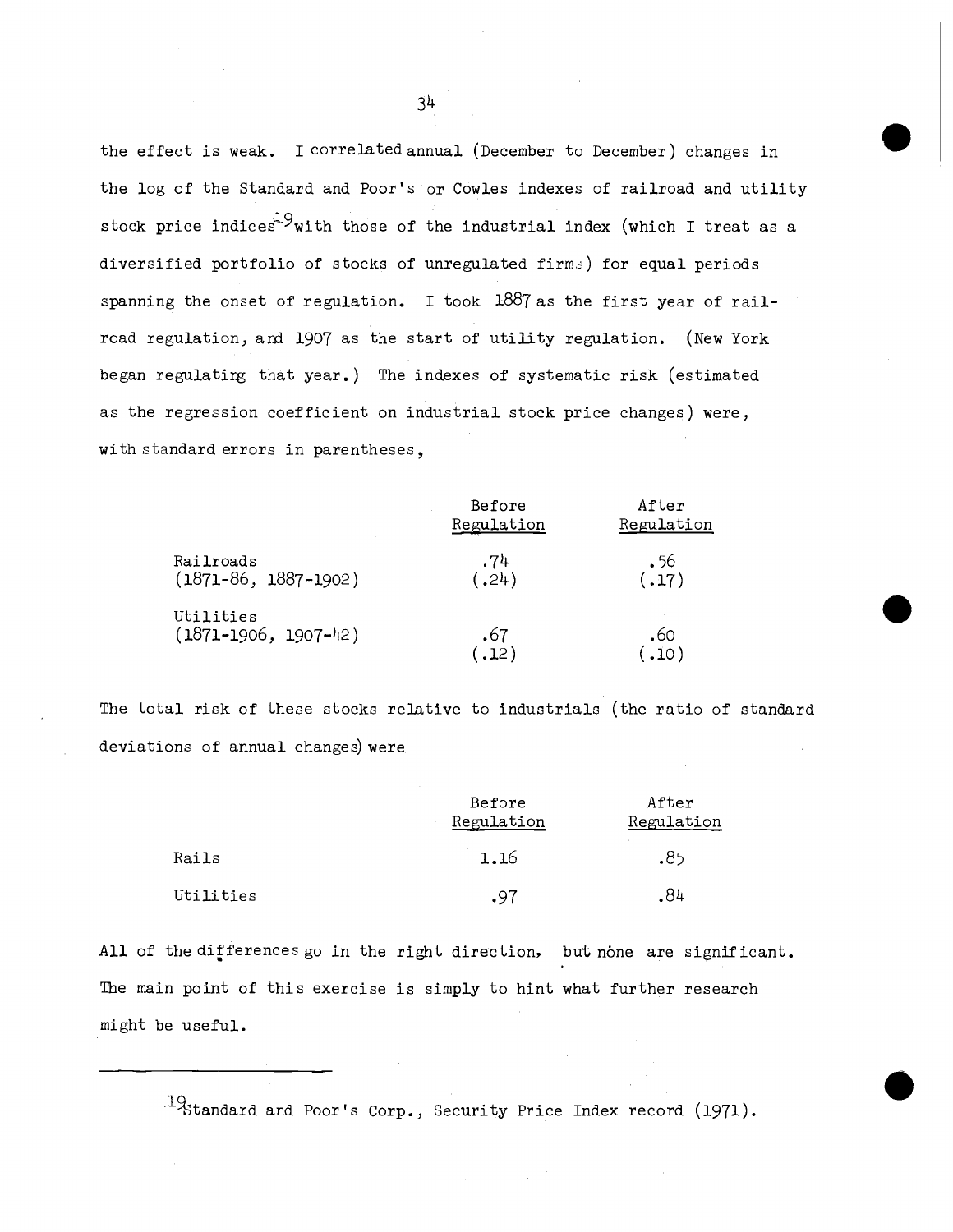#### The Structure of Regulated Prices

I have argued that the rational regulator will not levy a uniform tax nor distribute benefits equally. Rather, he will seek a structure of costs and benefits that maximizes political returns. This search for political advantage will in turn lead the regulator to suppress some economic forces that might otherwise affect the price structure. For example, the cost of serving a group of customers or their elasticity of demand will have a differert impact under regulation than it will in an unregulated market because of the absence of political constraints in the latter case. The substitution of political for economic criteria in the price formulation process has several interesting implications which I shall elaborate. It is at the heart of the pervasive tendency of regulation to engage in cross-subsidization--i.e., the dissipation of producer rents on sales to some customers by setting below cost prices to others. We shall see that : this cross—subsidization follows a systematic pattern in which high cost customer groups are subsidized by low cost customers. Further, this pattern of price discrimination emerges from a process in which conventional profit maximizing price discrimination as well as other economic forces leading to price differences are attenuated.

A convenient starting point for this analysis is the problem first set out in equations  $(14)-(16)$ , where the regulator seeks a tax structure to minimize opposition. Here I want to consider the effect on the resulting tax structure when a change occurs of the type that would ordinarily lead the gainers to seek a change in only one of the two tax rates. As an example, suppose per capita wealth rises for one group only. In the price regulation analogue to this problem, this would lead to a rise in one group's demand, and a profit maximizing monopolist might then raise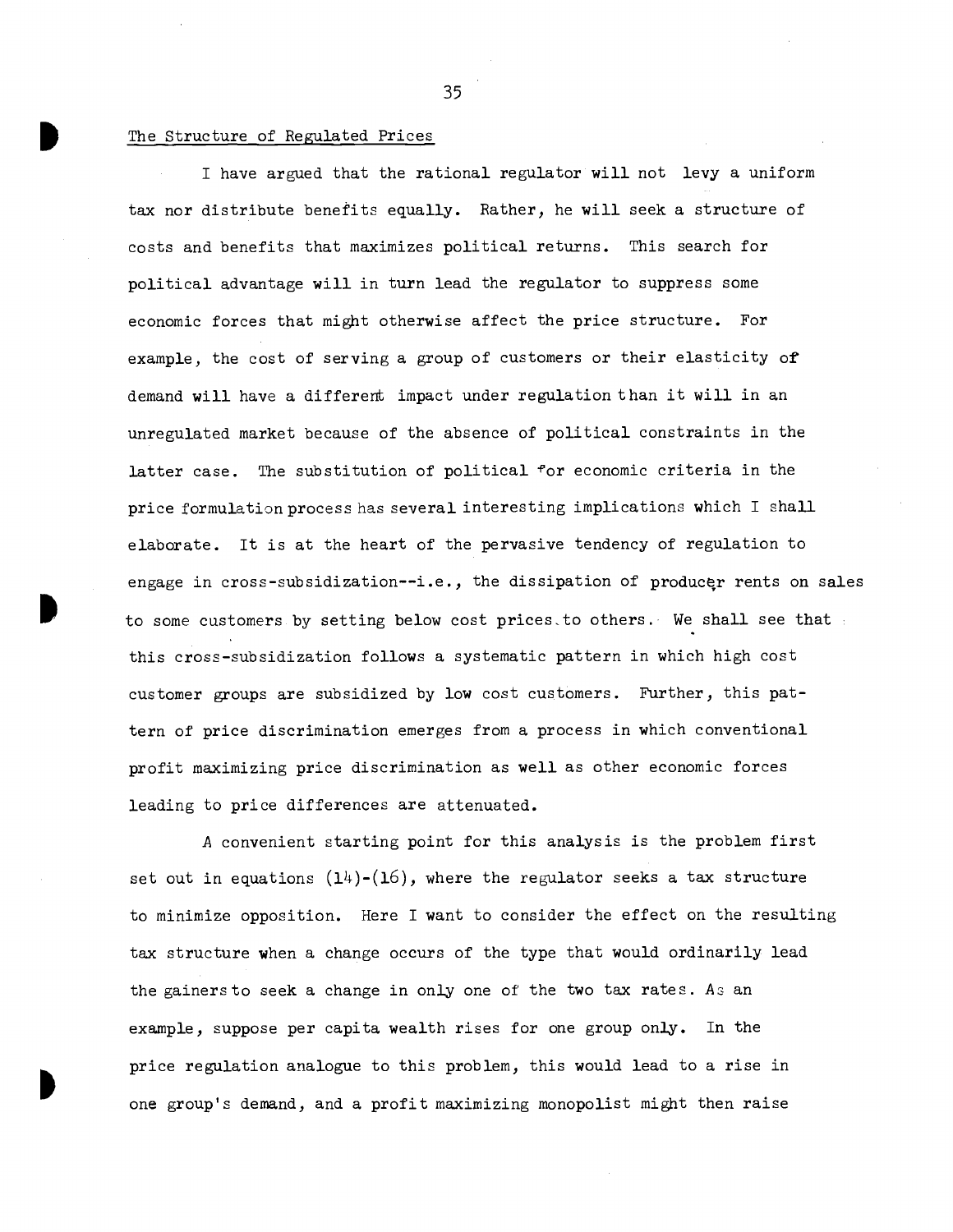that group's price, but not the other group's price. Under regulation, however, no such specialization of a tax increase will be tolerated, because this would violate the basic principle that opposition from the two groups must be equated at the margin.

This point can be demonstrated formally with the same framework used previously. Specifically let there be a parameter shift, dx, in the wealth of group 1 only. Then trace the effects of this shift on  $t_1$ and  $t_0$ . These effects are obtained by solving

(40) 
$$
\begin{bmatrix} dt_1/dx \\ dt_2/dx \\ dx/dx \end{bmatrix} = - [L_{1x}, L_{2x}, L_{\lambda x}] \begin{bmatrix} L_{11}L_{12}L_{1\lambda} \\ L_{21}L_{22}L_{2\lambda} \\ L_{\lambda 1}L_{\lambda 2}L_{\lambda \lambda} \end{bmatrix}^{-1}
$$

where the subscripts 1, 2 on the r.h.s. refer to  $t_1$  and  $t_2$ . This has the following relevant solutions

(41) 
$$
\sin \frac{dt_1}{dx} = \sin[-L_{1x} \cdot L_{2\lambda}^2 - L_{\lambda x} \cdot L_{22} \cdot L_{\lambda 1}]
$$

(42) 
$$
\sin \frac{dt_2}{dx} = \sin[L_{1x} \cdot L_{\lambda} - L_{2\lambda} - L_{\lambda x} \cdot L_{11} \cdot L_{\lambda 2}] .
$$

The sign of  $(41)$  is ambiguous, since the first term in brackets is positive while the second is negative. The first term reflects the ability of the regulator to both maintainrevenues and limit opposition by raising taxes on the now wealthier group 1 individuals, while the second term is a political wealth effect which induces lower tax rates. The more interesting result is that the sign of  $(42)$  is unambiguously negative. This occurs

$$
36 \qquad \qquad
$$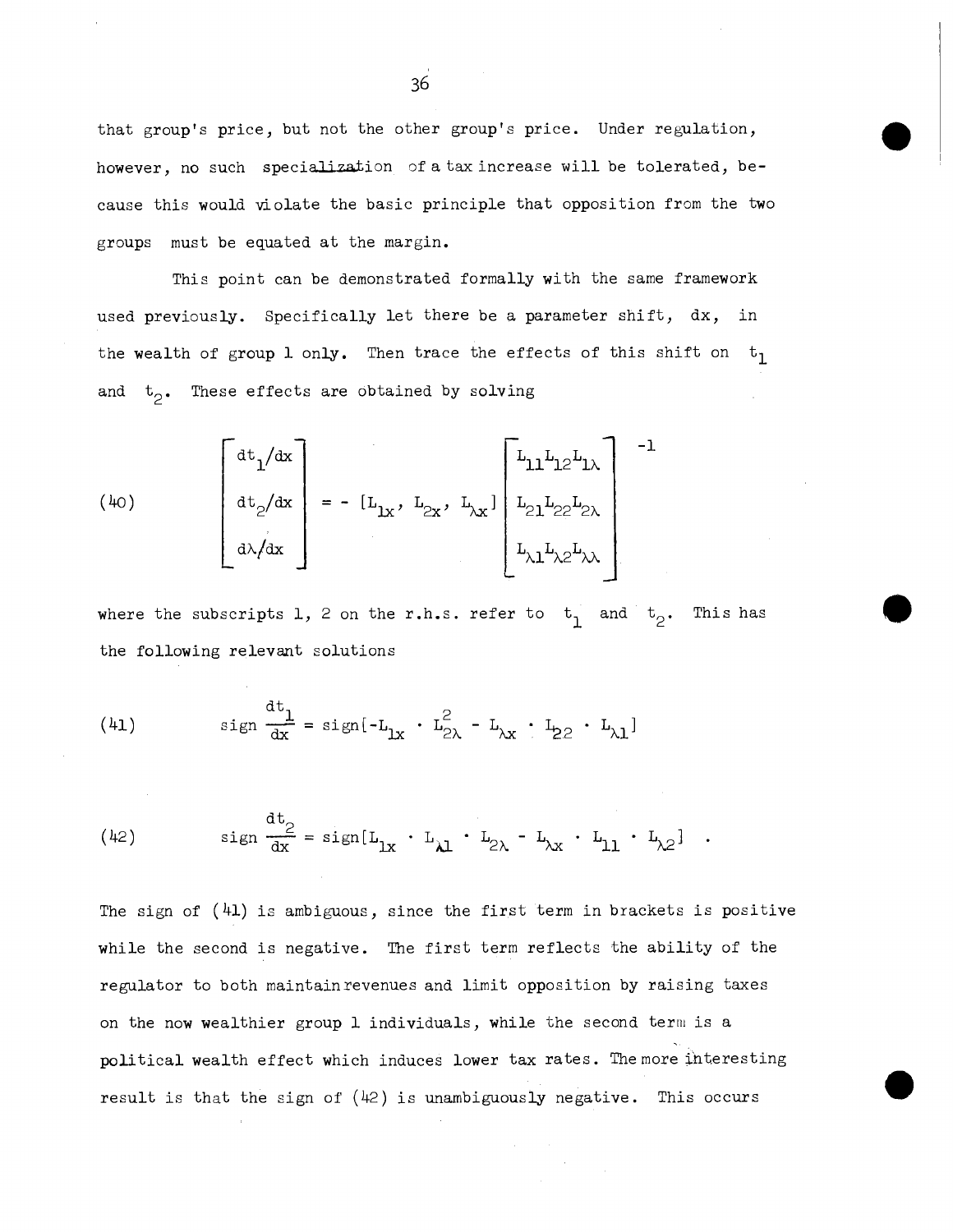first because of the incentive to substitute higher taxes on group 1, which creates the ambiguity in (41) and which in (42) requires an offsetting decrease in t<sub>2</sub> to maintain equilibrium. This incentive to a lower t<sub>2</sub> is reinforced by the political wealth effect. The analysis assumes no interdependencies between the two groups' political responsiveness or wealth (i.e.,  $L_{12}$  is assumed to be zero). Thus what emerges here is that the regulator's striving for minimum opposition by equating opposition at the margin leads him to spread effects of economic forces which are local to all groups. This common element in the tax structure is provided by the wealth effect which leads the regulator to buy more of both relevant "goods" (less opposition from group 1 and from group 2).

This result can be applied to the regulation of prices by suitably phis, assume that there are two separable groups of buyers, so that the generalizing the analysis of a single price summarized in Figure 2. That majority generating functim (27) is

(43) 
$$
M = M(p_1, p_2, \pi)
$$

with  $M_1$ ,  $M_2 < 0$ . The distinction between the two groups is economic rather than political, in that I assume only that there are cost and/or demand differences. Thus customers whom the regulator might wish to single out for benefits can be scattered among both groups, and  $p_1$  and  $p_2$ can be regarded as averages from another price structure conditioned by political forces. I suppress this structure here only to highlight the difference between a regulated and unregulated market's response to common economic forces. The cost/demand differences also give rise to the new profit function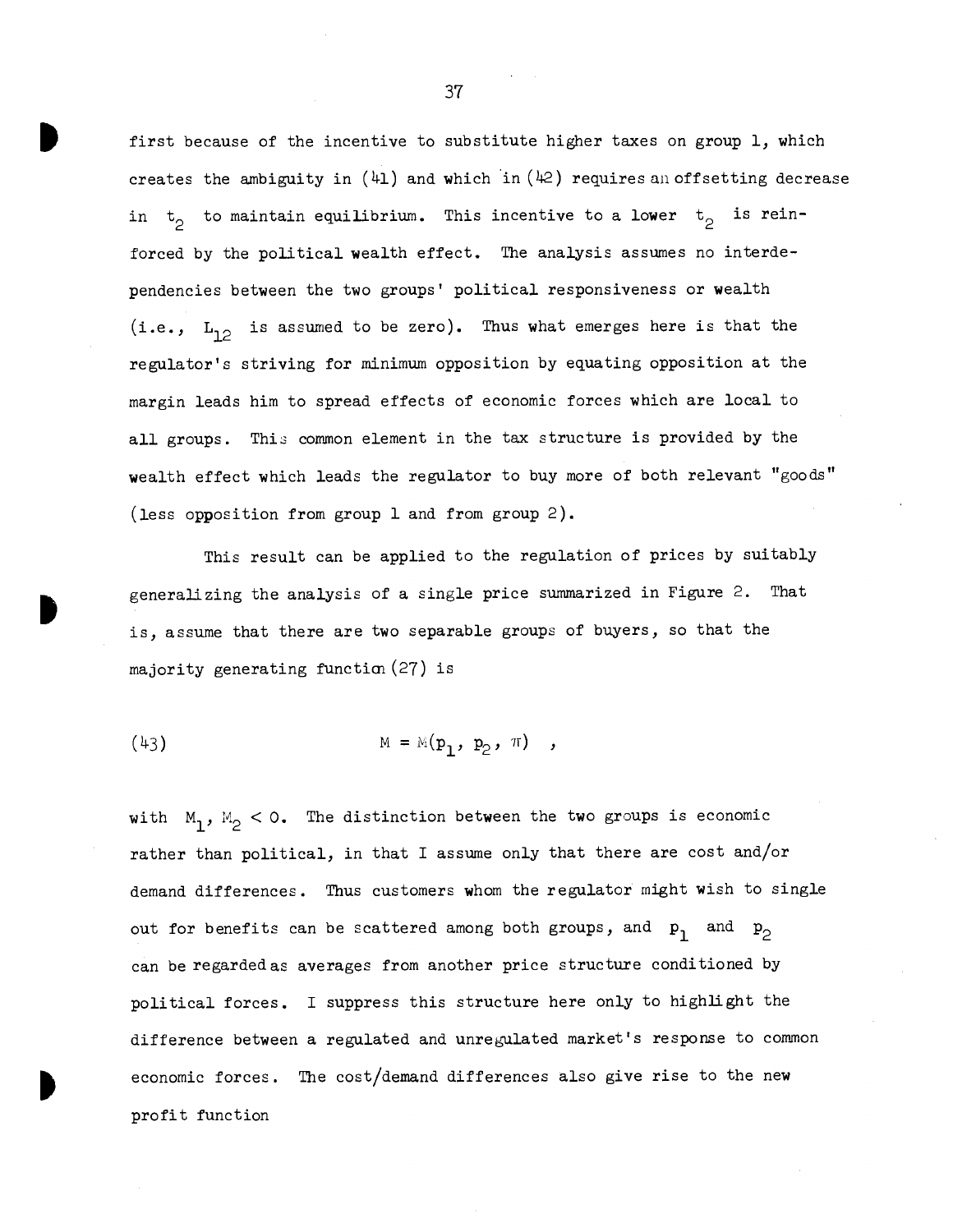(44) 
$$
\pi = f(p_1, p_2, c)
$$
.

With no loss of generality, I assume that it costs nothing to produce the product for group  $2$ , so  $c = cost$  of production for group 1. Otherwise the properties of  $(44)$  and its simpler counterpart (28) are the same  $(f_1, f_2 \ge 0, f_{11}, f_{22} < 0, f_c < 0)$ . Again, to make the problem nontrivial, I rule out cross—group effects, so

$$
M_{12} = M_{1\pi} = M_{2\pi} = f_{12} = 0
$$
.

We may now proceed to trace out the implications for the structure of regulated prices if there is a change of the sort that would lead, in an unregulated market, to a change solely of one group's price. As an example, let group l's demand increase, so that, with independent demands and costs, the profit maximizing or short-run competitive price would rise for that group alone. The general problem now facing the regulator is to choose the set  $(p_1, p_2, \pi, \lambda)$  which maximizes the Lagrangian

(45) 
$$
L = M(p_1, p_2, \pi) + \lambda(\pi - f(p_1, p_2, c))
$$

(Note that we are dropping the restriction in equations  $(14)-(16)$  and  $(40)$ - $(42)$  of fixed "tax receipts"--here profits--transferred to winners.) The first-order conditions for a maximum here are similar to (30); specifically

(46) 
$$
-\frac{M_1}{f_1} = -\frac{M_2}{f_2} = M_{\pi} = -\lambda.
$$

So both  $p_1$  and  $p_2$  will be held below the profit-maximizing level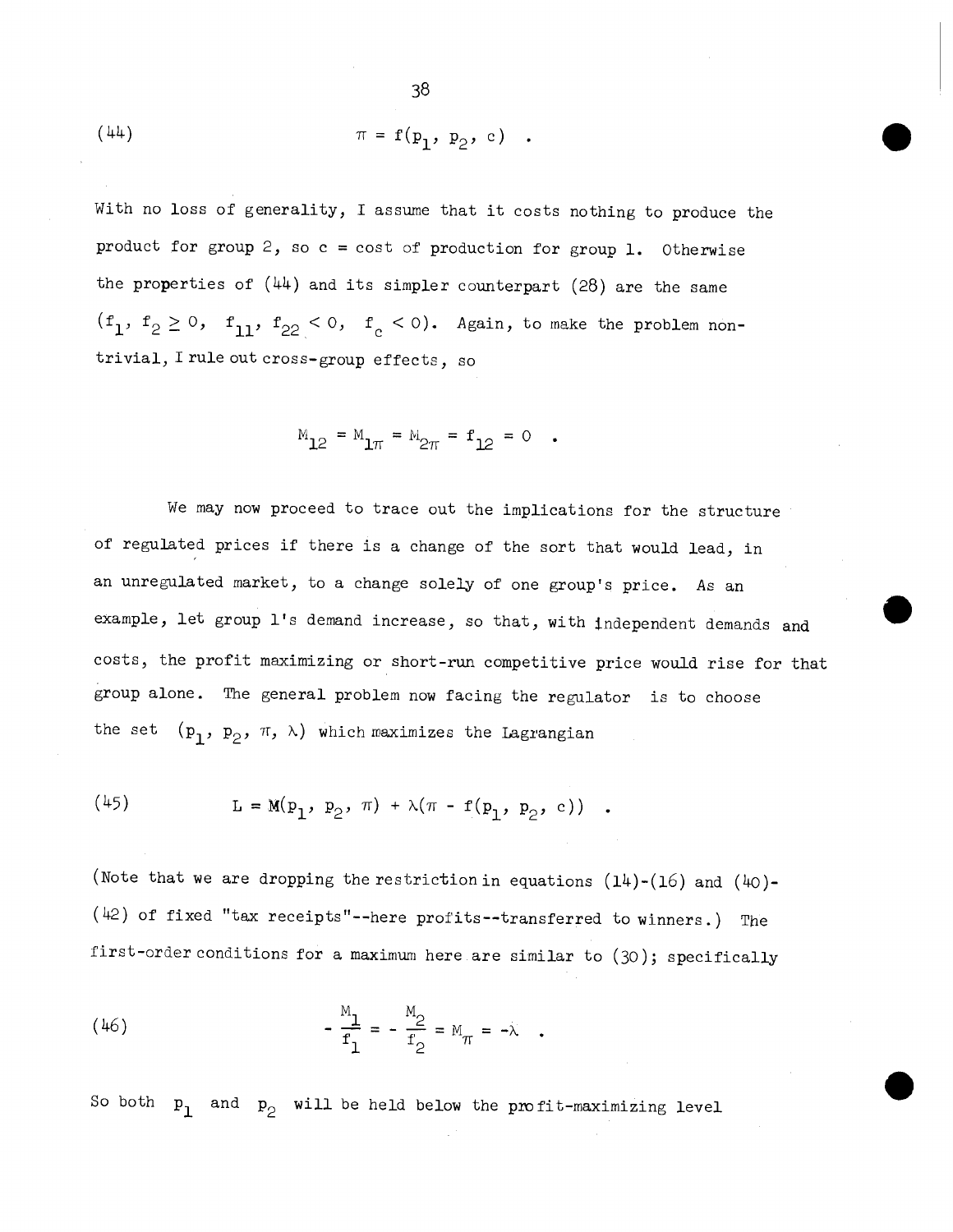$(r_1, r_2 > 0)$ . Now let there be a parameter shift, dy, in group l's demand, and let us see what effect this has on  $p_1$  and  $p_2$ . Consequently, we solve

(47) 
$$
\begin{bmatrix} \frac{d_i}{d_y} \end{bmatrix} = -[L_{iy}][L_{ij}]^{-1} ,
$$

where i,  $j = p_1, p_2, \pi, \lambda$ . The left hand side of (47) is a vector of total derivatives; the first term on the right is a row-vector of partial derivatives, and the second term is a matrix of partial derivatives. To present the results in a manageable fashim, I define the following variables, and indicate their signs:

$$
A = [(\lambda F_{22} - M_{22}) - f_2^2 \cdot M_{\pi\pi}] > 0
$$

(by second-order conditions for a maximum);

$$
B = f_1 \cdot M_{\pi\pi} \cdot (M_{22} - \lambda f_{22}) > 0
$$

(by second order conditions and  $f_1 > 0$ );

I

$$
c = f_2 \cdot M_{\text{HT}}(M_{11} - \lambda f_{11}) > 0
$$

(by second-order conditions and  $f<sub>2</sub> > 0$ ). I then show the results for the signs of  $dP_1/dy$  and  $dP_2/dy$  by components.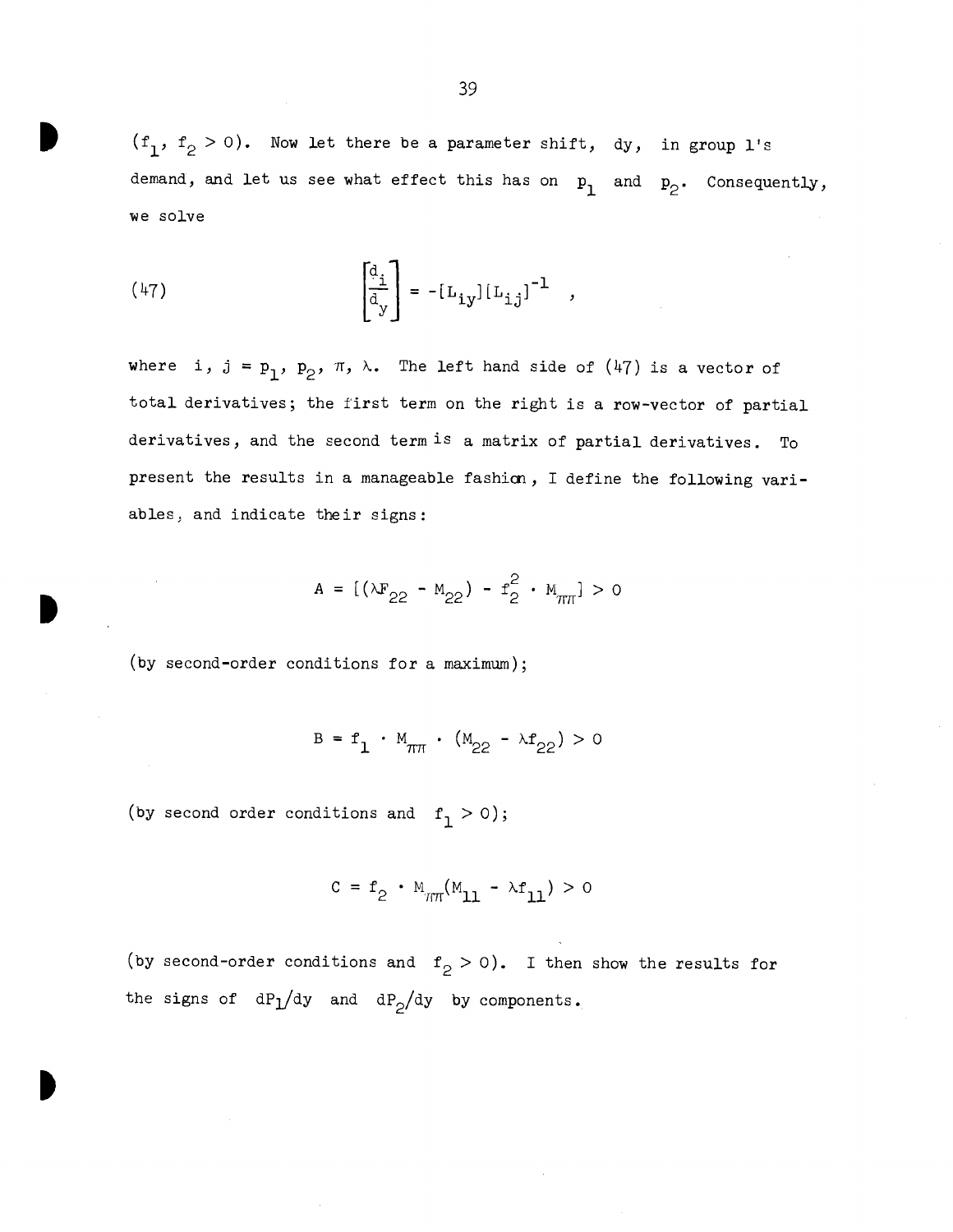(48) 
$$
\sin \frac{dP_1}{dy} = \sin \frac{P_1}{dy} \cdot A
$$
? ("taste" shift)

 $-\lambda f$  • A > 0 ("substitution")

 $-f<sub>v</sub>$  · B < 0 ("political wealth")

$$
(49) \t\t\t sign \frac{dP_2}{dy} = sign:
$$

 $-M_{1v}$   $f_2$ ? (taste shift)  $+ \lambda f_{1v} \cdot f_2 < 0$  (substitution)  $-f_{v} \cdot C < 0$  (political wealth)

.

Theresults in (48) are similar to those in (33), where we analyzed the effects of a shift in demand on a single price. There is a change in consumer surplus with ambiguous effects on the responsiveness of group 1 to price reductions (i.e., its "tastes" for price reductions). There is a substitution effect, showing that it is "cheaper" for the regulator to collect transfers in the form of higher prices to the higher demand group. Finally there is a political wealth effect, showing that the regulator will use the expanded opportunity locus to shield group 1 from the full substitution effect.

The more interesting result is  $(49)$ , since group 2 would be unaffected in an unregulated market. Apart from the ambiguous "taste" effect, there are two forces under regulation leading this group to benefit from the higher demand of group 1. First, there is the converse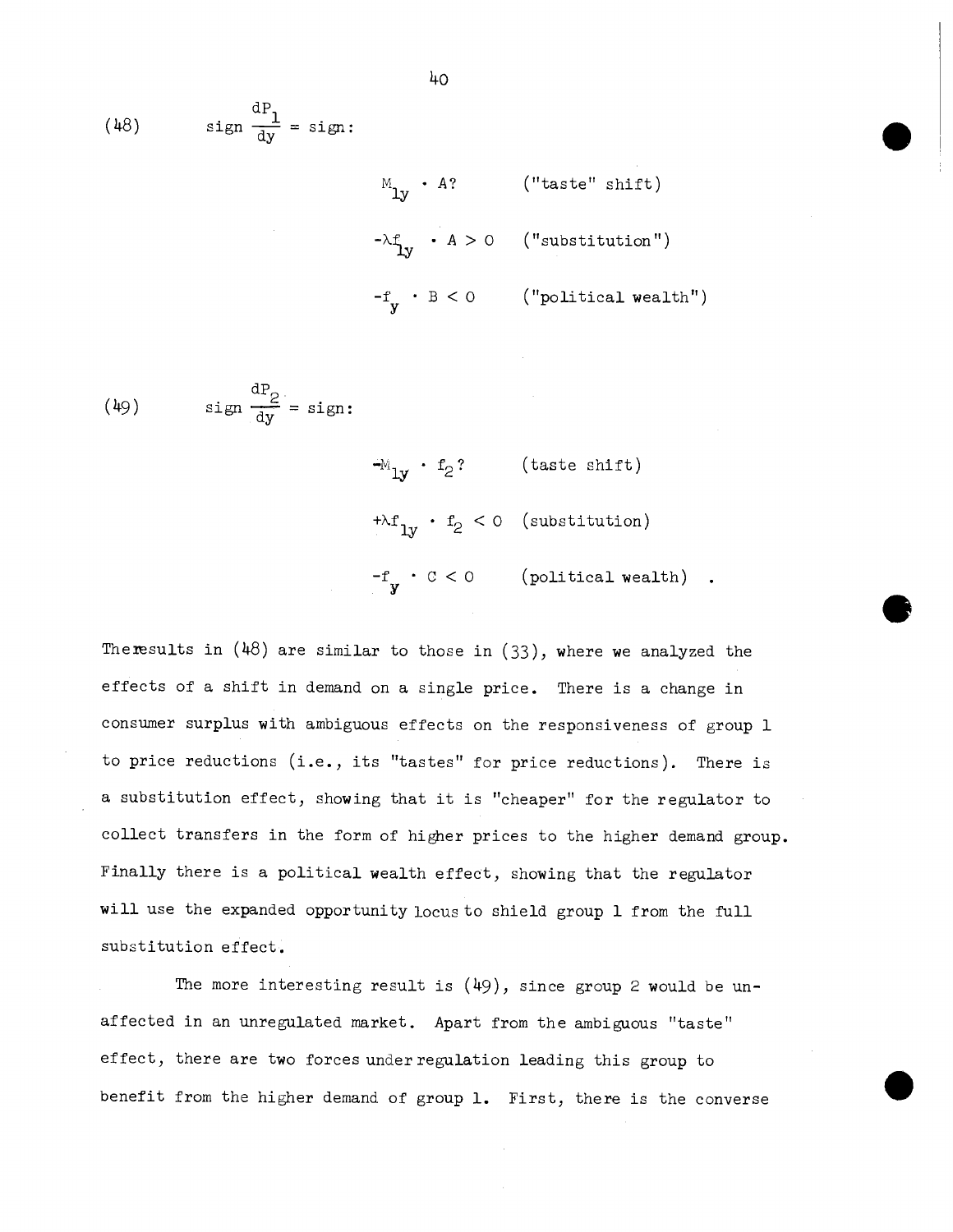of the substitution effect. If it is now more attractive to tax group 1, then for any given tax receipt, the price to group 2 will be lower. Second, there is the same wealth effect that assists group 1. The regulator distributes the gains made possible by the higher demand partly in the form of higher profits,  $20$  partly in the form of a lower price to group 1 and partly in the form of a lower price to group 2. All the margins in  $(46)$ . not just one or two require adjustment when one group's demand increases and thereby increases the wealth available to the regulator.

This result is illustrated in Figure 3, where I focus on the structure of prices. Each of the curves labeled  $M_i$  is a locus of price combinations consistent with a constant level of support or opposition from consumers. These are negatively sloped, indicating that the regulator can maintain the fixed support level by trading lower prices to one group for higher prices to another. The  $M$  index increases toward the origin, since lower prices are preferred by both groups. For  $sim$ plicity, I assume diminishing political returns to price reduction, so the  $M$  are convex from above. The point A is the combination of profit maximizing prices, but the rational regulator wishes to set lower prices than these. The frontier DGC shows the  $p_1$ ,  $p_2$  combinations which yield the desired level of producer wealth. It is negatively sloped since  $f_1$  and  $f_2$  are both positive (or zero at D and C respectively), and concave from above, since both  $f_{11}$  and  $f_{22}$  are negative. The

I

 $20$ The result for the wealth component of  $d\pi/dy$  is a more complex analogue to (35) with the same properties.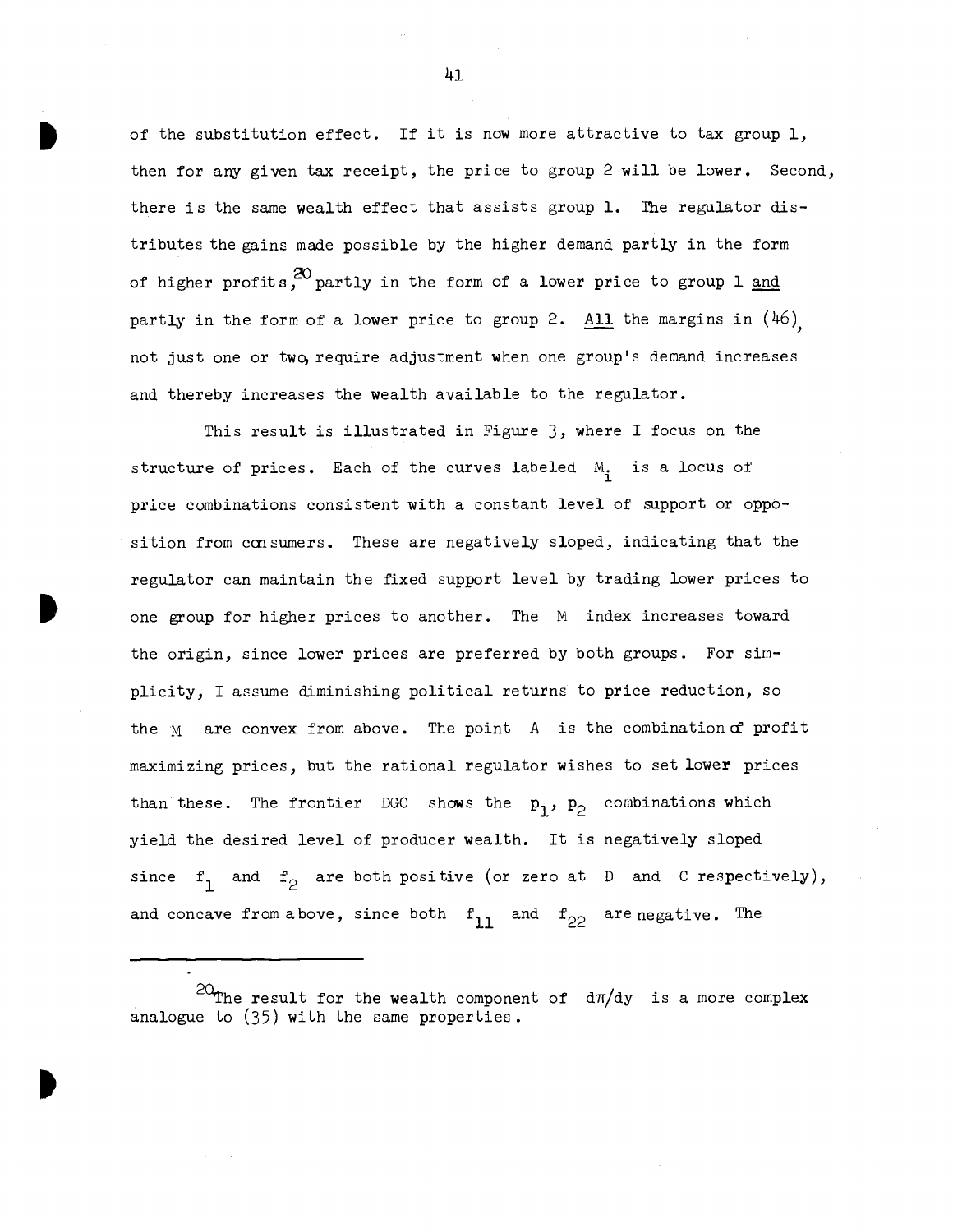



 $42$ 

.

.

.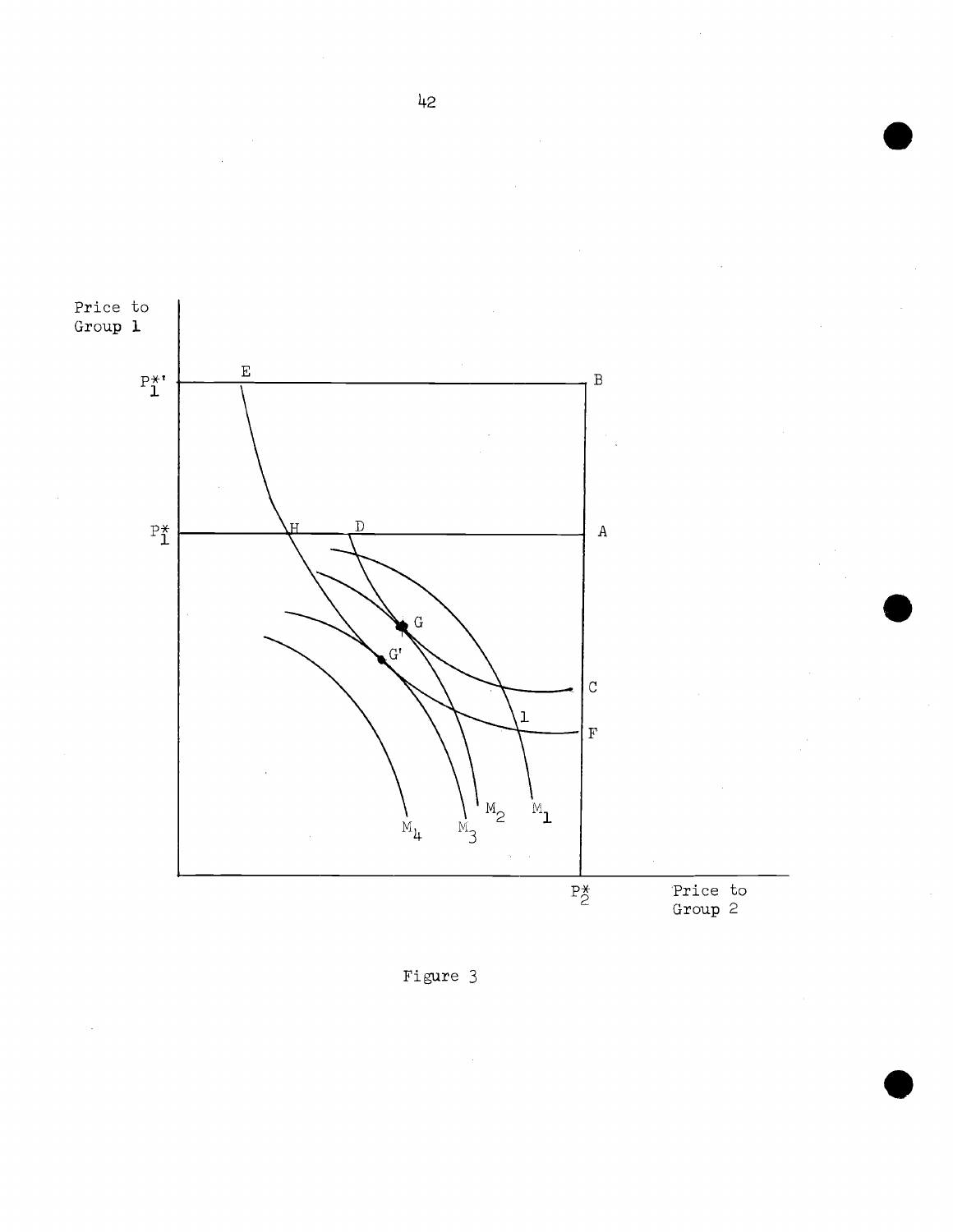equilibrium at G is defined by the first two conditions in  $(46)$ . Consider now the special case where the regulator desires to keep profits fixed and the group 1 demand increases. If  $p_1$  at G exceeds marginal cost, the profit frontier will shift outward over a range of prices in the neighborhood of G. That is, with l's higher demand, the same profit can be generated by a lower  $p_1$  holding  $p_2$  constant, or by a lower  $p_2$ holding  $p_1$  constant. (For simplicity, I have assumed that the  $p_1$  at C also exceeds marginal cost, so that the frontier shifts out over the entire relevant range.) It is this shift to EHG'F that produces a "wealth effect" toward a lower  $p_1$ ,  $p_2$  set, though there will also be a change in the slope of the frontier which will offset the incentive toward a lower  $p_1$ .

The implication here is that, not only will the average level of prices under regulation be below what it would be in pure monopoly, but the structure of relative prices will depart from that in either pure monopoly or competition. The important contribution of politics is to suppress economically important distinctions and substitute for these a common element in all prices. On the demand side, this means that regulators will tax profits by atenuating profitable price discrimination. Discrimination is not eliminated, because there is a force--the substitution effect--unifying the interests of a discriminating monopoly and the regulator. It is countered by the wealth effect, so the empirical importance

 $43.$ 

 $2^1$ <sub>In</sub> the case of a pure change in l's elasticity of demand--i.e., a change in the slope but not the height of demand--the relevant total derivatives of  $P_1$  and  $P_2$  are opposite, because only a substitution effect is at work.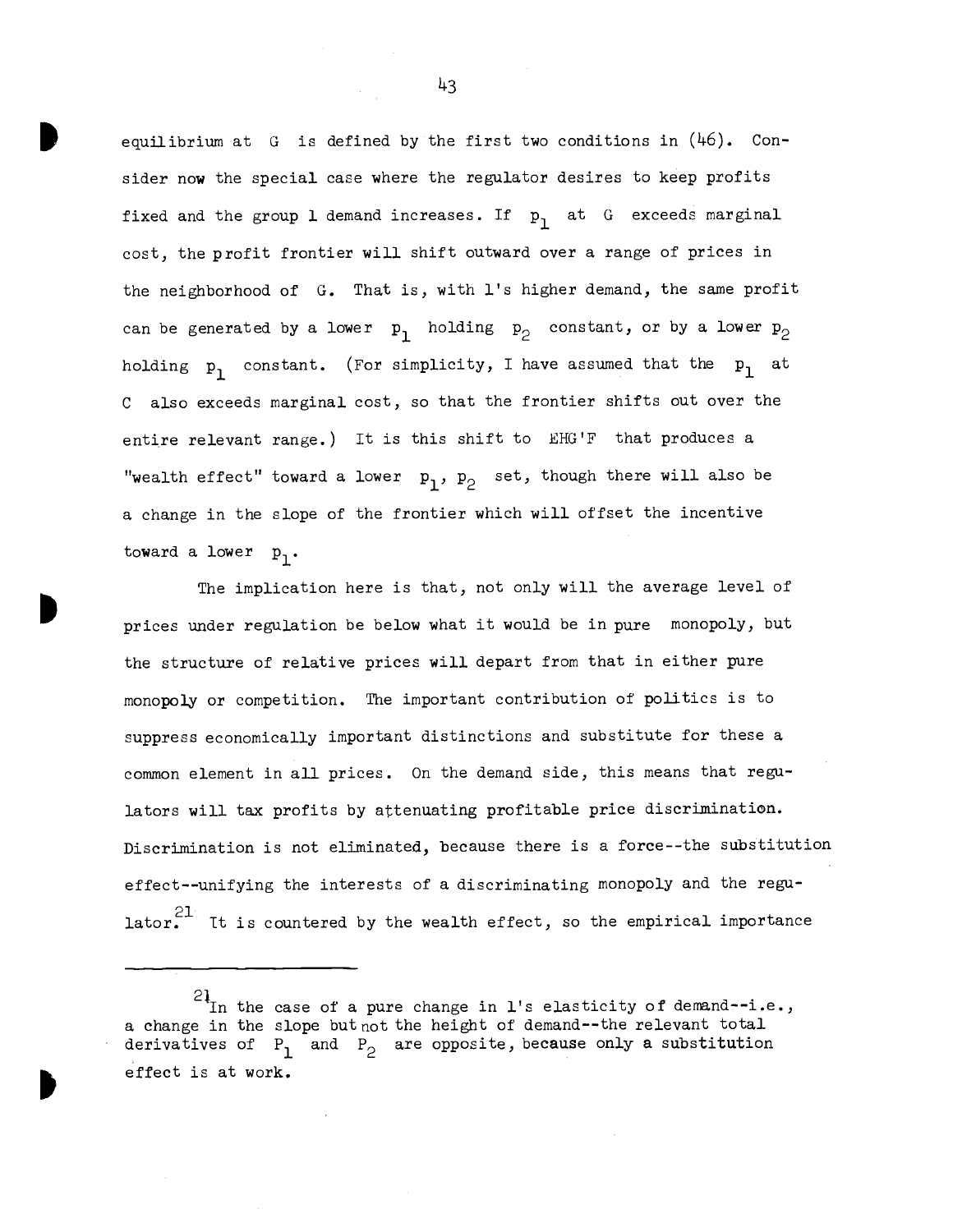of this effect will determine that of the unique political effect on the price structure. Equations  $(48)$  and  $(49)$  do shed this further light: the term,  $f_{v}$ , is proportional to the difference between price and marginal cost. So, the political element in pricing should be most prominent the more profitable the regulated firm.

Except that this last result does not hold, the case of a change in costs is similar to that of a change in demand. Specifically, a rise in the marginal cost of serving group 1 leads in addition to the conventional substitution effect raising  $p_1/p_2$ , to a wealth effect raising both  $\,$   $p_1^{}$   $\,$ and  $p_0$ .

This incentive to reward or tax all customers for the peculiar characteristics of some has interesting implications for the structure of regulated prices. Not only will profit-maximizing price discrimination be discouraged, but a peculiar form of price discrimination will replace it. This is usually referred to as "cross-subsidization" and, to the extent that this is not just another name for ordinary price discrimination, it connotes a structure in which an unprofitably low price for some is paid for from profits on sales to others. This sort of phenomenon seems difficult to reconcile with the producer protection view of regulation. Why, after all, would a surface transportation cartel wish to perpetuate unprofitable passenger train or short haul rail freight service? So far such questions have received no satisfactory answer, and the phenomenon tends to be viewed as "a process of ad hoc pacification' of vocal consumer groups.  $22$  Our model suggests that the process is in fact systematic:

 $^{22}$ George Hilton, The Basic Behavior of Regulatory Commissions, 62 Am. Econ. Rev. 49 (May, 1972).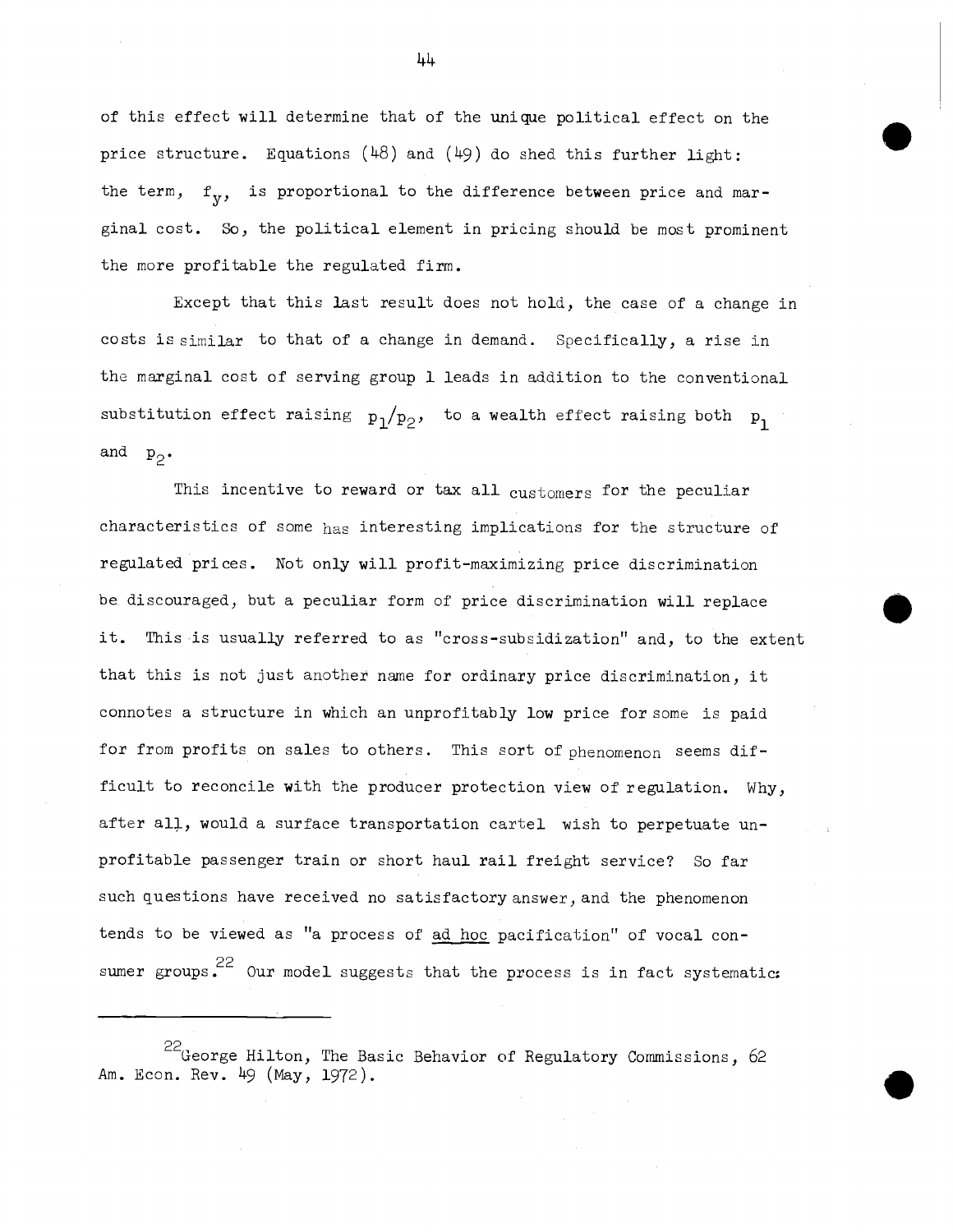holding demand constant, the higher cost customers will receive the lower price-marginal cost ratios. Their peculiarly high costs will be spread among all customer groups by a rational regulator. Thus we need not appeal to adhoc judgments about the political power of, say, train passengers or short haul freight users to explain the pattern of cross-subsidization. Instead, the model implies that we should observe either a higher level of costs (say for short hauls compared to long hauls) or more rapid increases in costs (for passengers compared to freight) for the subsidized group. More generally, the model sheds light on the tendency of regulation to produce rate "averaging" across dissimilar customer groups--e.g., charging similar electricity rates to rural and urban customers (which benefits the former) or similar auto insurance rates to rural and urban customers (which benefits the latter). The common element in these price structures is their suppression of cost differences.

I used this sort of model to rationalize differences in the price structure under government ownership and regulation. This required an assumption that purely political forces will be more prominent in the former regime.<sup>23</sup> It will take further empirical work to show whether the political impulse to uniform treatment of customers also affects regulated rates systematically. I can illustrate some of the promise and pitfalls by application to the airline rate structure. Keeler estimated price-marginal cost ratios for standard coach service in 29 regulated city-pair markets as of  $1968$ . He found that the most prominent cost difference in airline

45.

<sup>2&#</sup>x27;3. Peltzman, Pricing in Public and Private Enterprises: Electric Utilities in the United States, 14 J. Law and Econ. (1971).

 $24$ T. E. Keeler, Airline Regulation and Market Performance 3 Bell J. of Econ. and Mgt. Science  $2(1972)$ .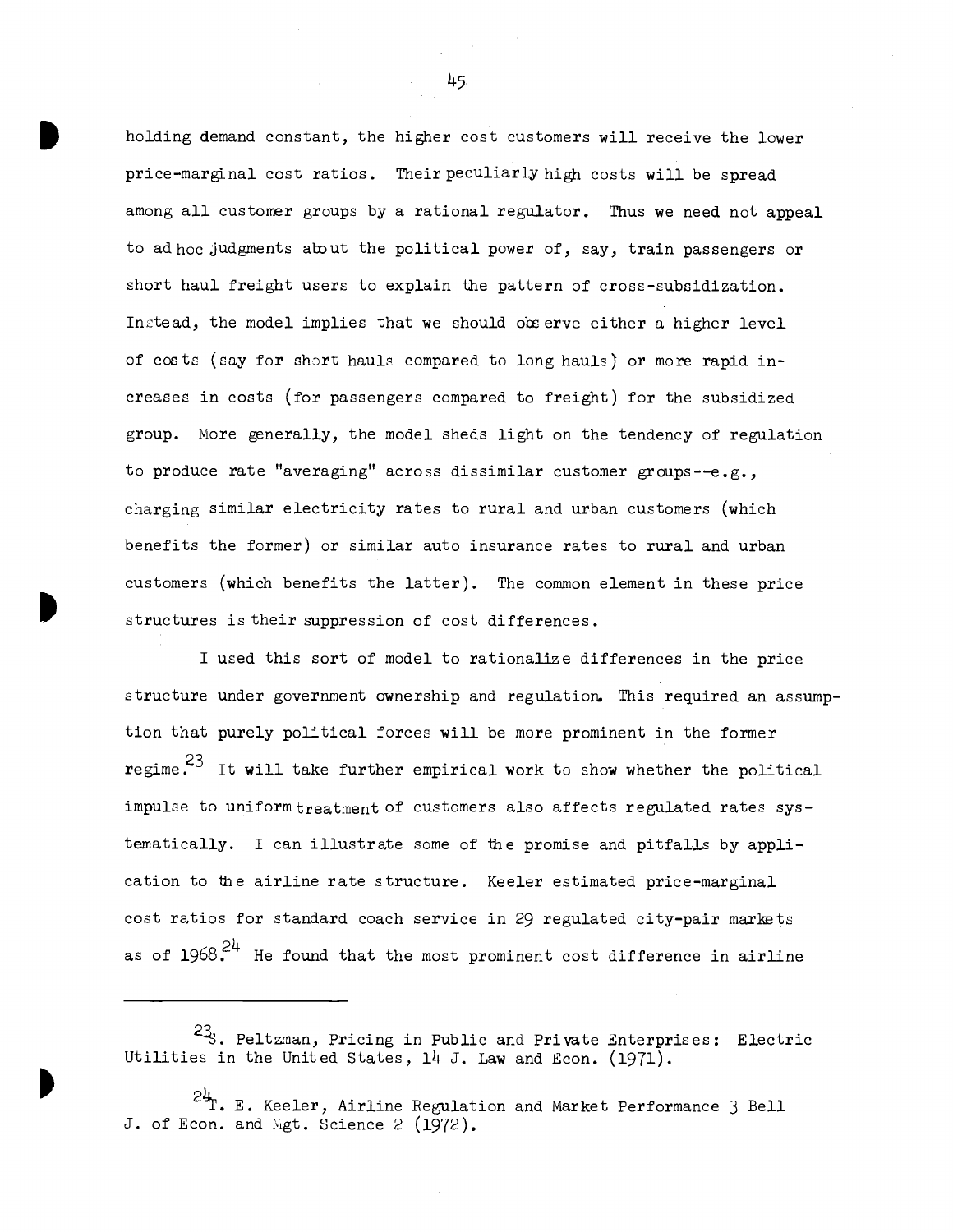service is distance related. Since major elements of cost are constant per flight, the per mile marginal cost falls continuously with a flight's distance. My model would imply that effective CAB regulation would convert this cost structure into a price structure whereby price/marginal cost rises continuosly with distance--i.e., the fare-distance taper would be less severe than the cost-distance taper. One immediate problem is that profit maximizing discrimination would imply a similar price structure, since ground alternatives are more competitive over shorter distances. However, especially for standard coach service, where individual business travel tends to predominate over family and vacation travel (for which airlines offer discounts), the viability of ground altermtives is restricted. Gronau estimates that, for plausible values of time, airlines will essentiallymonopolize the relevant market for distances over 600 miles.<sup>25</sup> This implies that a profit-maximizing fare structure would have price/marginal cost ratios rising substantially more sharply with distance up to 600 miles than beyond. My model implies no such break, or at least a continual increase in this ratio in the over  $600$  mile segments.

To sort these forces out, I regressed the log of Keeler's estimate of price/ marginal cost  $(P - MC)$  on two distance variables: the log of distance if the city pair is less than 6oo miles apart and zero (i.e., one mile) otherwise  $(D_1)$  and log of distance if the distance exceeds 600 miles, zero otherwise  $(D_2)$ . From Gronau's results, profit maximization implies that the coefficient of  $D_1$  is positive, while that of  $D_2$  is zero. Poltical support maximization implies that both coefficients are

 $^{17}$ R. Gronau, The Effect of Traveling Time on the Demand for Passenger Transportation, 78 J. Pol. Econ. 2 (1910).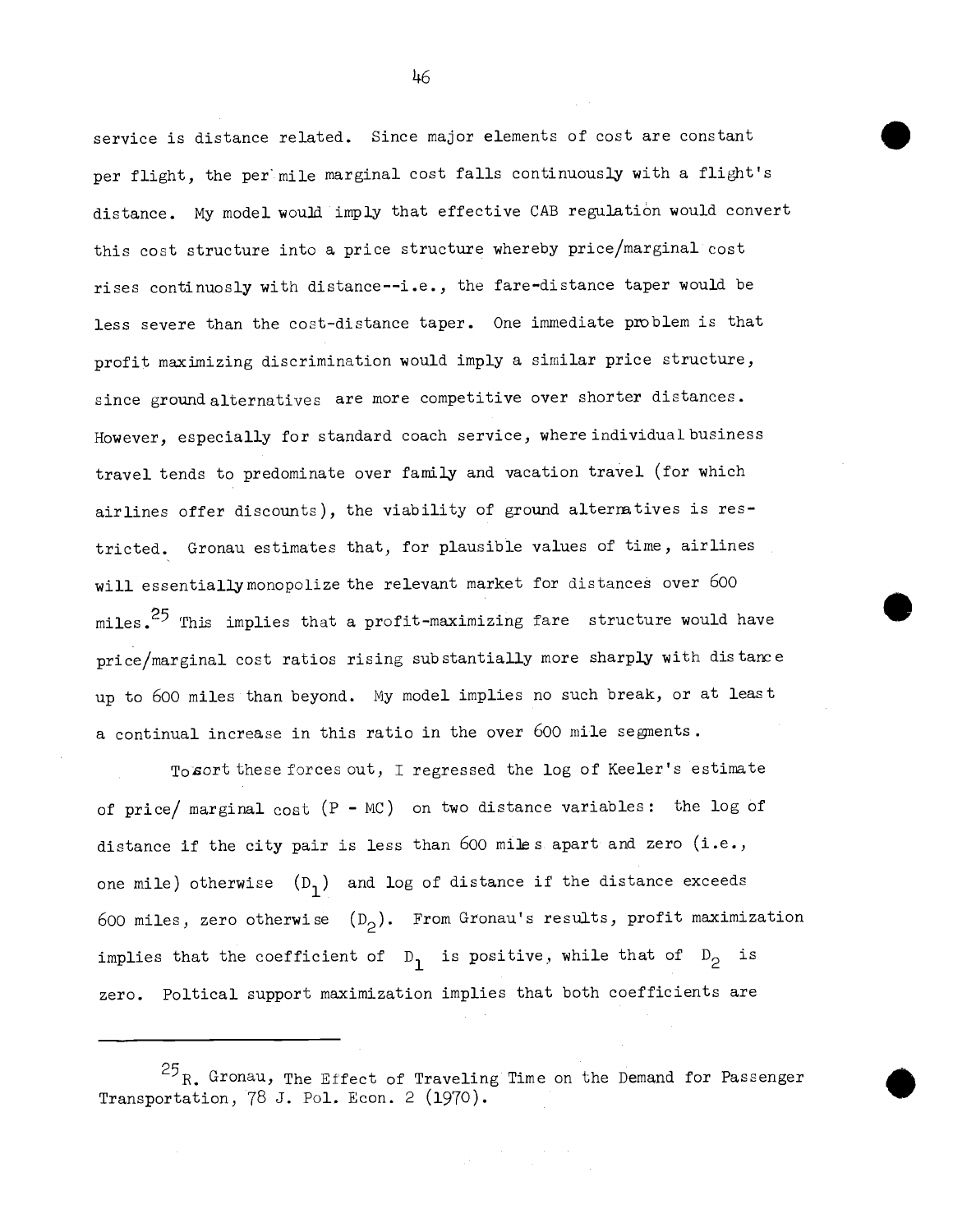positive, and, in the extreme, equal. The result is

$$
P - MC = -.66 + .17D_1 + .17D_2
$$
  
(3.71)<sup>1</sup> (4.49)<sup>2</sup>

$$
R^2 = .69
$$
 S.E. x 100 = 8.46

(t-ratios in parentheses). If the log of per-mile cost is regressed on  $D_1$ and  $D_2$ , the corresponding coefficients are both -.26. This association of a continuous increase in P - MC with a continuous distance economy is strong support for the political support maximization model against simple profit maximization. The CAB essentially ignores the strength of ground competition for a particular flight, and simply spreads the same part (about 2/3) of flight's distance related economy among all fares.

Now the pitfall: Keeler has recently updated his cost estimates to  $1974.^{26}$  There has been no important change in airline technology: per-mile costs still fall continuously with distance (the 1974 elasticity is  $-.22$ ). There has been, though, a major change in the fare structure. For the 1974 data, the  $P - MC$ , distance relationship is

> $P - MC = .41 - .01 D_1 - .01 D_2$  $( .23)$   $( .68)$

$$
R^2 = .33
$$
 S.E. x 100 = 4.17.

The CAB has recently espoused the desirability of cost-based fares, and, more importantly, it hes implemented them: the fare - and cost-distance gradients

26 See Civil Aeronautics Board Practices and Procedures, U.S. Senate Committee on the Judiciary, 94th Cong., 1st Sess., 58 (1975).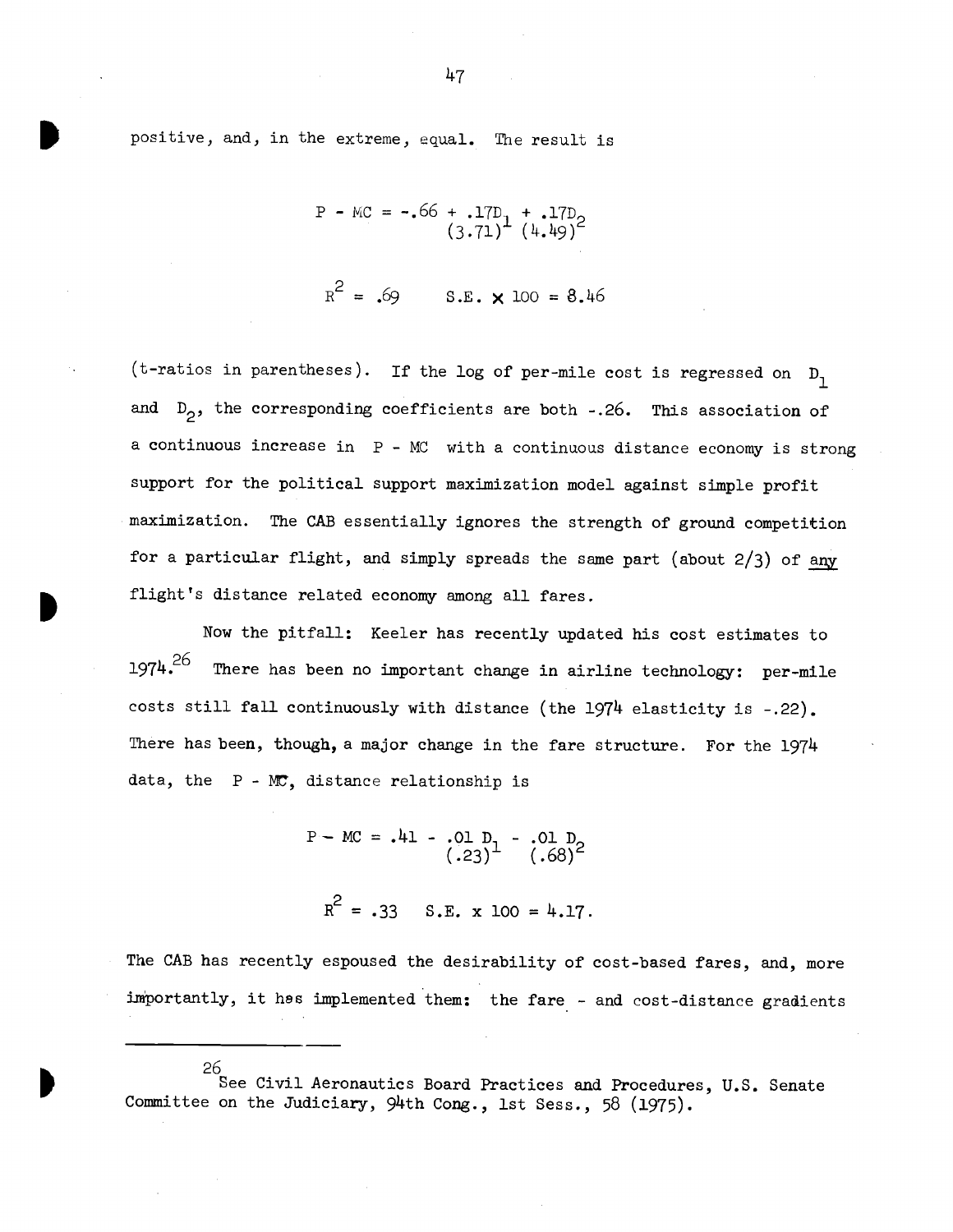are now essentially identical. To get there, the CAB has permitted fares on the longest flights in the sample to rise by under 30 per cent between 1968 and 1975, while those on the shortest have more than doubled. By  $1974$ . much of the price-discrimination, at least on coach service, had vanished.<sup>27</sup> This implies that the CAB has been sacrificing producer and, in terms of my model, political wealth to the ghost of Pareto. I will not pretend that my model offers any insight into this recent behavior, however well it seems to explain matters up to 1968.  $^{28}$  Perhaps, though, it does help explain recent

 $27$ The range of the P - MC variable was .47 in 1968 and .16 in 1974.

 $28$ The promise and pitfalls of the model are also illustrated by surface freight rates. The cost structure here issimilar to air--a negative  $cost/mile$ distance taper. This is most pronounced for rails, and they have experienced the most profound effects of the resulting political incentives: short-haul rates sometimes below marginal cost, regulatory inhibitions on elimination of such services and, recently, bankruptcies among short-haul specialists. This all appears consistent with the basic model, except that a simple extension should have firms and consumers treated similarly. That is, the firms in this industry happen to be crudely separable by an economic criterion--average length of freight haul. Maximization of political support from producers would then appear to require spreading some of the profit effects of high cost short.-haul service to the long-haul specialists. Indeed the ICC has the power to do this by regulating divisions of joint rates. However, it has obviously not been sufficiently diligent in its use of the power to prevent striking differences in the prosperity of long- and bhorthaul specialists; differences which appear superficially greater than those that might be expected without regulation of rates and exit. This suggests two problems: (1) Why are the ICC's incentives to weld a coalition so much stronger in the case of consumers than producers? (2) What accounts for the difference between the ICC and CAB willingness to endanger the consumer coalition by permitting economic efficiency criteria to intrude in the rate structure?

There is finally a problem of appropriate units. A prime example of cost-based cross subsidization is first-class postage. The rate here ignores distance-related costs entirely, and so results in price/marginal cost declining with distance. The model can only hint at why weight happens to be the relevant unit for the Postal Service and distance for the ICC and  $CAB.$  One way by which a regulator can suppress cost differences is to ignore them entirely. However, in deciding which kinds of differences to ignore, he must also take account of the implications for profits. Hence my conjecture would have to be that weight-related costs are more important than distance—related costs in determining first—class postal service profits and vice versa for transportation. A further implication would then be that price/marginal cost in first-class postal service would be negatively related to marginal cost/pound, holding distance constant.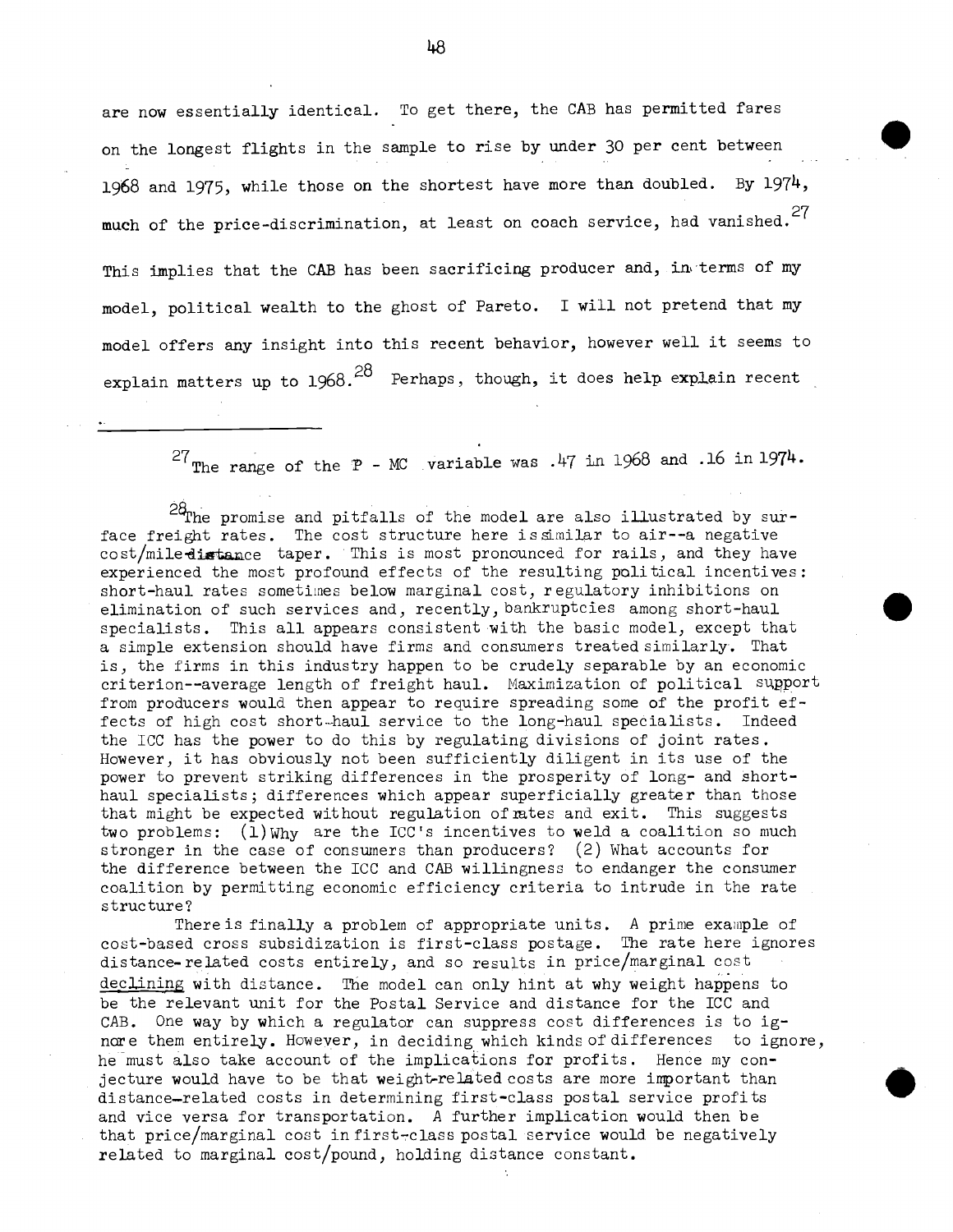Congressional and Executive initiatives to reduce the CAB's regulatory 29 powers.

The intra-group equilibrium aspects of the model reveal some implications for entry--both of regulators and regulated firms. First there is a clear incentive for regulators to limit entry (or seek the power to do so) quite apart from considerations of the producer interest. This stems directly from the fact that the politically appropriate price structure is invariably discriminatory (in the economic sense) when costs differ among customers. The proverbial "cream skimming" entrant must be prevented from serving the low cost customers and thereby preventing the regulator from spreading the low costs to others. On the other hand, we can expect the regulator to be more tolerant of entry which dampens the enthusiasm of suppress the full effects of differences in the elasticity of demand, and producers for demand-based price discrimination. The regulator seeks to his way can be eased by permitting entry into low-elasticity market segments. This last argument has more force in industries, like banking, where the primary regulatory control is over entry rather than price. In these cases, the regulator uses the entry control to produce indirectly the desired price structure. A testable implication would be that more entry is permitted in banking, say, the larger the gap between interest rates on small and large loans.

The obverse of the previous argument is that entry of regulation is more attractive the more disparate the price structure. This is independent of the pre-regulatory market stmcture. Competitively determined, cost-based price differentials create an opportunity for political gain

 $^{29}$ See U.S. Senate, op. cit. and U.S. Department of Transportation, Aviation Act of 1975 (1975).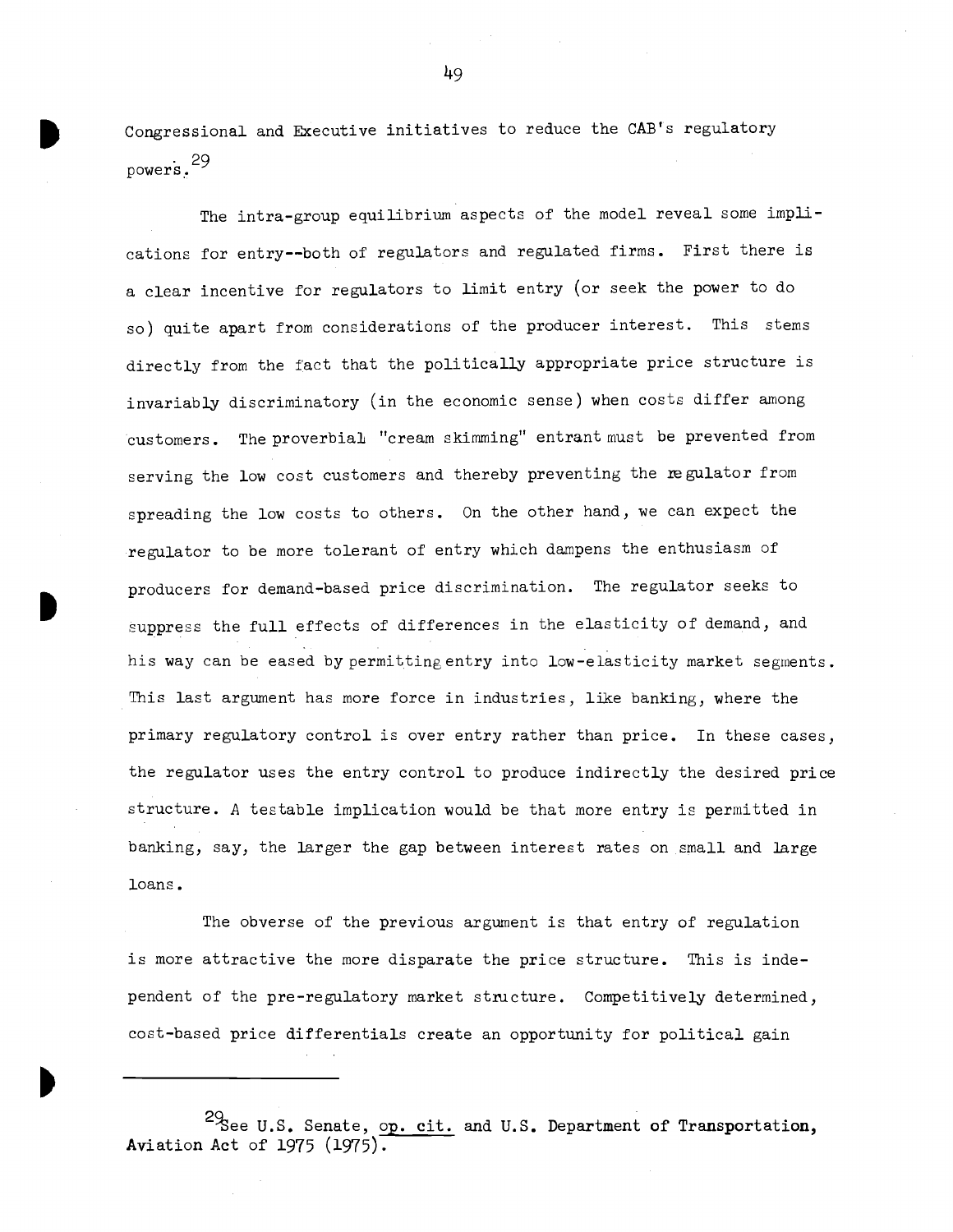through entry and/or price regulation designed to suppress the effects of cost differences, just as discriminating monopoly invites political suppression of the effects of demand elasticity differences.

In summary, the same forces that make regulators seek a broad-based coalition operate on the price structure. Opportunities for increasing producer wealth by price discrimination are not ignored, but they are never fully exploited. To do this would narrow the consumer base of the coalition. The uniquely political contribution to a price structure is to force a more uniform treatment of consumers than the unregulated market by weakening the link between prices and cost and demand conditions.

## Concluding Remarks

This paper is concerned more with the design than the implementation of a research strategy. Much of the recent work in the theory of regulation has focused on political power relationships: which groups will have the muscle to extract gains from there regulatory process. I have largely begged this issue. In my general model, every identifiable group contains winners and losers, and even where all the winners are in one group they end up short-changed. This sort of result can hardly illuminate the nature of the underlying power relationships, but that shortcoming is purposeful.

In the way I have chosen to model the regulatory process, these power relationships play a role analogous to tastes in consumer choice theory. They shape the regulator's utility function. It has proved a highly rewarding research strategy for consumer choice theorists precisely to beg questions of taste fonnation and concentrate instead on the behavioral effects of changes in constraints in a regime of stable tastes. With some qualification, there is an analogous history in production theory.